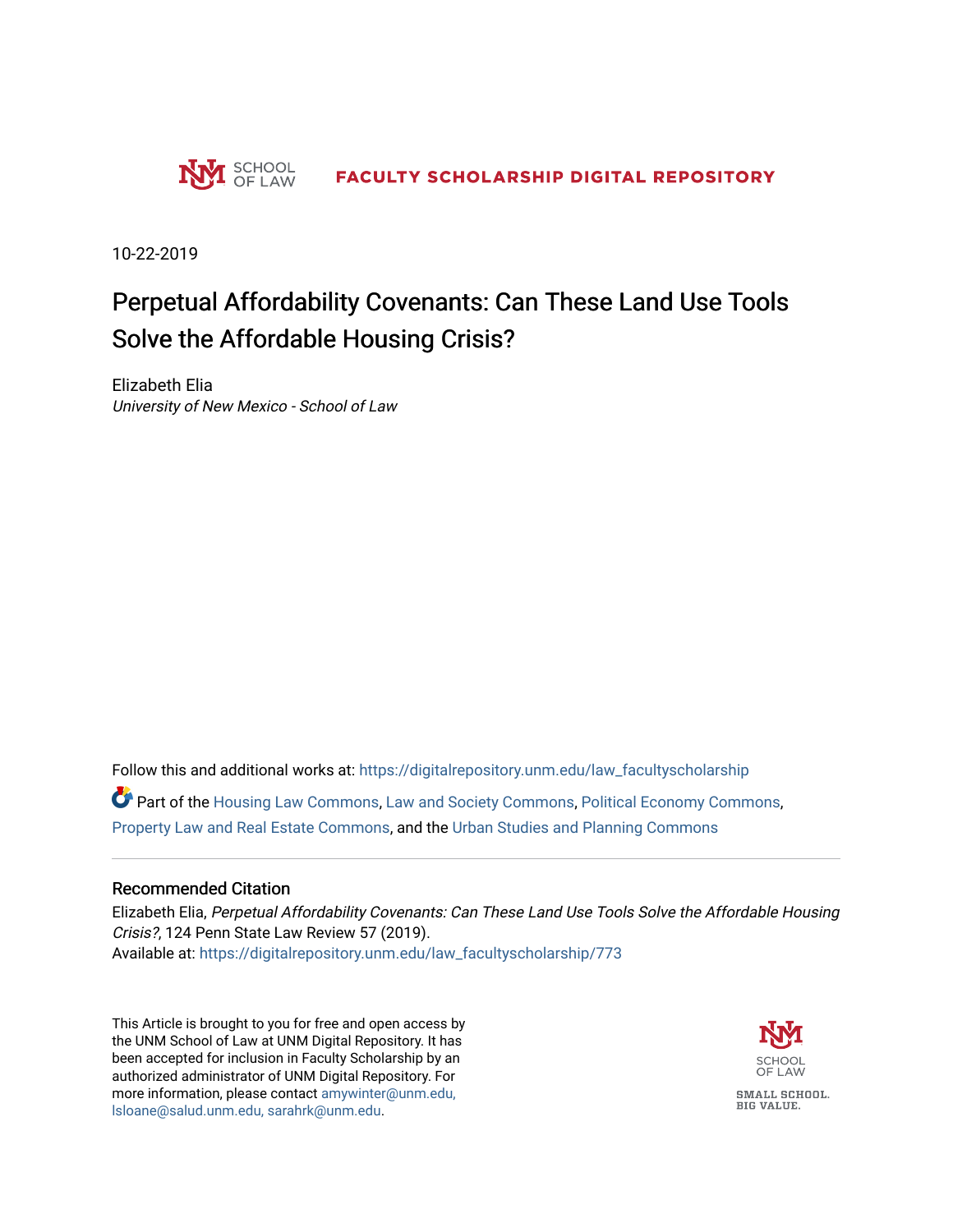# Perpetual Affordability Covenants: Can These Land Use Tools Solve the Affordable Housing Crisis?

## Elizabeth Elia\*

#### **ABSTRACT**

Approximately 3.8 million privately-owned residential housing units in America today contain affordability covenants recorded in their chains of title. State and local agencies and the District of Columbia use these covenants to ensure that publicly-subsidized properties are actually used to provide affordable housing. With rents at all-time highs and stagnant wages, the affordable housing crisis has reached a fever pitch. House Democrats are proposing billions more in housing subsidy. To the extent those funds subsidize privately-owned housing development they, too, will be secured by affordability covenants. In response to this crisis, a new trend in high cost markets is to extend the duration of affordability covenants into perpetuity to create or maintain a permanent stock of privately-owned affordable housing, rather than allowing these covenants to expire after some term of years. Despite their ubiquity, there is no scholarship and remarkably little case law on the validity of affordability covenants. This is astonishing given that affordability covenants often do not satisfy the traditional requirements for real covenants or equitable servitudes at common law, and yet are relied upon to secure billions of dollars of public investment in affordable housing. The scarce case law on affordability covenants relies on public land use justifications to uphold these covenants, ignoring traditional property law doctrine. This Article

<sup>\*</sup> Elizabeth Elia is an Assistant Professor at the University of New Mexico (UNM) School of Law. Prior to teaching, Elizabeth practiced affordable housing development law in the District of Columbia for twelve years. The author's work as an appointee on D.C. Mayor Muriel Bowser's Affordable Housing Preservation Strike Force in 2016, as well as her work as a fellow at the Harrison Institute Housing and Community Development Clinic at Georgetown Law sparked her interest in this topic. Elizabeth wishes to thank Julie Lawton, Michael Diamond, Barlow Burke, Susan Bennett, Peter Byrne, and Gabriel Pacyniak for their valuable comments and suggestions on this paper. The author also thanks UNM Law Librarian Ernesto Longa for his excellent research support, and the University of New Mexico School of Law for providing the resources and assistance to make this paper possible.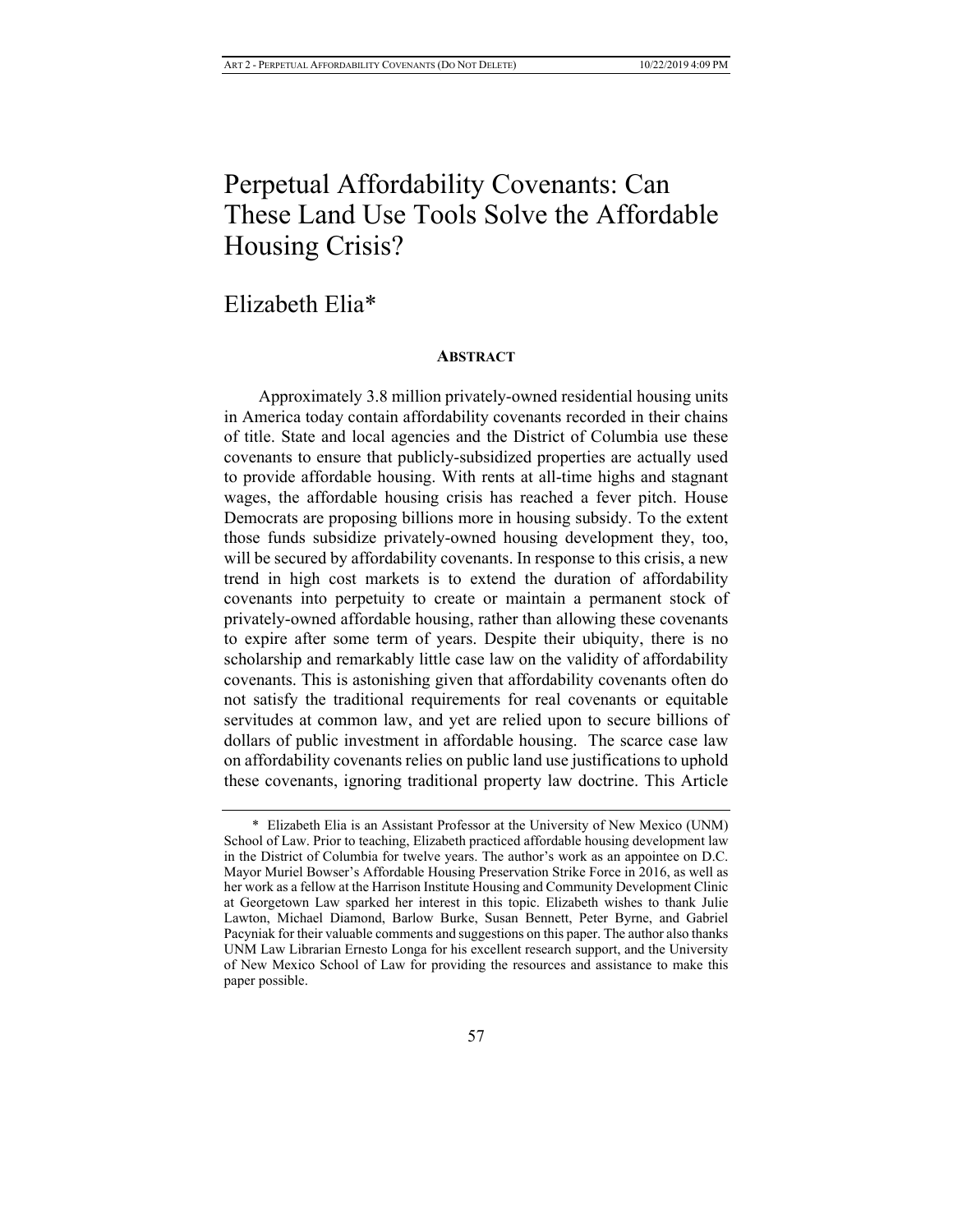argues that affordability covenants belong among the new, "hybrid," public/private land use devices that straddle traditional property law and public land use law. The Article looks to other hybrid devices that have received more judicial scrutiny and scholarly interest—particularly conservation easements—and concludes that affordability covenants are at risk of judicial invalidation unless they are supported by state enabling legislation. Finally, the Article argues that the unique public purpose driving perpetual affordability covenants gives rise to legislative considerations that should be addressed by all state enabling acts.

## **Table of Contents**

|           | I. INTRODUCTION: Affordability Covenants - Ubiquitous, Unexamined and |  |
|-----------|-----------------------------------------------------------------------|--|
|           |                                                                       |  |
|           | II. NEITHER PUBLIC NOR PRIVATE, BUT A HYBRID OF THE TWO  65           |  |
| A.        | Risk of Invalidity as Common Law Real Covenants or                    |  |
|           |                                                                       |  |
|           | Real Covenants and Equitable Servitudes Refresher  66<br>1.           |  |
|           | 2. Affordability Covenants Often Do Not Satisfy the                   |  |
|           |                                                                       |  |
|           | Affordability Covenants Typically Comply with the<br>a.               |  |
|           | Statute of Frauds, Intent to Run, Vertical Privity, and               |  |
|           |                                                                       |  |
|           | Affordability Covenants Often Lack Horizontal<br>$\mathbf{b}$ .       |  |
|           |                                                                       |  |
|           | The Benefit of Affordability Covenants Often Does<br>$\mathbf{c}$ .   |  |
|           |                                                                       |  |
|           | Affordability Covenants are Almost Always<br>d.                       |  |
|           |                                                                       |  |
|           | Affordability Covenants Often Do Not Meet the<br>3.                   |  |
|           |                                                                       |  |
|           | Affordability Covenants Fare Much Better Under the<br>4.              |  |
|           |                                                                       |  |
|           | The Restatement's Supersession of the Touch and<br>a.                 |  |
|           | Concern Doctrine Aids the Enforceability of                           |  |
|           |                                                                       |  |
|           | Affordability Covenants are Not Necessarily<br>b.                     |  |
|           |                                                                       |  |
|           | The Restatement Shifts the Burden of Proof for<br>$\mathbf{c}$ .      |  |
|           |                                                                       |  |
|           | The Restatement and Judicial Treatment Find<br>d.                     |  |
|           | Affordability Covenants Valid Where Tradition                         |  |
|           |                                                                       |  |
| <b>B.</b> | Affordability Covenants are Public Land Use Restrictions in           |  |
|           |                                                                       |  |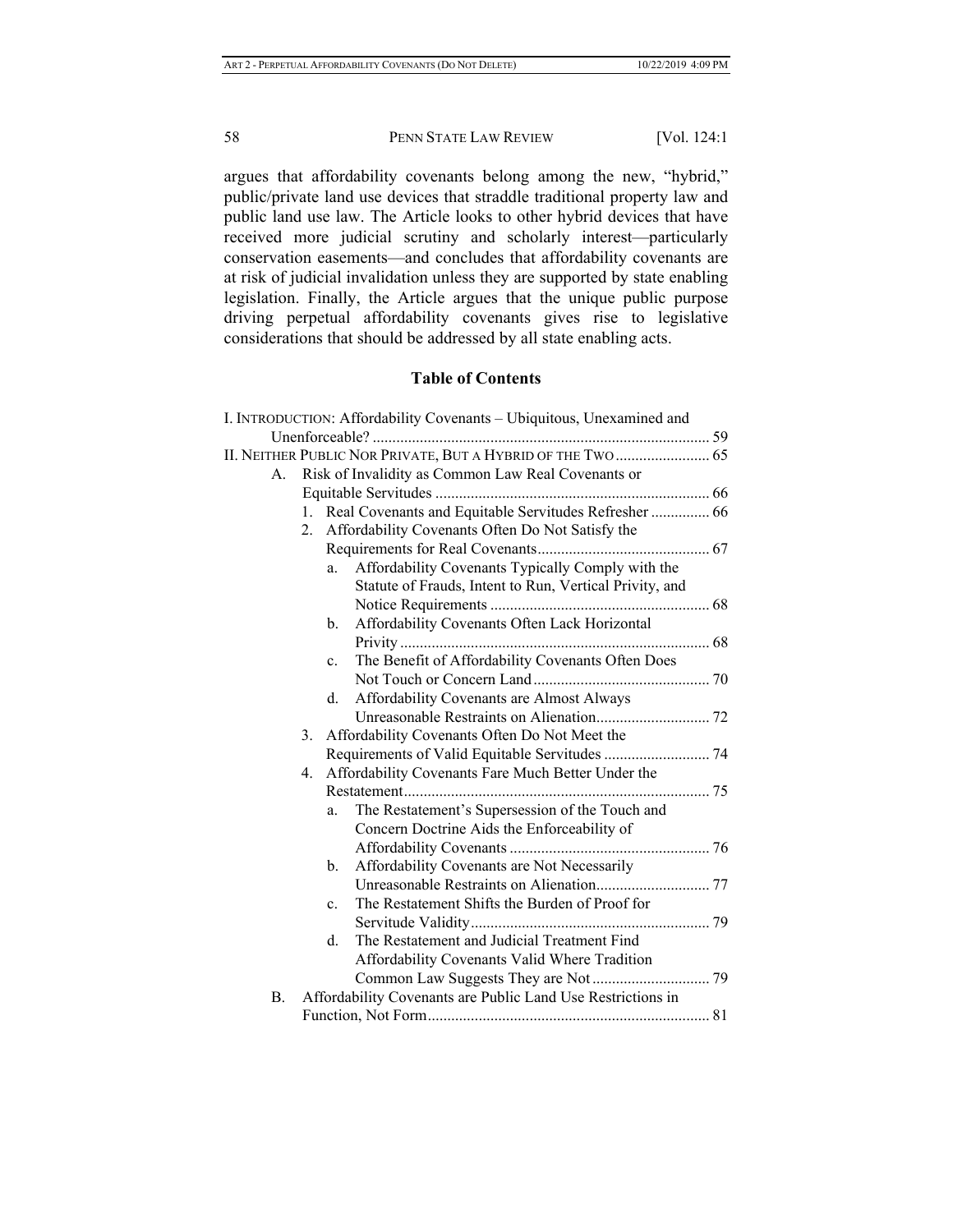| 2019] |                | PERPETUAL AFFORDABILITY COVENANTS                                         | 59 |
|-------|----------------|---------------------------------------------------------------------------|----|
|       |                | Formalistic Differences Between Affordability Covenants<br>1.             |    |
|       |                | Functional Similarities Between Affordability Covenants<br>$2^{+}$        |    |
|       | C.             | Affordability Covenants Belong Among a Set of New,                        |    |
|       |                |                                                                           |    |
|       | D.             |                                                                           |    |
|       |                | III. ENABLING LEGISLATION IS ESSENTIAL TO SECURE THE VALIDITY OF          |    |
|       |                |                                                                           |    |
|       | А.             | The UCEA Provides a Framework for Affordability Covenant                  |    |
|       |                |                                                                           |    |
|       | $\mathbf{B}$ . |                                                                           |    |
|       | C.             | Affordability Covenant Enabling Statutes Face a Unique                    |    |
|       |                | Question Regarding Their Essential Policy Goal 96                         |    |
|       |                |                                                                           |    |
|       |                | Benefits of the Value Suppression Approach  97<br>a.                      |    |
|       |                | b.                                                                        |    |
|       |                | Drafting Legislation for the Value Suppression<br>$c_{\cdot}$             |    |
|       |                |                                                                           |    |
|       |                |                                                                           |    |
|       |                | Benefits of Value Capture Approach 103<br>a.                              |    |
|       |                | Drawbacks of the Value Capture Approach  104<br>b.                        |    |
|       |                | Drafting Legislation for the Value Capture Approach 105<br>$\mathbf{c}$ . |    |
|       |                |                                                                           |    |

## I. INTRODUCTION: Affordability Covenants – Ubiquitous, Unexamined and Unenforceable?

Imagine you are the director of the Department of Housing for a major American city. A group of low-income senior citizens, most of whom are Chinese-American, come to you for help. Their privatelyowned apartment building of more than 300 federally-subsidized units (one of only two remaining in your city's historic but gentrified Chinatown neighborhood) is for sale. The seller's asking price is approximately \$200 million more than the subsidized rents can support. The seller justifies the price by saying it is the value of the land after demolition of the existing building, assuming the land will be used for luxury housing and retail. Thirty-five years ago, in exchange for public financing, the developer of the property recorded a real covenant that runs with the land restricting the property for use as affordable housing for forty years. Even though there are five years left on the covenant, there are commercial real estate developers making bids for the building at or near the seller's asking price, confirming the market appetite to replace the building with the luxury apartments and retail now ubiquitous in Chinatown. You must either prepare for this property to leave your affordable housing portfolio when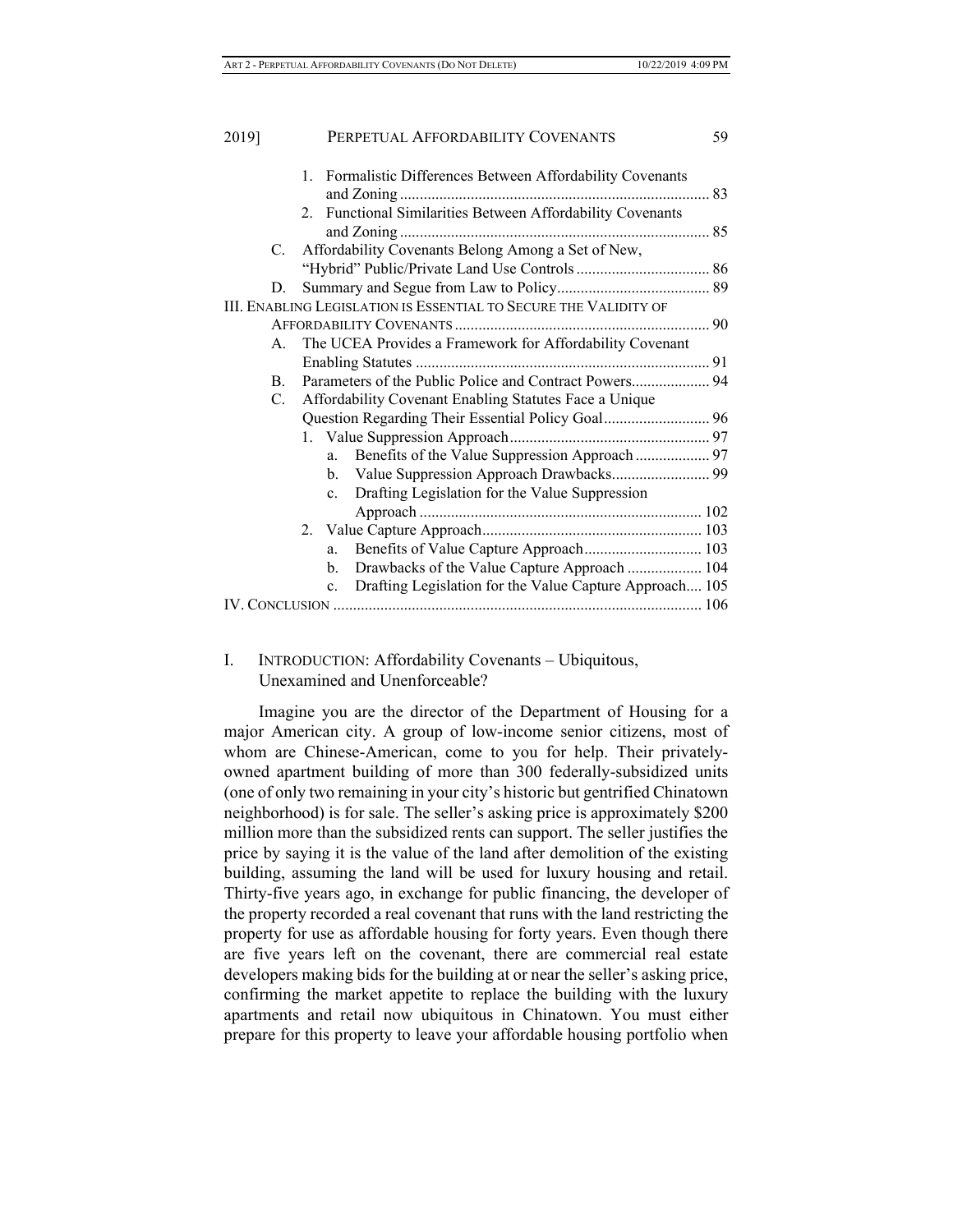the covenant expires, recognizing that these elderly residents will almost certainly be displaced not only from their building but from all of Chinatown, or you must jump into the fray to compete for this property at its unrestricted market rate in order to preserve it as affordable housing.<sup>1</sup> To avoid having to make a decision like this with future affordable housing projects, you consider an intriguing idea being used in Boston—the perpetual affordability covenant.<sup>2</sup> When developers record covenants that run with the land in exchange for public financing in the future, instead of allowing those covenants to expire after 15, or 40, or even 60 years, why not make the covenant perpetual?

When public resources are invested into developing privately-owned, affordable housing the public agency supplying the resource typically requires the owner of the housing to promise, or covenant, that the housing will only be used to house low- or moderate-income people.<sup>3</sup> To ensure that this promise is kept by whomever owns the land, even if the original owner sells the property, the covenant is recorded into the land records with the intent that the restriction "runs with the land." Typically, the covenant states that the public agency who supplied the public resource is the beneficiary of the covenant and has the right to enforce the covenant in law or in equity.<sup>4</sup> Federal affordable housing financing program regulations, like the HOME Investment Partnerships program ("HOME")<sup>5</sup> and the Low Income Housing Tax Credit program ("LIHTC"), $6$  set some

<sup>1.</sup> This hypothetical is loosely based on the story of Museum Square in Washington, D.C. *See* Aaron Wiener, *Bull in Chinatown: Developer Tells Section 8 Tenants to Pay Up or Get Out*, WASHINGTON CITY PAPER (July 9, 2014), http://bit.ly/2HZwKpa.

<sup>2.</sup> I would like to gratefully acknowledge that the inspiration for this article came from my participation in a round-table meeting about the viability of perpetual affordability covenants cohosted in November 2016 by the Urban Institute, Enterprise Community Partners, D.C. Coalition for Smarter Growth, and the D.C. Fiscal Policy Institute and from my work as an appointee on D.C. Mayor Muriel Bowser's Affordable Housing Preservation Strikeforce in 2016.

<sup>3</sup>*. See, e.g.*, *Preservation,* NCSHA, https://www.ncsha.org/advocacyissues/preservation/ (last visited Aug. 26, 2019); *Mechanisms for Preserving Affordability*, INCLUSIONARY HOUS., http://bit.ly/2YP0ksK (last visited Aug. 26, 2019).

<sup>4.</sup> As an example, New Jersey has a mandatory statutory form for affordability covenants. *See* N.J. ADMIN. CODE § 5:80-26.1 (2019).

<sup>5.</sup> The HOME program provides a formula grant match from the U.S. Department of Housing and Urban Development ("HUD") to states and localities primarily for the purpose of expanding the supply of decent, safe, and affordable housing available to low and very low-income households. To be awarded funds from HUD, participating jurisdictions must implement multi-year strategies for acquiring, rehabilitating, or constructing affordable rental housing via public-private partnerships. *See* HOME Investment Partnerships Program Rule, 24 C.F.R. § 92.1 (2019).

<sup>6.</sup> The LIHTC program encourages private equity investment in the construction and rehabilitation of rental housing reserved for households at or below 60% of the Area Median Income. An affordable housing project owner participating in the LIHTC program receives a 10-year tax credit that can be passed through to an investor in exchange for an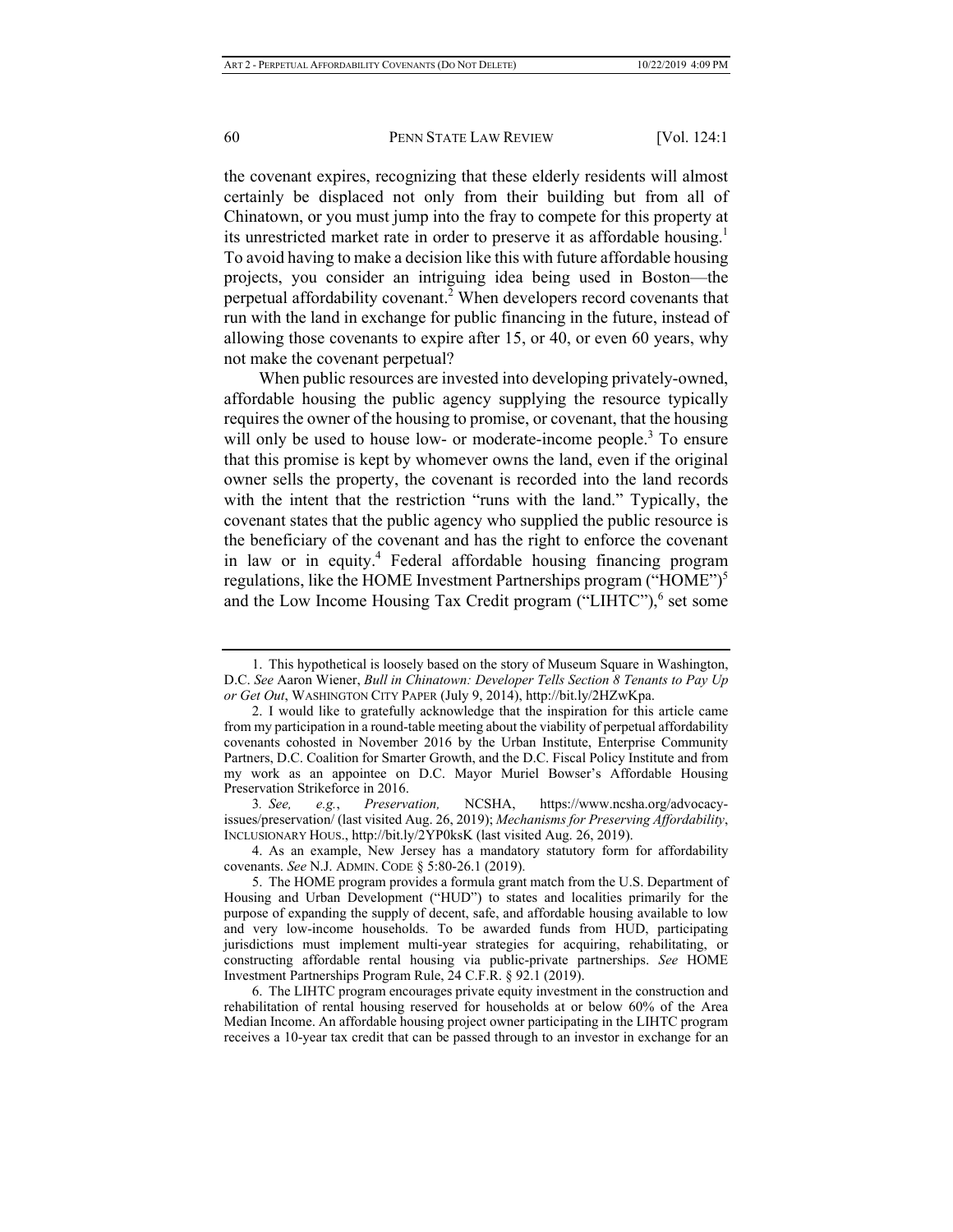of the original affordability covenant durations. For example, affordability covenants required in exchange for HOME funds range from 5 to 20 years.<sup>7</sup> The minimum affordability period required by the LIHTC program is now 30 years. $8$  At the end of the restriction period, the covenant automatically expires and the owner of the property is free to rent or sell the housing unit at market rate.

By a very rough estimate, there are approximately 3.8 million affordability covenants restricting privately-owned housing units in the United States today.<sup>9</sup> Affordability covenants have been regularly and commonly used in privately-owned, publicly-funded affordable housing development transactions since the 1980s, if not earlier.<sup>10</sup> All states, territories, and the District of Columbia require affordability covenants to be recorded in the chain of title for housing subsidized with federal, state, and local funds, including funds from the federal HOME and LIHTC programs.11 Affordability covenants are used to restrict all types of housing tenure, from single-family, condominium, and cooperative home

equity investment made prior to the project being placed in service. *See* I.R.C. § 42 (West 2018).

<sup>7</sup>*. See* 24 C.F.R. § 92.252.

<sup>8</sup>*. See* I.R.C. § 42.

<sup>9.</sup> It is extremely difficult to even approximate the number of affordability covenants, as each covenant is recorded in the local land records for a particular property. Tallying the number of housing units subsidized by federal programs mandating running covenants or deed restrictions does not yield a reliable figure because many affordable housing projects layer many sources of federal, state, and local financing. However, for raw data, we know that 2,313,856 units were placed in service between 1995 and 2015 as a part of the Low-Income Housing Tax Credit program. *See Low-Income Housing Tax Credits*, U.S. DEP'T OF HOUS. & URB. DEV., https://www.huduser.gov/portal/datasets/lihtc.html (last updated May 24, 2019). Additionally, there are approximately 1.5 million units restricted as part of HUD's Project Based Rental Assistance, Moderate Rehabilitation, Sections 236, 202, and 811 programs. *See Assisted Housing: National and Local*, HUD, https://www.huduser.gov/portal/datasets/assthsg.html (last visited Aug. 27, 2019). According to the April 30, 2018 HOME Activities reports filed by all states, territories, and the District of Columbia, there are currently 116,300 total units subsidized with federal HOME funds. *See Post 2011 HOME Activities*, HUD EXCHANGE, http://bit.ly/2Wc79mE (last visited Aug. 27, 2019). This data does not include state and local programs that require restrictive covenants.

<sup>10.</sup> An extensive list of HUD low-income rental housing programs including, Sections 202 and 811 housing, mixed-finance public housing, project-based Section 8, and 221(d)(3) mortgage insurance programs, require long-term affordability covenants running with the land. *See Mixed-Finance Amendment to Consolidated Annual Contributions Contract (Exhibit E(V)(A))*, U.S. DEP'T OF HOUS. & URB. DEV. (Nov. 26, 1996), bit.ly/2MsYgRn. Low Income Housing Tax Credit projects require a mandatory minimum 30-year affordability covenant. The first 15 years is called the "compliance period" and the second 15 years or more is called the "extended use period." *See* I.R.C. § 42(h)(6). States have the discretion to extend the extended use period beyond 15 years. *Id*. The HOME program also requires running covenants recorded in a state's land records to secure affordability. *See* 24 C.F.R. § 92.252(e)(1)(ii).

<sup>11</sup>*. See Post 2011 HOME Activities*, *supra* note 9.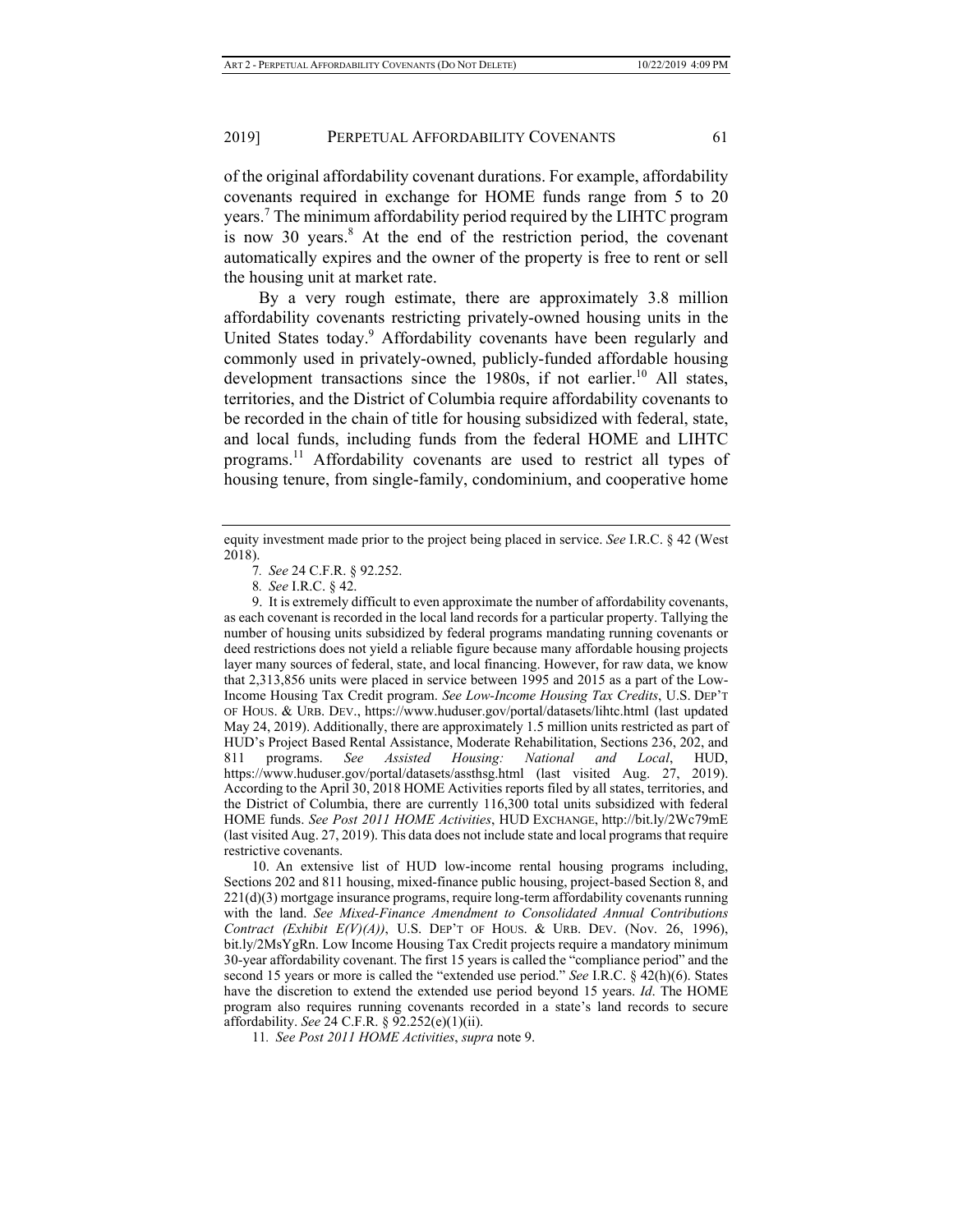ownership units to large, multi-family, corporate-owned rental properties. Many jurisdictions require affordability covenants in exchange for state and local sources of public financing;<sup>12</sup> when public lands are sold, leased, or granted for residential use;<sup>13</sup> or in exchange for zoning or permitting requests.14

A recent trend in high cost markets<sup>15</sup> is to extend the duration of affordability covenants in perpetuity to create a lasting stock of affordable housing insulated from gentrification and skyrocketing market rate property values. Boston currently requires perpetual affordability covenants for all privately-owned, publicly-funded affordable housing projects.16 Many other small and large municipalities are considering implementing perpetual affordability controls, or already use them in some, but not all, of their affordable housing programs. For example, the District of Columbia requires perpetual affordability secured by recorded covenants for all dispositions of public land to be used for housing.<sup>17</sup> For units created as a part of the District of Columbia's Inclusionary Zoning program and New York City's Mandatory Inclusionary Housing program, covenants restrict the units for the life of the building.<sup>18</sup> In September 2017, New York City's Housing Preservation and Development agency announced the roll-out of a policy to enable perpetual affordability in housing created on publicly disposed land.<sup>19</sup> In Maine and Oregon, the

<sup>12.</sup> According to the Center for Community Change's Housing Trust Fund Projects, forty-seven states and the District of Columbia have state housing trust fund programs, most of which require affordability covenants to secure investments. Survey Report, Ctr. for Cmty. Change, State Hous. Tr. Funds 2018, http://bit.ly/2Xw8KQQ (last visited June 3, 2019). *E.g.* CAL. GOV'T CODE § 62101(f) (West 2016) (establishing the California Low and Moderate Income Housing Fund and requiring affordability covenants for all funded projects).

<sup>13</sup>*. E.g.* D.C. CODE ANN. § 10-801(b-3)(1)(C) (West 2019).

<sup>14</sup>*. E.g.* N.Y.C., N.Y. ZONING RESOLUTION §§ 23–90 (2018); Los Angeles property owners requesting a broad variety of discretionary zoning adjustments are required by ordinance to consent affordability covenants. *Land Use Covenants*, HOUS. CMTY. INV. DEP'T, https://hcidla.lacity.org/land-use-covenants (last visited Aug. 27, 2019)

<sup>15.</sup> One measure of high cost housing markets is the National Low-Income Housing Coalition's annual report, "Out of Reach," which documents the gap between wages and rents in markets throughout the country. *Out of Reach*, NAT'L LOW INCOME HOUS. COAL. (2019), https://reports.nlihc.org/oor.

<sup>16.</sup> City of Boston, Neighborhood Development Housing Policies, Section 7-3, requires that all agency-assisted rental and cooperative housing be affordable in perpetuity via an Affordability Covenant. *See* BOSTON, MA., REDEVELOPMENT AUTH. § 7-3 (2019), https://bit.ly/2zdTJca.

<sup>17</sup>*. See* D.C. CODE § 10-801(b-3)(1)(C).

<sup>18.</sup> D.C. CODE § 6-1041.05(a)(2) (2007); N.Y.C., N.Y., ZONING RESOLUTION § 23911 (2018).

<sup>19</sup>*. See* Maria Torres-Springer, Comm'r, N.Y.C. Hous. Pres. and Dev., Address at the Citizens Budget Commission Breakfast (Sept. 20, 2017), https://on.nyc.gov/30rEfgI.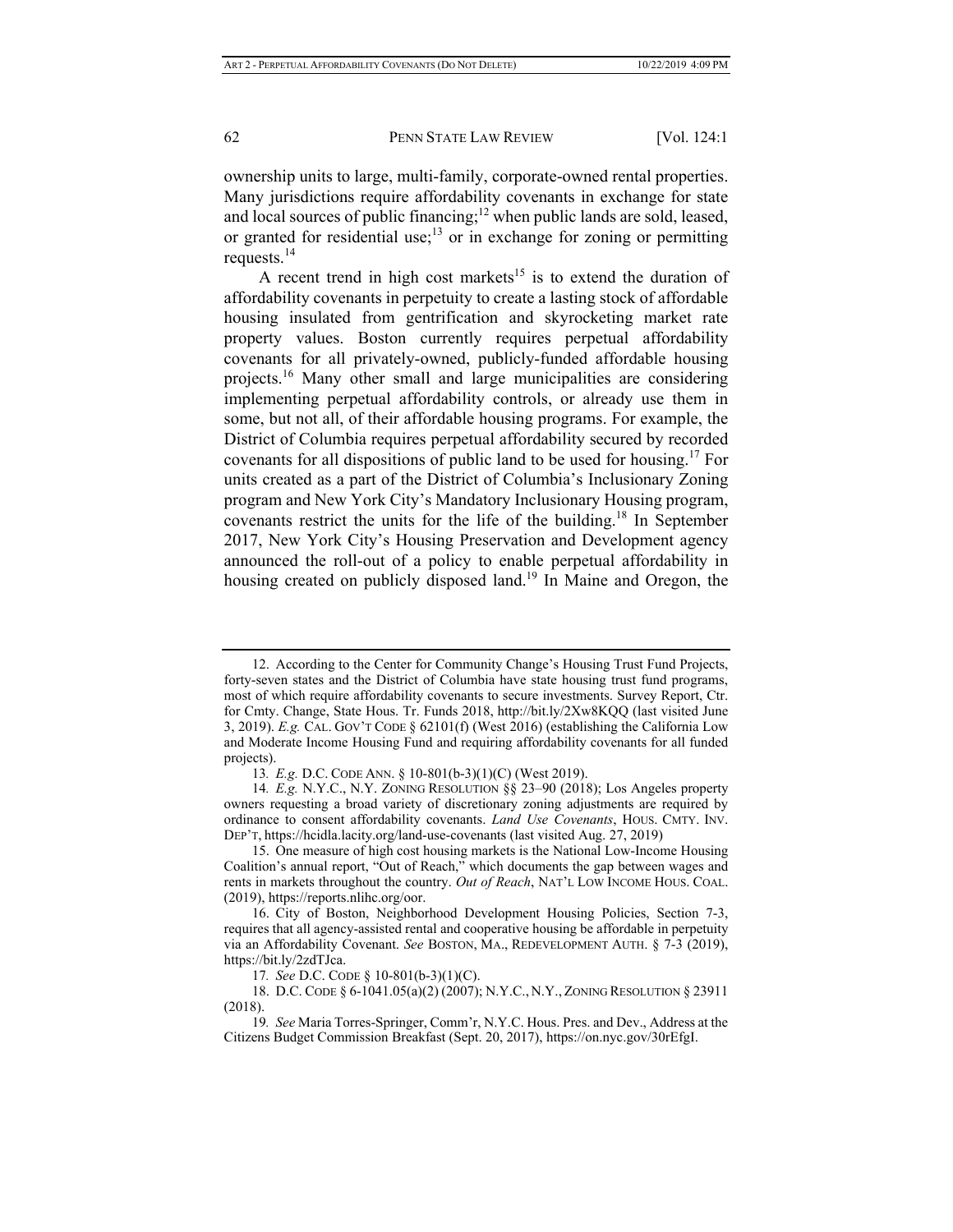statutory default is that affordable housing covenants are of unlimited duration.<sup>20</sup>

Federal, state, and local housing subsidy programs overwhelmingly seem to require the use of affordability covenants based on the assumption that these devices are appropriate and effective in binding the covenanter and its successors at common law. Only six jurisdictions have passed affordability covenant enabling acts to ensure the judicial enforceability of affordability covenants despite their inconsistencies with common law requirements.<sup>21</sup> Notwithstanding their ubiquitous use, there is no scholarship and remarkably little case law on the validity of affordability covenants.22 This is surprising given the billions of dollars of public investment these covenants are presumed to secure and the fact that affordability covenants often *do not* satisfy the traditional common law requirements for running real covenants or equitable servitudes. In contrast, environmental servitudes, including conservation servitudes and environmental remediation covenants—both close cousins of affordability covenants—have received considerably more scholarly analysis.<sup>23</sup> A

23. Andrew Dana & Michael Ramsey, *Conservation Easements and the Common Law*, 8 STAN. ENVTL. L.J. 2, 3 (1989); Peter M. Morrisette, *Conservation Easements and the Public Good: Preserving the Environment on Private Lands*, 41 NAT. RESOURCES J.

<sup>20</sup>*. See* ME. REV. STAT. ANN. tit. 33, § 122(3)(A) (1991); OR. REV. STAT. ANN. § 456.280 (West 2008).

<sup>21.</sup> The six states with affordability covenant enabling statutes are California, Maine, Massachusetts, Oregon, Vermont, New Jersey, and Rhode Island. CAL. GOV'T CODE § 62101(f) (West 2016); ME. REV. STAT. tit. 33, § 126 (1991); MASS. GEN. LAWS ANN. ch. 184, § 31 (West 1990); OR. REV. STAT. ANN. § 456.295 (West 2007); VT. STAT. ANN. tit. 27, § 610 (West 1995); N.J. ADMIN. CODE § 5:80-26.1 (2004); R.I. GEN. LAWS § 34- 39.1-3 (1991).

<sup>22</sup>*. See generally* Martin v. Villa Roma, Inc., 131 Cal. App. 3d 632 (1982); Oceanside v. McKenna, 215 Cal. App. 3d 1420 (1989); Columbus Park Corp. v. Dep't of Hous. Pres. & Dev., 598 N.E.2d 702 (N.Y. 1992); Montgomery Cty. v. May Dep't Stores Co., 721 A.2d 249 (Md. 1998); Cannavaro v. Washington Cmty. Hous., No. CV030091521S, 2005 WL 1433790 (Conn. Sup. Ct. May 23, 2005) (finding a use restriction, not an affordability covenant, related to an affordable housing development valid, court relies on Restatement of the Law (Third): Property (Servitudes) in combining real covenants, easements and equitable servitudes under the single label "servitudes" and in finding that servitudes can be validly created for the benefit of third parties appurtenant or in gross); Tivoli Stock L.L.C. v. N.Y.C. Dep't. of Hous. & Cmty. Dev., No. 108052/06, 2006 WL 3751468 (N.Y. Sup. Ct. Dec. 12, 2006); Fairfax Cty. Redevelopment & Hous. Auth. v. Riekse, 78 Va. Cir. 108 (2009); Nordbye v. BRCP/GM Ellington, 266 P.3d 92 (Or. Ct. App. 2011); Huntington Beach v. Lee, No. 30-2009-00329477, 2015 WL 10635010 (Cal. Super. Ct. Aug. 17, 2015); Boston Redevelopment Auth. v. Pham, 42 N.E.3d 645 (Mass. App. Ct. 2015); Society Hill at Piscataway Condo. Ass'n., Inc. v. Twp. of Piscataway, 138 A.3d 596 (N.J. Super. Ct. Law Div. 2016); Payne v. Payne, No. 15 MISC 000125, 2016 WL 1230098 (Mass. Land Ct. Mar. 30, 2016); 135 Wells Ave., L.L.C. v. Hous. Appeals Comm., 84 N.E.3d 1257 (Mass. 2017); *In re* Sunnyslope Hous. Ltd. P'ship, 859 F.3d 637 (9th Cir. 2017) (en banc) (finding that in a Chapter 11 bankruptcy proceeding, the value of a Low-Income Housing Tax Credit project equals the value of the project subject to its affordability restrictions, not the unrestricted, market-rate value of the property).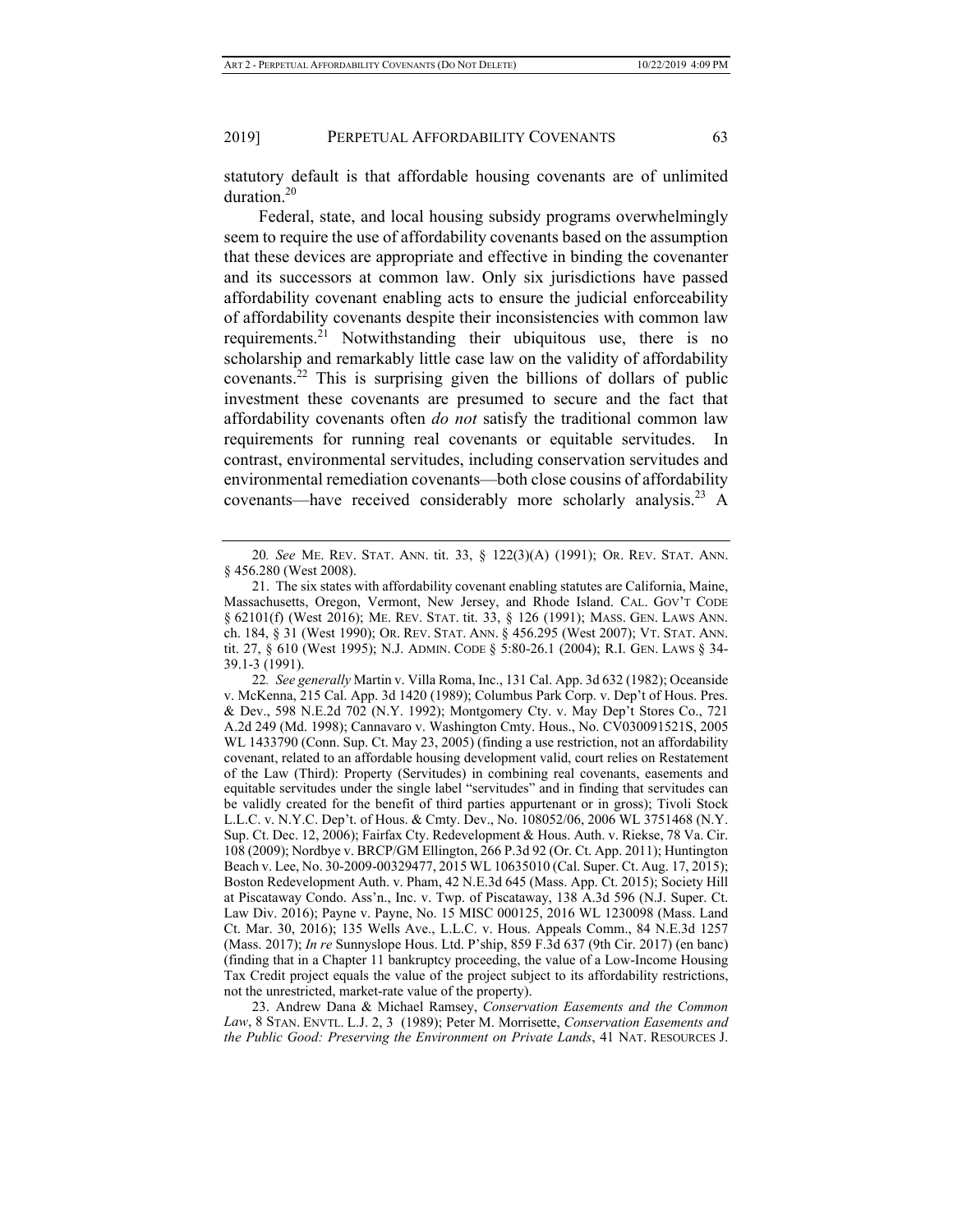comparison of this scholarly literature is cause for concern about the judicial enforceability of most affordability covenants not supported by state enabling legislation.

Although their legal footing at common law may be tenuous, the few extant cases pertaining to affordability covenants have tended to enforce the covenants, often based on uncomfortably vague public policy rationales or contract grounds.<sup>24</sup> However, if the trend toward affordability covenants of perpetual duration continues to gain momentum, inevitably, courts and the housing finance market will begin taking a harder look at these covenants.<sup>25</sup>

Kurt A. Strasser, *The Uniform Environmental Covenants Act: Why, How, and Whether*, 34 B.C. ENVTL. AFF. L. REV. 533, 536–37 (2007) ("The Uniform Environmental Covenant Act creates a state-law property interest that attaches use restrictions and monitoring and other requirements to the land . . . There are questions about the creation of this kind of servitude and its long term viability in the face of common law that is hostile to permanent land use restrictions, as well as questions about how such a covenant can be modified, and about achieving a level of legal enforceability . . . .").

24. For cases relying on public policy justifications, *see infra* Section II.B.2. *Columbus Park Corp.,* 598 N.E.2d at 707, (enforcing affordability covenants in multifamily rental property enforced based on contract law); *Montgomery Cty.*, 721 A.2d at 255 (finding amounts owed to county for sale of restricted property in excess of affordability covenant resale formula found to be a personal liability of the seller, not a lien against the property without analysis of validity of covenant); *Nordbye*, 266 P.3d at 100 (upholding former tenant's right to enforce an affordability covenant despite the covenant being released by the remote grantor and the original grantee); *Lee*, 2015 WL 10635010, at \*5 (finding an affordability covenant unenforceable where City failed to properly record the covenant in the land records and the defendant acquired the property without constructive or actual notice of the covenant); *Pham*, 42 N.E.3d at 646 (finding the defendant did not violate the provisions of the covenant without analyzing the underlying validity of the covenant during a suit to enforce proscription on unauthorized renting contained in affordability covenant); *Society Hill at Piscataway Condo. Ass'n*., *Inc.*, 138 A.3d at 602 (finding that the New Jersey Uniform Housing Affordability Controls regulations did not authorize the township to unilaterally extend the duration of an affordability covenant where the covenant itself did not grant the township such authority); *Payne*, 2016 WL 1230098, at \*3 (enforcing owner-occupancy and resale requirements without an analysis of the underlying validity of the covenant); *135 Wells Ave., L.L.C.*, 84 N.E.3d at 1265 (finding that a use restriction contained in property deed for the benefit of the city is a property interested owned by the city and that the local board of zoning appeals did not have the authority to demand that the city alter or release this interest and, further, that no change in conditions of the neighborhood had occurred that would warrant termination of the affordability covenant).

25. This same observation about the likelihood of intensifying scrutiny as restrictions age and burdened properties are conveyed to subsequent owners was made with regard to

<sup>373, 380–84) (2001) (</sup>noting the many shortcoming of conservation easements as easements, real covenants or equitable servitudes at common law and the need for state enabling statutes); Gerald Korngold, *Privately Held Conservation Servitudes: A Policy Analysis in the Context of In Gross Real Covenants and Easements*, 63 TEX. L. REV. 433, 436–40 (Nov. 1984) [hereinafter *Privately Held Conservation Servitudes*]; Jessica Owley, *Changing Property in a Changing World: A Call for the End of Perpetual Conservation Easements*, 30 STAN. ENVTL. L.J. 121, 137 (2011) (describing conservation easements as "a hybrid entity of property law, contract law, and private zoning");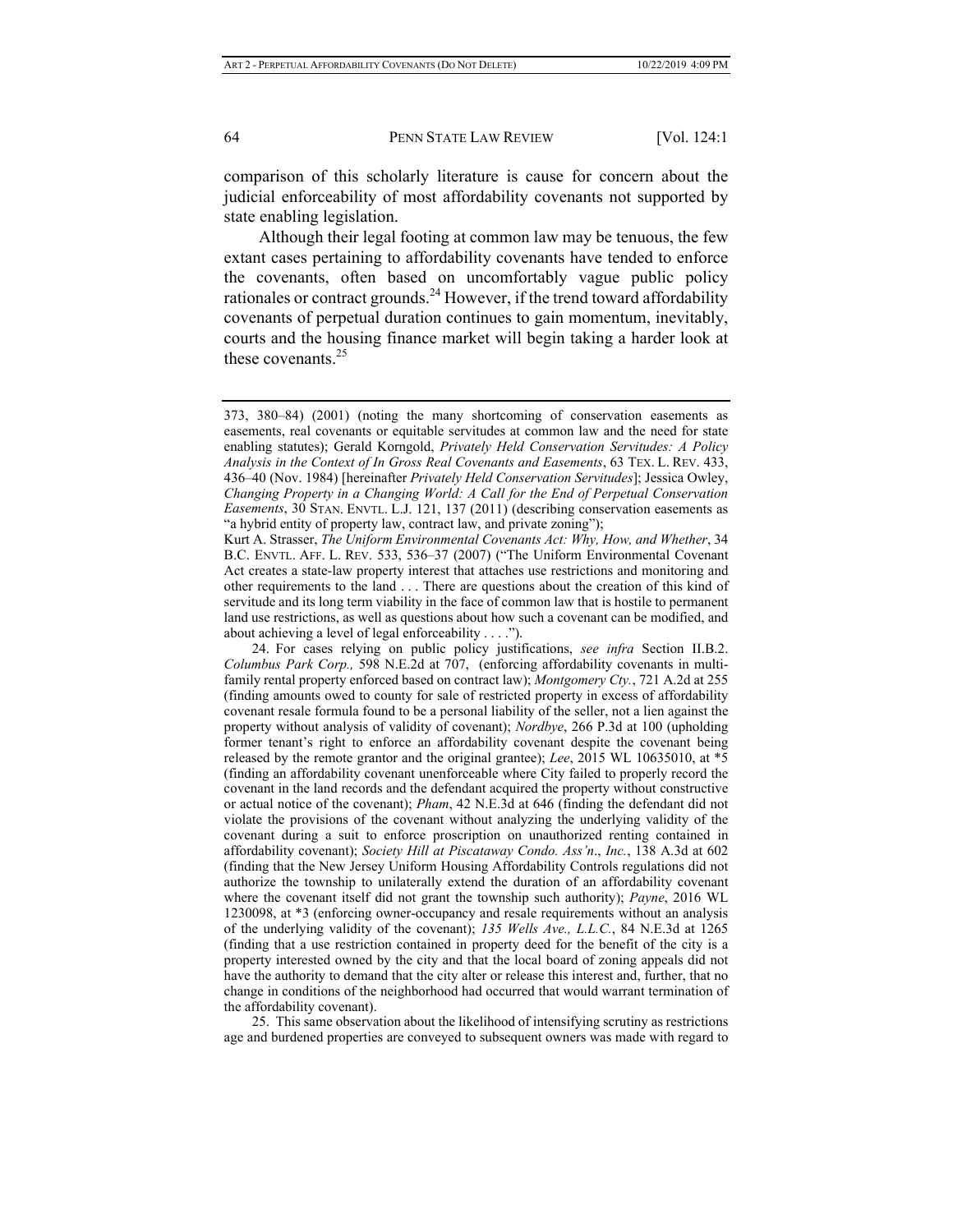This Article lays some necessary ground work in anticipation of that harder look at the enforceability of affordability covenants. The Article first walks through the ways that affordability covenants both conform and fail to conform to the requirements of common-law private land use restrictions (namely running covenants and equitable servitudes). Next, the Article considers how affordability covenants both resemble and fail to resemble public land use restrictions (namely zoning). Finding that affordability covenants are neither purely public nor purely private land use devices, the Article concludes that affordability covenants belong among the constellation of "hybrid" public/private land use devices created in the latter half of the twentieth century. As with other "hybrid" land use devices (namely conservation servitudes, environmental covenants, contingent zoning, and development agreements)—enabling legislation is necessary to overcome discrepancies with common-law requirements and to ensure the enforceability of affordability covenants.

Next the Article turns to an examination of the public land use rationale undergirding affordability covenant enabling legislation. A review of the six existing state enabling acts reveals that, while these enabling acts are certainly better than nothing, they generally fail to clearly articulate elements of substantive and procedural due process that are the hallmark of valid public land use regulation. Better affordability covenant enabling legislation is possible. The Article first looks to zoning law to sketch the parameters of state contracting and police powers *vis á vis* development exactions jurisprudence.

Finally, the Article weighs two alternative fundamental policy goals for perpetual affordability covenant enabling legislation: one based in suppressing the value of real estate and the other based in capturing the value of the property interest created by the covenant, and the divergent drafting concerns each approach suggests.

## II. NEITHER PUBLIC NOR PRIVATE, BUT A HYBRID OF THE TWO

Perpetual affordability covenants are unquestionably land use restrictions—they are intended to restrict specific parcels of land for use exclusively as "affordable housing" (in the myriad ways that term can be defined).<sup>26</sup> However, they do not fall neatly into any of the categories of land use restriction cognizable in traditional property law. Most first year property students are taught that land use restrictions are bifurcated into private land use restrictions between discrete private parties, and public

Conservation Easements in 2008. C. Timothy Lindstrom, *Hicks v. Dowd: The End of Perpetuity?*, 8 WYO. L. REV. 25 (2008).

<sup>26.</sup> There is a legitimate, on-going debate about what "affordable housing" means. For simplicity, I will use the term inclusively to refer to any housing that is sold or rented below its market rate to buyers or renters whose incomes do not exceed designated limits.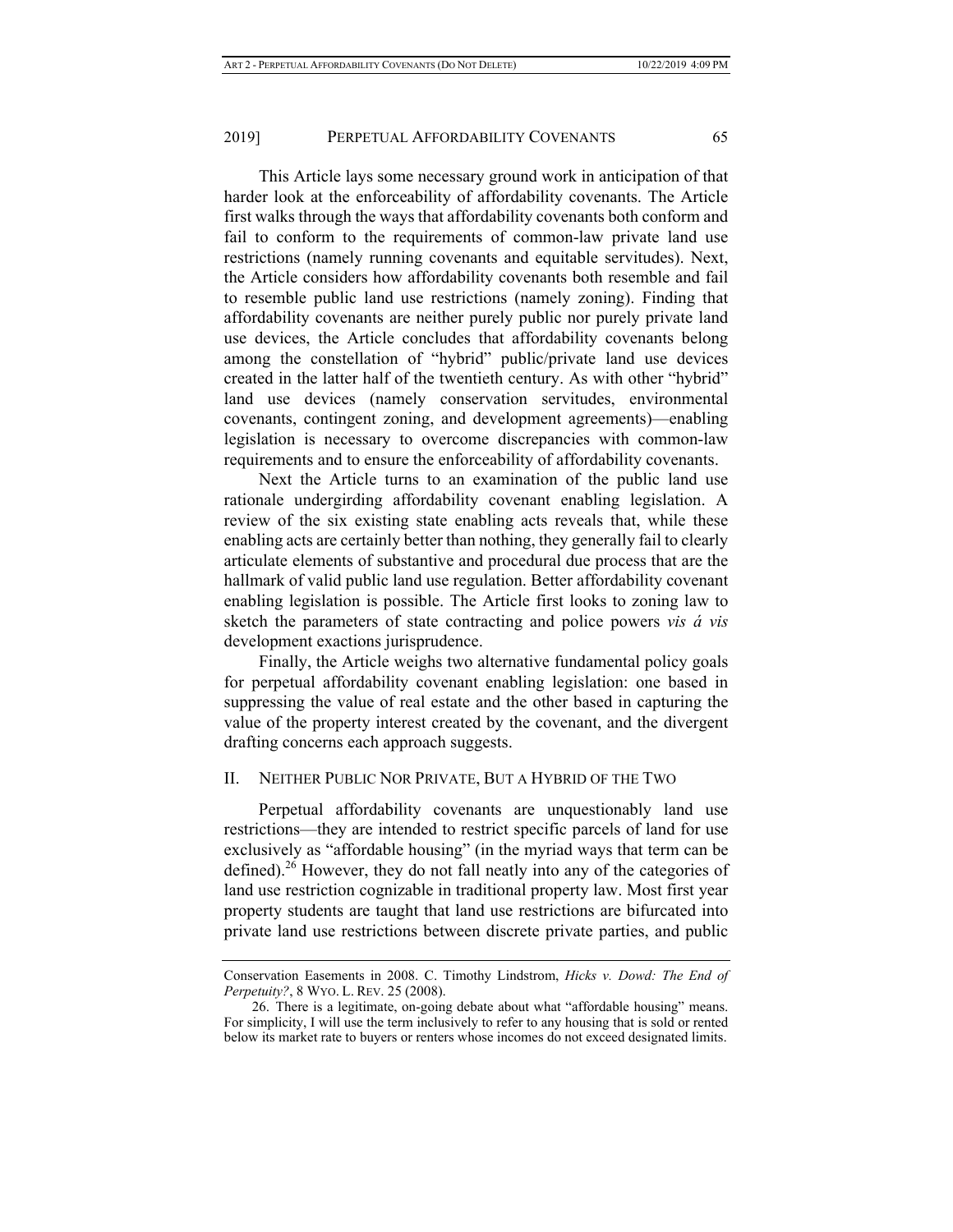land use restrictions created by public legislative or executive bodies and applied to regions through legislation and regulation.<sup>27</sup> In this section, the Article explains that perpetual affordability covenants resemble private land use restrictions (namely servitudes) in many ways, but not necessarily enough to be enforceable as servitudes according to traditional common law. The Article will then discuss the Restatement of Law Third (Property): Servitudes ("Restatement")'s treatment of affordability covenants, including its attempt to validate affordability covenants as well as its unclear influence on the law. Additionally, this Article will argue that while in form perpetual affordability covenants do not resemble zoning, in function they do. Thus, this part of the Article will draw the conclusion that perpetual affordability covenants are a hybrid of public and private land use regulation, potentially lacking validity as servitudes at traditional common law. After considering how the blending of state contract and police powers in public/private land use agreements can be "basically legitimate or fundamentally flawed,"<sup>28</sup> this part will finally consider scholarship, case law, and legislation in relation to the enforceability of another "hybrid" public/private land use device conservation servitudes.

## *A. Risk of Invalidity as Common Law Real Covenants or Equitable Servitudes*

#### 1. Real Covenants and Equitable Servitudes Refresher

Before analyzing affordability covenants' validity as either real covenants or equitable servitudes, it may be necessary to provide a refresh of this arcane area of property law. Real covenants and equitable servitudes are non-possessory, private-land-use controls recognized at common law, whereby one piece of land is burdened for the benefit of another piece of land.<sup>29</sup> They are enforceable promises made between private landowners that are intended to "run with the land," burdening or benefiting the land regardless of whether the original parties sell their

<sup>27.</sup> WILLIAM B. STOEBUCK & DALE A. WHITMAN, THE LAW OF PROPERTY 521 (Jesse H. Chopper et al. eds., 3d ed. 2000); JESSE DUKEMINIER, ET AL., PROPERTY 777 (Vicki Been et al. eds., 8th ed. 2013); JOHN G. SPRANKLING & RAYMOND R. COLETTA, PROPERTY: A CONTEMPORARY APPROACH 665, 783 (Jesse H. Chopper et al. eds., 3d ed. 2015); ALICIA B. KELLY & NANCY J. KNAUER, PROPERTY LAW: A CONTEXT AND PRACTICE CASEBOOK 553 (2017).

<sup>28.</sup> Judith Welch Wegner, *Moving Toward the Bargaining Table: Contract Zoning, Development Agreements, and the Theoretical Foundations of Government Land Use Deals*, 65 N.C. L. REV. 957, 965 (1987).

<sup>29.</sup> CHARLES E. CLARK, "REAL COVENANTS AND OTHER INTERESTS WHICH "RUN WITH LAND" 1–6 (2d ed. 1947).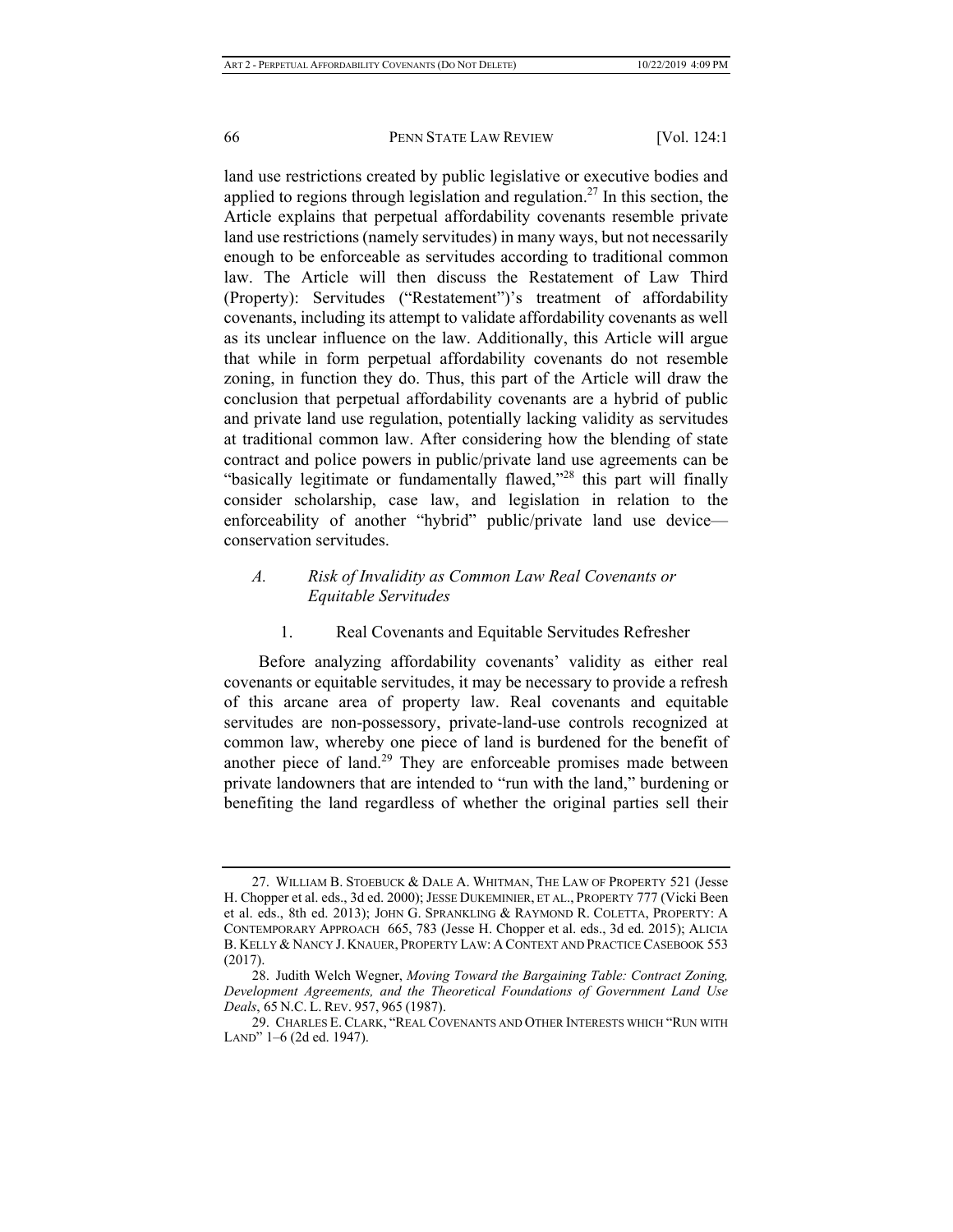lands to subsequent buyers.<sup>30</sup> As promises between private parties, whether the original covenant is enforceable is determined by contract law.<sup>31</sup> However, whether the benefits and burdens created by the original parties are binding on subsequent owners of the subject parcels is the subject of property law.<sup>32</sup>

The traditional test for determining whether a covenant "runs with the land" requires: (1) the covenant be made by express grant in conformity with the Statute of Frauds; (2) horizontal and vertical privity; (3) the original parties intended that both the benefit and the burden of the covenant should "run" to subsequent owners; (4) the covenant "touch and concern" the land; and (5) subsequent parties have notice of the covenant.<sup>33</sup> Traditionally, an aggrieved party is entitled to a remedy at law in the event of violation of a real covenant.<sup>34</sup>

Equitable servitudes are similar to real covenants in that they are private restrictions on the use of land. However, they are enforceable in equity and the test for their existence is more lenient than the test for real covenants. Equitable servitudes require: (1) express grant in a writing that satisfies the Statute of Frauds; (2) intent of the original parties that the benefit of the servitude should "run"; (3) the covenant "touch and concern" the land; and  $(4)$  notice of the servitude.<sup>35</sup>

Traditionally, running covenants and equitable servitudes were disfavored as antithetical to the free and unfettered use of land.<sup>36</sup> The party seeking to enforce the covenant had the burden of proving that the covenant satisfied common law requirements.<sup>37</sup>

> 2. Affordability Covenants Often Do Not Satisfy the Requirements for Real Covenants

In this section, the Article examines whether affordability covenants satisfy each of the common law requirements for real covenants and equitable servitudes. Most affordability covenants will satisfy the following requirements: the Statute of Frauds; the parties' intent that the covenant run; vertical privity; and notice. However, this Article will argue

<sup>30.</sup> William Stoebuck, *Running* Covenants*: An Analytical Primer*, 52 WASH. L. REV. 861, 864 (1977).

<sup>31</sup>*. Id.* at 867.

<sup>32.</sup> DUKEMINIER ET AL., *supra* note 27, at 892–93.

<sup>33.</sup> Stoebuck, *supra* note 30, at 867.

<sup>34.</sup> SPRANKLING & COLETTA, supra note 27, 717–18. *See also* STOEBUCK & WHITMAN, *supra* note 27, at 473–90.

<sup>35.</sup> STOEBUCK & WHITMAN, *supra* note 27, at 492, 495–99.

<sup>36</sup>*. See* CLARK, supra note 29, at 72; Susan French, *Toward a Modern Law of Servitudes: Reweaving the Ancient Strands*, 55 S. CAL. L. REV. 1261, 1281–82 (1982).

<sup>37.</sup> RESTATEMENT (THIRD) OF PROP.: SERVITUDES ch. 3, intro. note, at 346 (AM. LAW INST. 2000).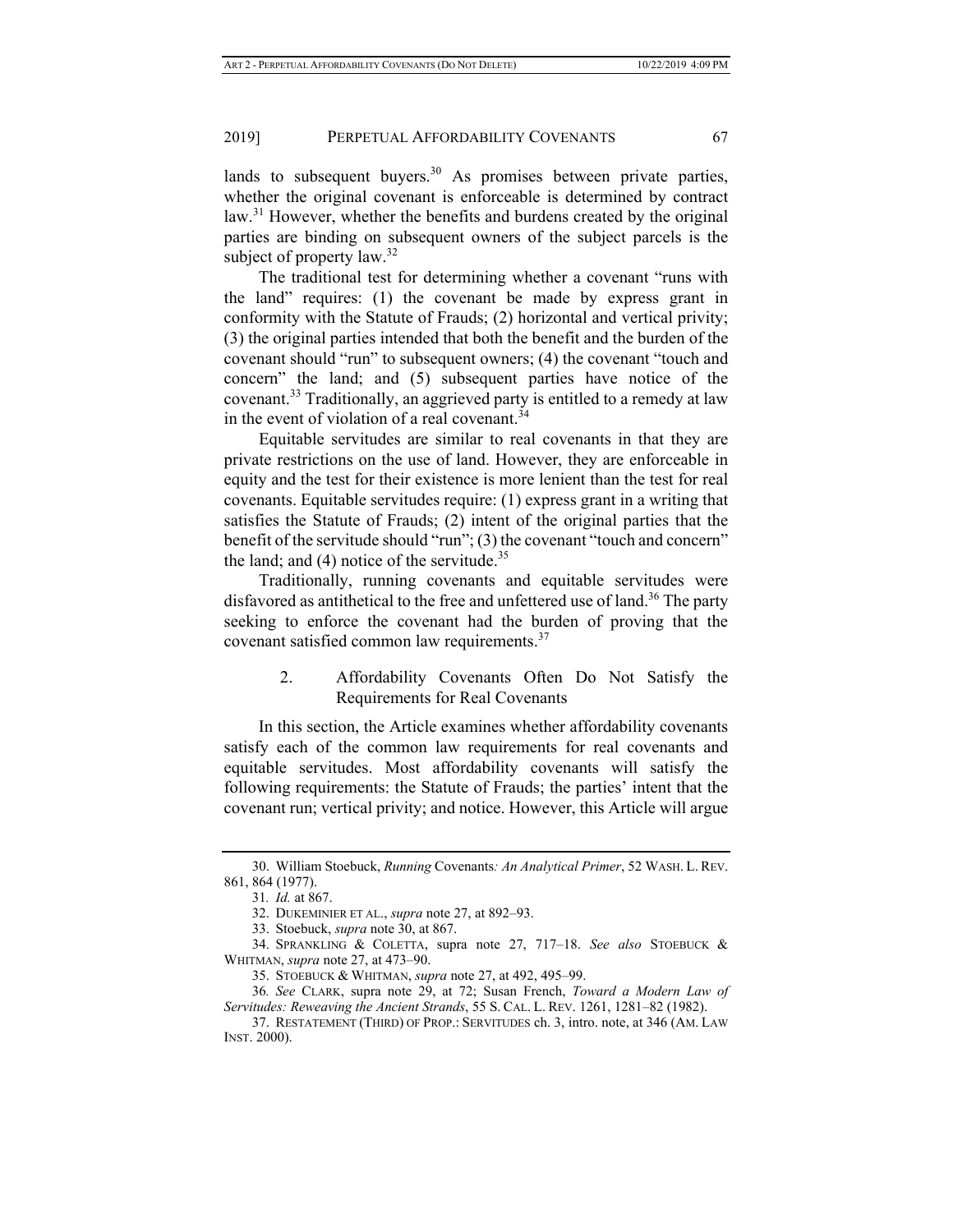that affordability covenants often will not satisfy the requirements of horizontal privity nor that the benefit of the covenant touch and concern the land. Moreover, this section explains how affordability covenants may be at risk of being invalidated as unreasonable restraints on alienation.

> a. Affordability Covenants Typically Comply with the Statute of Frauds, Intent to Run, Vertical Privity, and Notice Requirements

Affordability covenants are usually created by express grant from the burdened land owner to a benefiting public body with language stating "this covenant is intended to bind successors in interest and run with the land" or the like.<sup>38</sup> This writing usually satisfies the Statute of Frauds and provides evidence of the parties' intent that the covenant should run with the land.<sup>39</sup> Affordability covenants are typically recorded as their own, free-standing documents in the chain of title of the burdened property, but may also be included as covenants in a deed, ground lease, or even (unwisely) mentioned in a deed or ground lease but fully articulated in an unrecorded document.<sup>40</sup> This recording usually supplies subsequent purchasers with valid constructive notice. Finally, because affordability covenants apply to residential real estate, which is typically conveyed in its entirety in fee simple, there is rarely concern with the vertical privity requirement for real covenants and equitable servitudes.<sup>41</sup>

## b. Affordability Covenants Often Lack Horizontal Privity

It is less clear that affordability covenants meet the requirements for horizontal privity traditionally required for a real covenant to run at common law. The majority rule in American courts is that horizontal privity exists when part or all of an estate is conveyed from one party to another, as in the conveyance of a leasehold, easement, or fee estate.<sup>42</sup> In

<sup>38</sup>*. See generally* HOME Investment Partnerships Program Rule, 24 C.F.R. § 92.252(e)(1) (2013).

<sup>39</sup>*. E.g.*, New Jersey's mandatory covenant form at N. J. ADMIN. CODE §5:80-26.1 (2017).

<sup>40</sup>*. See generally* Dieckmeyer v. Redevelopment Agency of Huntington Beach, 127 Cal. App. 4th 248 (2005) (finding that a Deed of Trust secured both affordability restrictions and Note and, therefore, prepayment of the Note did not entitle the property owner to release of the Deed of Trust until expiration of the affordability restriction); Huntington Beach v. Lee, No. 30-2009-00329477, 2015 WL 10635010, at \*5 (Cal. Super. Ct. Aug. 17, 2015) (finding the covenant unenforceable because the defendant bought a condominium unit without actual or constructive notice when the legal description attached to the covenant failed to properly identify the subject unit).

<sup>41.</sup> *See* STOEBUCK & WHITMAN, *supra* note 27, at 482.

<sup>42</sup>*. See* DUKEMINIER ET AL., *supra* note 27, at 895; STOEBUCK & WHITMAN, *supra* note 27, at 485.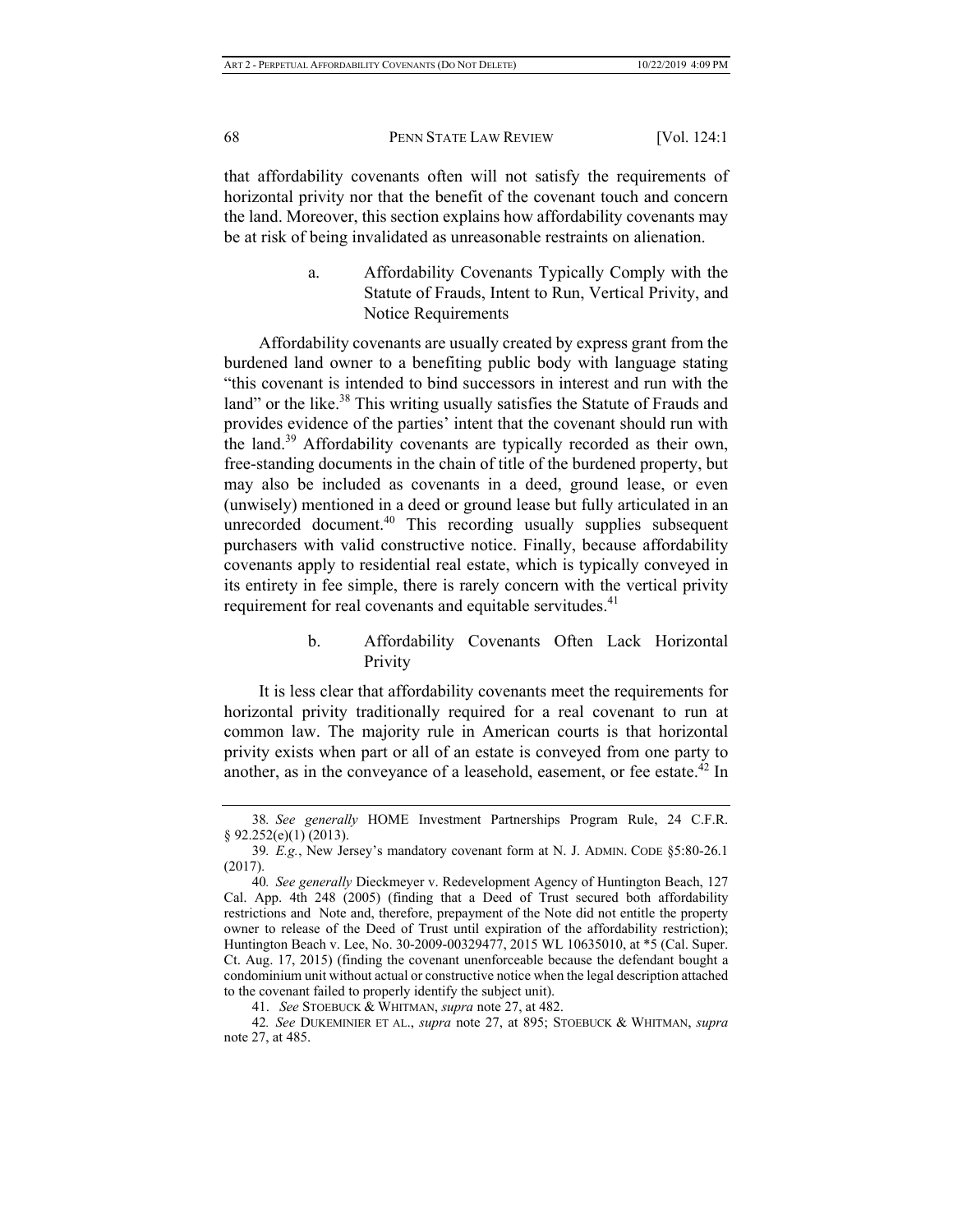the twentieth century, American courts broadened their view of privity to allow homeowners' associations to enforce covenants as agents of neighboring landowners.43 This development is significant because homeowners' associations sometimes own no interest in land at all,<sup>44</sup> which means that there is nothing upon which a covenant benefit can attach. Therefore, property-less homeowners' associations lack both horizontal and vertical privity.

Applying the horizontal privity requirement to affordability covenants, there is a clear case for horizontal privity when there is a conveyance of real estate from a municipality to the affordable housing developer. For example, a city sale, grant, or ground lease of land that it owns to an affordable housing developer through its public disposition regulations should constitute horizontal privity.<sup>45</sup> However, where a municipality merely lends or grants money to an affordable housing project without having conveyed the real estate for the project, it is less certain that a court will find that the horizontal privity requirement has been met.<sup>46</sup>

Of course, this problem with horizontal privity can be resolved (though perhaps not easily) by conveying the real estate to the public body and then back to the intended owner, once again. Alternatively, there may be an argument that the owner's granting of a deed of trust to the public body to secure repayment of loan funds or performance of affordability covenant obligations creates a contemporaneous property interest sufficient to create horizontal privity.<sup>47</sup> For example, in *Dieckmeyer v*.

45. In *Fairfax Cty. Redevelopment & Hous. Auth. v. Riekse,* the Housing Authority sold the property to the Riekses' predecessors in interest and included the affordability covenant in the deed at the time of conveyance. 78 Va. Cir. 108, 108 (2009). In *Oceanside v. McKenna*, the City's Community Development Commission sold the property to the affordable housing developer and recorded the affordability covenant at the time of conveyance. 215 Cal. App. 3d 1420, 1423 (1989).

46*. See* Montgomery Cty. v. May Dep't Stores Co., 721 A.2d 249, 257, 259 (Md. 1998) (finding that the affordability covenant instrument affecting a single-family home did not specifically create a lien against the property, nor was it a right or estate in land and, therefore, the county's right to surplus proceeds of the foreclosure sale was that of a general creditor, subordinate to other, prior recorded, judgement creditors and the purchase money mortgage).

47. In one New York case, a servitude was enforced where the covenantee was a purchase money mortgagee. Without directly addressing the issue, the court apparently

<sup>43</sup>*. See* Neponsit Property Owners' Ass'n., Inc. v. Emigrant Indus. Sav. Bank, 15 N.E.2d 793, 798 (N.Y. 1938).

<sup>44</sup>*. E.g.*, in *Neponsit*, a developer constructed a neighborhood and conveyed each parcel to homebuyers with a covenant requiring each homeowner to pay a neighborhood association fee. The developer assigned the benefit of the covenant to a neighborhood association, created by the developer, which owned no real estate whatsoever. When the neighborhood association attempted to enforce the covenant to pay dues against the defendant, the defendant challenged the validity of the covenant because the plaintiff neighborhood association was not in horizontal privity with the developer. *Id.* at 797–98.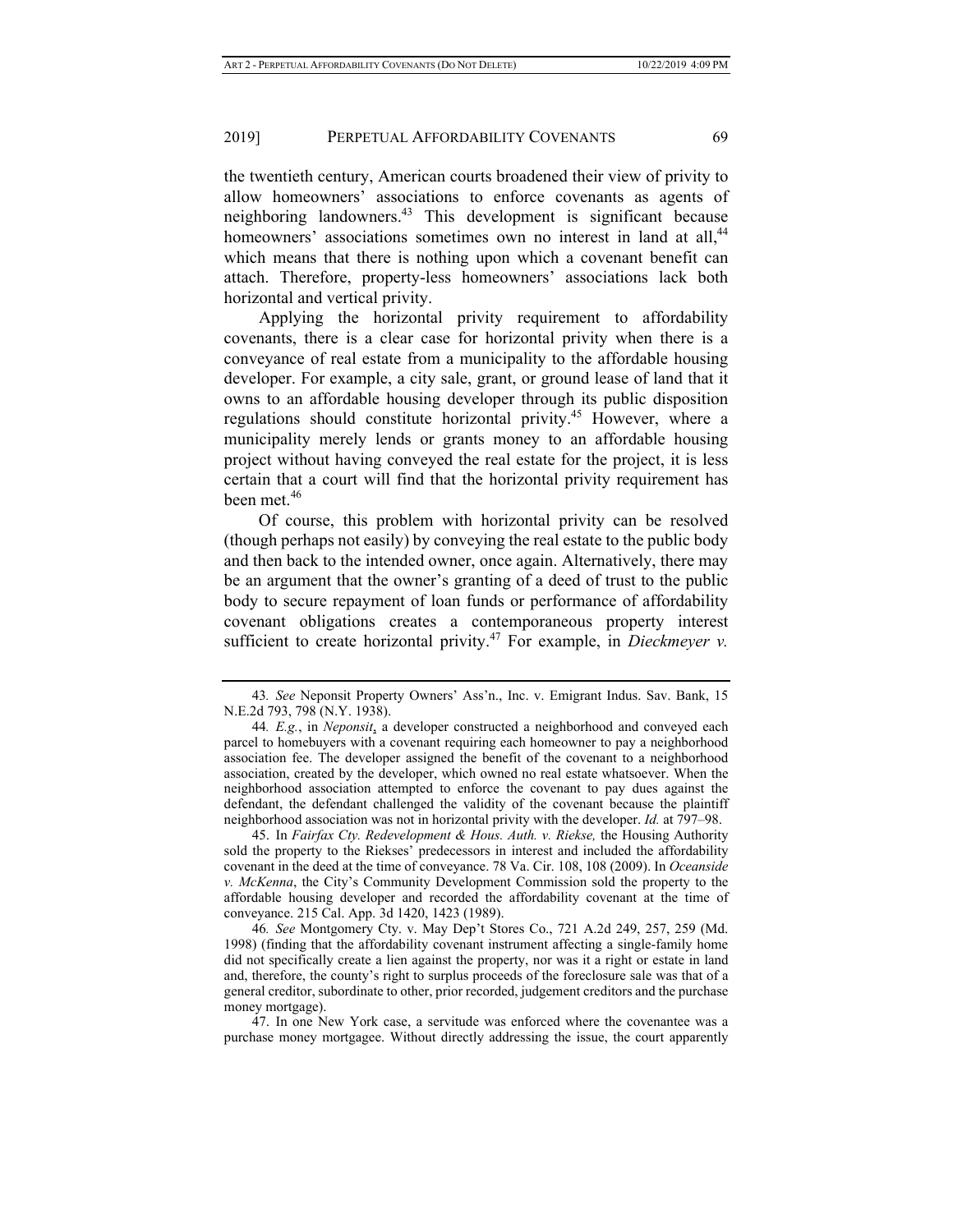*Redevelopment Agency of Huntington Beach*, the California Appellate Court declined to release the deed of trust held by the municipality when the homeowner prepaid her Note to the municipality in full, because the court concluded that the deed of trust also secured the homeowner's promise to abide by the affordability restrictions contained in the conditions, covenants, and restrictions of the subdivision and in the homeowner's deed.<sup>48</sup>

> c. The Benefit of Affordability Covenants Often Does Not Touch or Concern Land

It is also unclear whether the benefit of an affordability covenant can be said to "touch and concern" the land. Traditionally, for the burden of a covenant or servitude to run with the burdened estate, both the burden and the benefit of the covenant must "touch and concern" parcels of real estate.<sup>49</sup> This necessitates the existence of a "benefiting estate."<sup>50</sup>

When the benefit of a covenant or servitude does not touch and concern a benefiting estate, but instead benefits an individual or private party, the benefit is said to be "in gross."<sup>51</sup> Regardless of whether the burden of a covenant runs to a subsequent owner when the benefit is held in gross, a handful of courts have held that the covenant as between the original grantor and grantee is invalid based on the public policy favoring free alienability of land where there is no benefiting estate at the time the covenant is created.52

The benefiting party in an affordability covenant is typically a local body of government or a local housing agency that holds the benefit in

assumed that a mortgage was a sufficient property interest to entitle the benefiting party to enforcement of the covenant. *See* Bill Wolf Petroleum Corp. v. Chock Full of Power Gasoline Corp., 41 A.D.2d 950, 951 (N.Y. 1973).

<sup>48.</sup> In *Dieckmeyer*, the court did not address horizontal privity because it was not in dispute – the homeowner entered into the affordability covenant upon conveyance of the property from the private developer of the condominium complex. Dieckmeyer v. Redevelopment Agency of Huntington Beach, 127 Cal. App. 4th 248, 258 (2005).

<sup>49.</sup> As stated by Thomas E. Roberts:

On the burden side, the generally accepted test is that in order for a transferee of the original promisor to be bound, both the benefit and burden must touch and concern, or be appurtenant to, land. In other words, not only must the promisor have land that is affected by the promise, but so too must the promise must also [sic] have land affected. If the benefit of the promise does not concern or relate to land, then the benefit is regarded as personal, or in gross, and the successor to the promisor will not be bound.

Thomas E. Roberts*, Promises Respecting Land Use – Can Benefits be Held In Gross?*, 51 MO. L. REV. 933, 937 (1986).

<sup>50</sup>*. Id.*

<sup>51</sup>*. Id.* at 934. *See also,* STOEBUCK & WHITMAN, *supra* note 27, at 440.

<sup>52</sup>*. See* Roberts, *supra* note 49, at 938.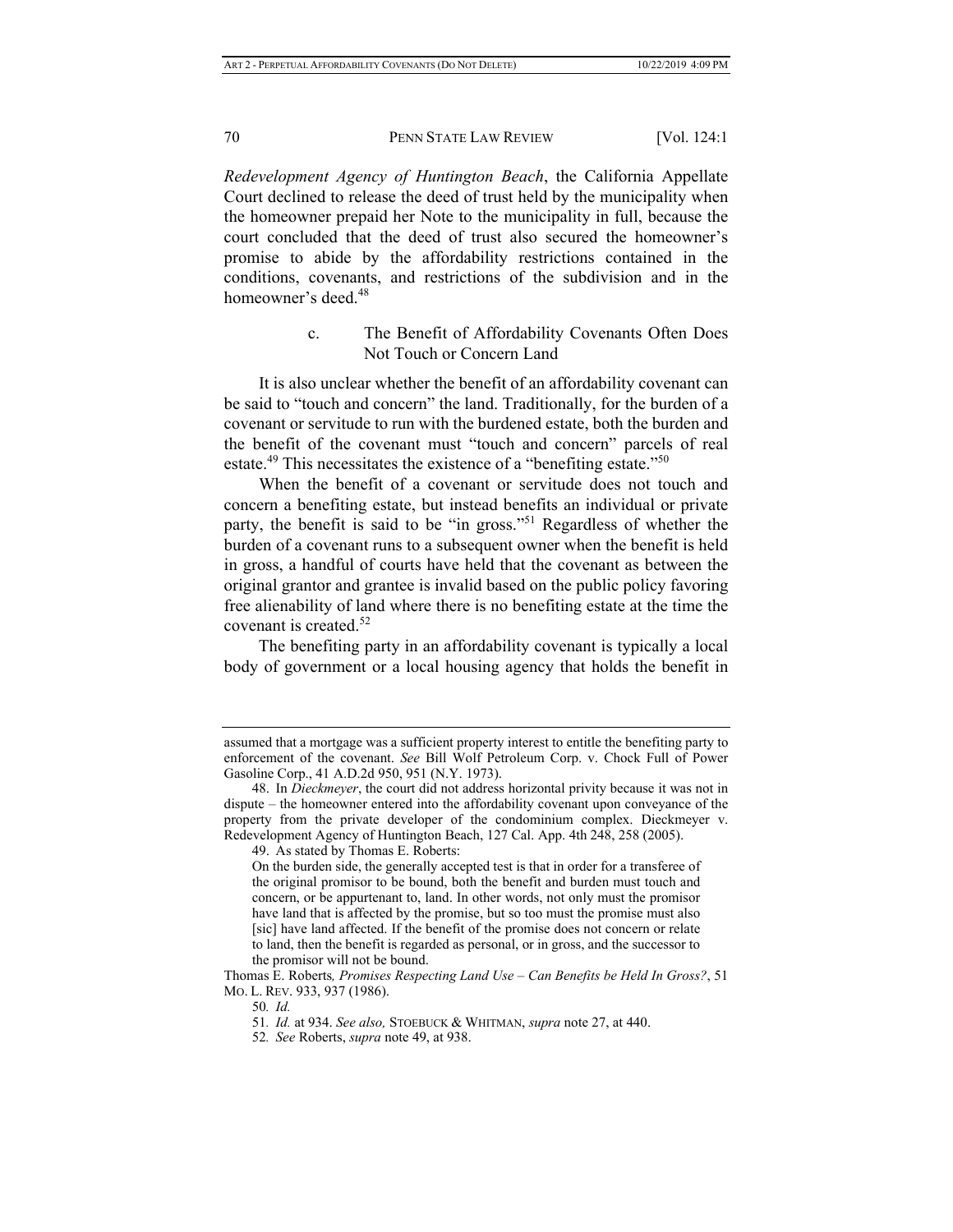gross—not for the benefit of another estate in land.<sup>53</sup> The majority common law rule would find these covenants, whose benefits are held in gross by a government agency, unenforceable against subsequent holders of the burdened estate.54 For example, in *Wilmurt v. McGrane*, the New York Court of Appeals found that a covenant made by a landowner to the state Department of Health could not run because the Department of Health owned no land to which the benefit of the covenant could attach.<sup>55</sup>

Nonetheless, in enforcing affordability covenants, most courts have not found the touch and concern requirement an insurmountable obstacle, even if their rationales are not always clear. For example, in *Nordbye v. BRCP/GM Ellington*, an affordable housing developer recorded an affordability covenant for the benefit of the Oregon Housing and Community Services Department ("OHCS") and income-qualifying former, current, and future tenants of the property.<sup>56</sup> In preparing for a foreclosure sale of the property, OHCS and the subsequent owner of the property entered into and recorded a release of the property's "Extended Use Agreement" (an affordability covenant).<sup>57</sup> Ms. Nordbye, a resident of the property, sued for declaratory and injunctive relief to enforce the affordability covenant despite the recorded release agreement.<sup>58</sup> The foreclosure buyer argued that the affordability covenant was invalid and never ran with the land because there was no vertical privity and the benefit of the covenant did not touch and concern an estate of OHCS.<sup>59</sup> Rather than addressing these challenges to the requirement for a running real covenant directly the court dismissed them out of hand with an unsatisfying contract law rationale, relying on the fact that the original parties deemed the requirements for a running covenant satisfied in the original instrument.<sup>60</sup>

<sup>53</sup>*. See* RESTATEMENT (THIRD) OF PROP.: SERVITUDES (AM. LAW INST. 2000).

<sup>54</sup>*. See* Roberts, *supra* note 49, at 960 (arguing that a benefit in the public interest should be a valid substitute for a dominant estate).

<sup>55</sup>*. See* Wilmurt v. McGrane, 16 A.D. 412, 416 (N.Y. 1897); *but see* Bill Wolf Petroleum Corp. v. Chock Full of Power Gasoline Corp., 41 A.D.2d 950, 951 (N.Y. 1973) (finding that a mortgagee was entitled to enforce covenant in equity).

<sup>56</sup>*. See* Nordbye v. BRCP/GM Ellington, 246 Or. App. 209, 213–15 (2011).

<sup>57</sup>*. See id.* at 216–17.

<sup>58</sup>*. See id.* at 217.

<sup>59</sup>*. Id.* at 225.

<sup>60.</sup> The court suggested that the original parties created a running real covenant binding on subsequent purchasers based solely in contract law. Indeed, the court continued with a circumlocutory, "we are not aware of any authority supporting the proposition that such an agreement ["deemed satisfactory" language] is legally ineffective." *Id.* The rationale misses the opportunity to point out that all of the requirements for a running covenant, including privity and the requirement that the covenant touch and concern an estate of the grantee, are satisfied as between the grantor and Ms. Nordbye as a tenant beneficiary under the covenant.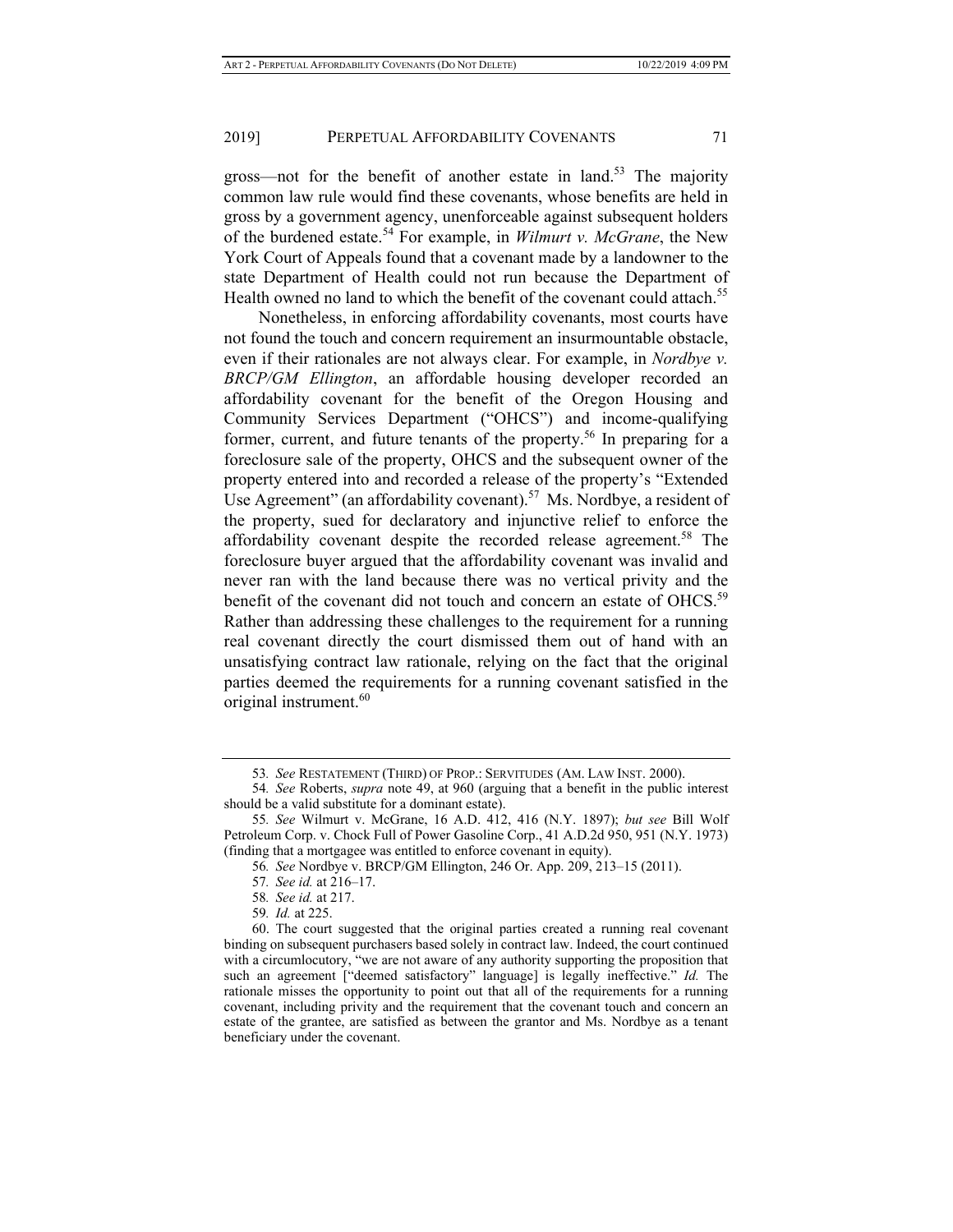There is one instance of a court specifically finding that an affordability covenant does touch and concern the land.61 In *Fairfax County Redevelopment and Housing Authority v. Riekse,* the Virginia Circuit Court looked only to whether the burden of the covenant touched and concerned the burdened land and relied heavily on public policy and contract justifications for the affordability covenant.<sup>62</sup> In several other cases, the courts simply ignored the requirement that the benefit of a covenant run with the land. $63$ 

## d. Affordability Covenants are Almost Always Unreasonable Restraints on Alienation

Beyond the problem of failing to meet the horizontal privity and touch and concern prongs of the real covenants and equitable servitudes tests, affordability covenants run the risk of being found invalid as unreasonable restraints on alienation. Until the twentieth century, running covenants and servitudes were disfavored restraints on alienation that prevented real property from being put to its highest and best use.<sup>64</sup> In traditional property law, restraints on alienation are divided into direct and indirect restraints.<sup>65</sup> A direct restraint is "a provision which, by its terms, prohibits or penalizes the exercise of the power of alienation."66 At common law, direct restraints on alienation are generally void.<sup>67</sup> Direct

<sup>61.</sup> Fairfax Cty. Redevelopment & Hous. Auth. v. Riekse, 78 Va. Cir. 108, 114 (2009) (stating, "[a]ccordingly, sale of a property to carry out the Housing Authority's goal of providing "safe, decent, and sanitary housing for those citizens with low or moderate incomes" touches and concerns this property") (citing VA. CODE ANN. § 36–3 (2018)).

<sup>62.</sup> In addition, the Virginia Circuit Court stated that:

The Housing Authority sold this property to the Tovars pursuing the goals of the Act and the Tovars purchased the property with the condition that furthered the purpose of the Act. If I were to adopt a narrow interpretation of "touch and concern the land" by holding that an unfettered sale of the property did not "touch and concern" the land I would frustrate actions taken by the Plaintiff and agreed to by the Grantees in pursuit of the legislative goals set out for it in Virginia Code § 36–2.

*Id.* at 113.

<sup>63.</sup> In *McKenna*, the court treated an affordability restriction contained in a neighborhood's Covenants, Conditions, and Restriction ("CC&Rs") as enforceable like any other CC&Rs, despite the fact that the parties authorized to enforce the CC&Rs are the City and the housing commission. 215 Cal. App. 3d 1420, 1423 (1989).

<sup>64</sup>*. See* Stoebuck, *supra* note 30, at 885–86; Charles E. Clark, *Limiting Land Restrictions*, 27 A.B.A. J. 737, 739 (1941).

<sup>65</sup>*. See* LEWIS M. SIMES, HANDBOOK OF THE LAW OF FUTURE INTERESTS 237 (2d ed. 1966); RESTATEMENT (SECOND) OF PROP.: DON. TRANS. I II INTRO. NOTE (1983); RESTATEMENT (THIRD) OF PROP.: SERVITUDES § 3.4 cmt. b (AM. LAW INST. 2000).

<sup>66.</sup> SIMES, *supra* note 65, at 237.

<sup>67</sup>*. See id*. at 237–52 (cataloguing the three kinds of direct restraints on alienation, disabling restraints, forfeiture restraints, and promissory restraints, and explaining the limited circumstances when forfeiture and promissory restraints might be enforceable at common law); DUKEMINIER ET AL., *supra* note 27, at 232–33.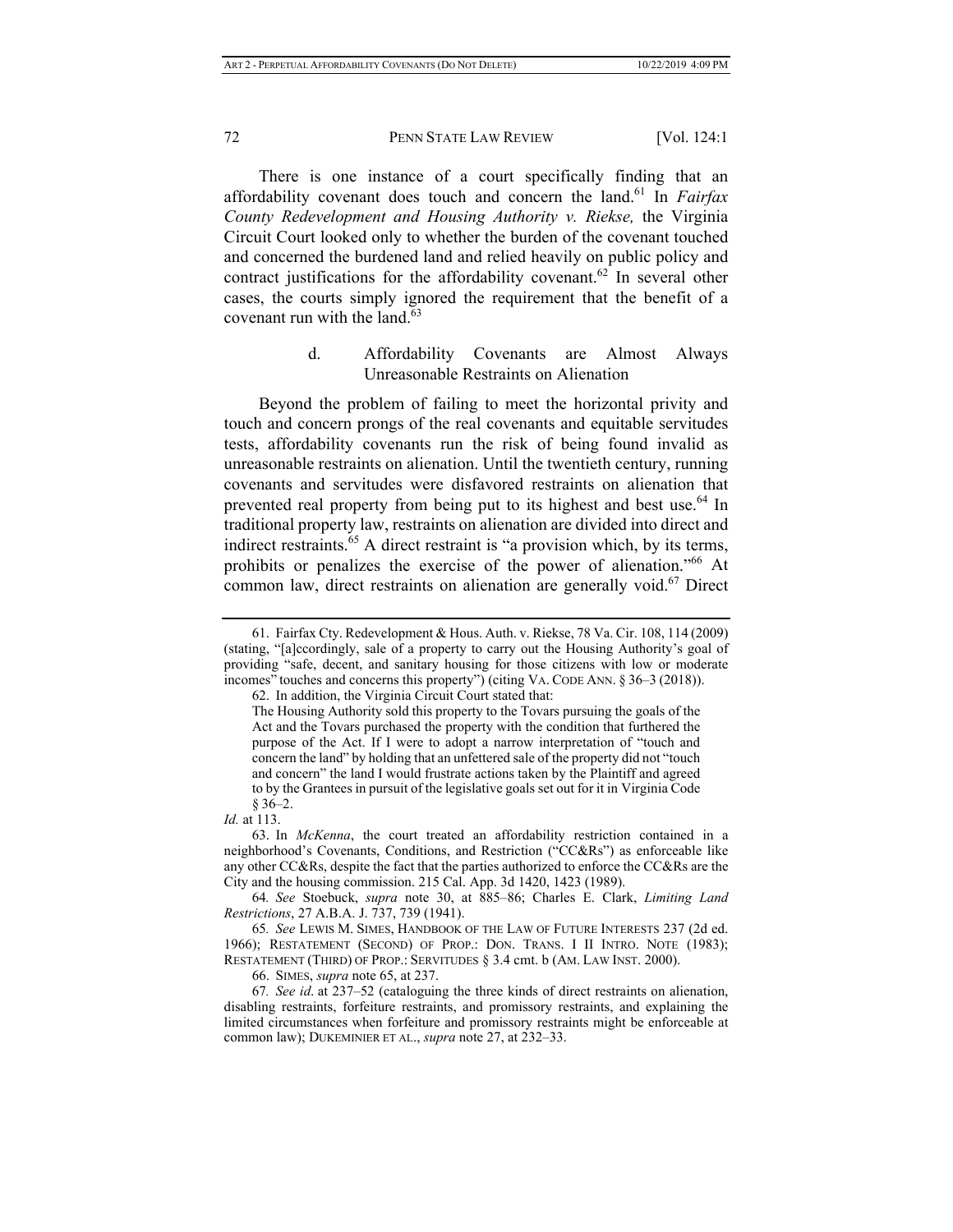restraints include prohibitions on transfers without consent of a third party, prohibitions on transfers to particular persons, requirements for transfers to particular persons, options to purchase land, and rights of first refusal.<sup>68</sup>

Affordability covenants typically include one or more of the direct restraints listed above.<sup>69</sup> For example, the affordability covenants involved in several of the cases discussed above, as well as the New Jersey statutory affordability covenant form, all prohibit transfers of subject properties without prior agency approval and allow transfers only to eligible lowincome buyers.70 As discussed above, the affordability covenants in *Riekse* and *Montgomery County v. May Department Stores Co.* granted the county housing agencies options to repurchase the subject properties, another type of direct restraint.<sup>71</sup>

Throughout the twentieth century, some jurisdictions have turned away from invalidating all direct restraints on alienation in favor of the view that restraints on alienation may be valid if they are reasonable.<sup>72</sup> Reasonableness is determined by balancing the justification for the restriction against the quantum of restraint.<sup>73</sup> One of the three factors typically considered in the balancing test is the duration of the restriction—the longer the covenant, the greater the quantum of restraint, the more likely the covenant will be found unreasonable and thus unenforceable.<sup>74</sup> To the extent that common law calls into question the enforceability of affordability covenants as direct restraints on alienation,

71. Fairfax Cty. Redevelopment & Hous. Auth. v. Riekse, 78 Va. Cir. 108, 108 (2009); Montgomery Cty. v. May Dep't Stores Co*.*, 721 A.2d 249, 252 (Md. 1998).

73*. See* Alfaro v. Cmty. Hous. Improvement Sys. & Plan. Ass'n, 141 Cal. App. 4th 1356, 1376 (Cal. Ct. App. 2009).

<sup>68</sup>*. See* RESTATEMENT (THIRD) OF PROP.: SERVITUDES § 3.4 comment b (AM. LAW INST. 2000).

<sup>69</sup>*. See* N.J. ADMIN. CODE § 5:50-26 (2018); *see also* Payne v. Payne, No. 15 MISC 000125, 2016 WL 1230098, at \*2 (Mass. Land Ct. Mar. 30, 2016).

<sup>70.</sup> See Society Hill at Piscataway Condo. Ass'n., Inc. v. Twp. of Piscataway, 138 A.3d 596, 598 (N.J. Super. Ct. Law Div. 2016); *Payne*, 2016 WL 1230098, at \*2; Dieckmeyer v. Redevelopment Agency of Huntington Beach, 127 Cal. App. 4th 248, 250– 52 (2005) ; Huntington Beach v. Lee, No. 30-2009-00329477, 2015 WL 10635010, at \*1 (Cal. Super. Ct. Aug. 17, 2015); N.J. ADMIN. CODE § 5:50-26 (2018).

<sup>72</sup>*. See* In re Tamen, 22 F.3d 199, 205 (9th Cir. 1994); Mardis v. Brantley, 717 So.2d 702, 709 (2d Cir. 1998); Tovrea v. Umphress, 556 P.2d 814, 818–21 (Ariz. Ct. App. 1976); Richard E. Manning, *The Development of Restraints on Alienation Since Gray*, 48 HARV. L. REV. 373, 374 (1935) (exploring, and supporting, broader judicial acceptance of racially restrictive covenants at the time, stating, "the courts will necessarily be influenced by the extent to which elimination of social friction and maintenance of property values may be secured by upholding such restraints").

<sup>74.</sup> Metro. Dade Cty. v. Sunlink Corp., 642 So.2d 551, 552–53 (Fla. Dist. Ct. App. 1992) (considering duration of covenant, 30 years, with automatic 10-year extensions, unless a majority of neighboring property owners consent to release, to be unreasonable restraint on alienation); Clark, *supra* note 64, at 739; Manning, *supra* note 72, at 381–91.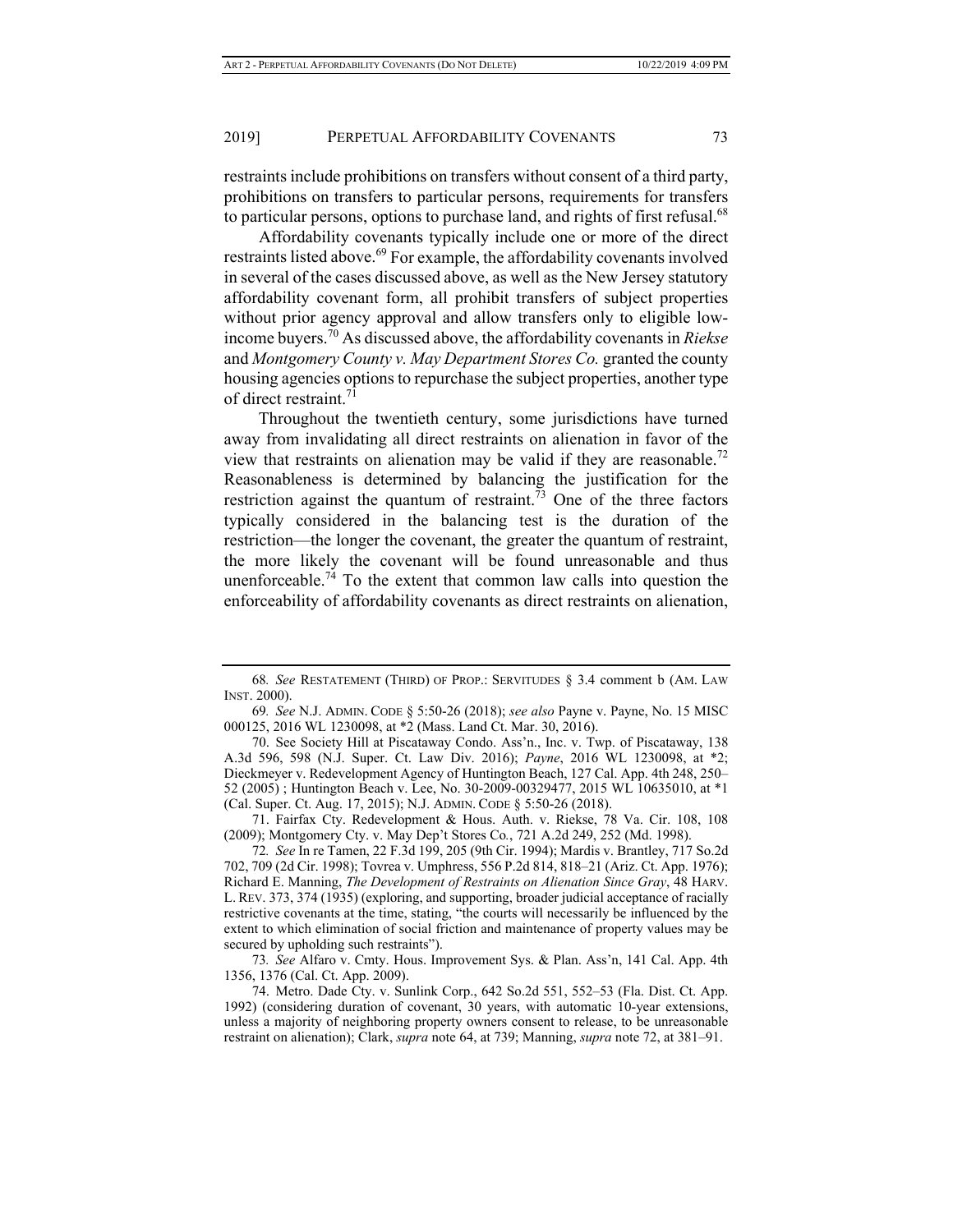*perpetual* affordability covenants are even more suspect; increasing the risk that the covenant will be deemed unreasonable.<sup>75</sup>

Despite the common law's position on direct restraints on alienation, three California cases have directly addressed whether affordability covenants are unreasonable restraints on alienation, and all three have found that they are reasonable and enforceable.76 In *Martin v. Villa Roma*, *Oceanside v. McKenna*, and *Alfaro v. Community Housing Improvement Systems & Planning Ass'n*, the California Court of Appeals applied the balancing test and found that the covenants supported a strong public interest in creating affordable housing.

Of particular note, the *Alfaro* plaintiffs challenged the affordability covenant as unreasonable because of the fact that it was perpetual in duration.<sup>77</sup> The court dodged the issue without directly addressing the validity of perpetual covenants by finding that the covenant created was not of perpetual duration but was limited by the covenant language to the duration "while the 'development . . . remains in existence in or upon any part of, and thereby confers benefit upon, the subject property described herein."<sup>78</sup>

> 3. Affordability Covenants Often Do Not Meet the Requirements of Valid Equitable Servitudes

It is similarly uncertain whether affordability covenants pass common law muster as equitable servitudes. As mentioned above, the test for the validity of equitable servitudes also requires that the servitude touch and concern the benefiting parcel.<sup>79</sup> Direct restraints on alienation are similarly likely to invalidate an equitable servitude. Since modern American courts have merged law and equity, and the requirements for equitable servitudes are slightly more liberal than those for real covenants, equitable servitudes have nearly replaced real covenants in American courts.<sup>80</sup> The majority of equitable servitudes today are upheld as

<sup>75. &</sup>quot;In determining the injurious consequences likely to flow from enforcement of a restraint on alienation, the nature, extent and duration of the restraint are important considerations." RESTATEMENT (THIRD) OF PROP.: SERVITUDES § 3.4 cmt. c (AM. LAW INST. 2000).

<sup>76</sup>*. See* Martin v. Villa Roma, 131 Cal. App. 3d 632, 635 (1982); *see also* Oceanside v. McKenna, 215 Cal. App. 3d 1420,1427–28 (1989); *see also Alfaro*, 141 Cal. App. 4th at 1376–77.

<sup>77</sup>*. See Alfaro*, 141 Cal. App. 4th at 1378.

<sup>78</sup>*. Id.* at 1379.

<sup>79</sup>*. See* STOEBUCK & WHITMAN, *supra* note 27, at 495 ("To run, equitable restrictions must touch and concern benefited and burdened land, and the requirement should be exactly the same as for real covenants."); Roberts, *supra* note 49, at 934 ("[M]ost courts in this country deny enforceability to covenants and servitudes in gross.").

<sup>80</sup>*. See* STOEBUCK & WHITMAN, *supra* note 27, at 493.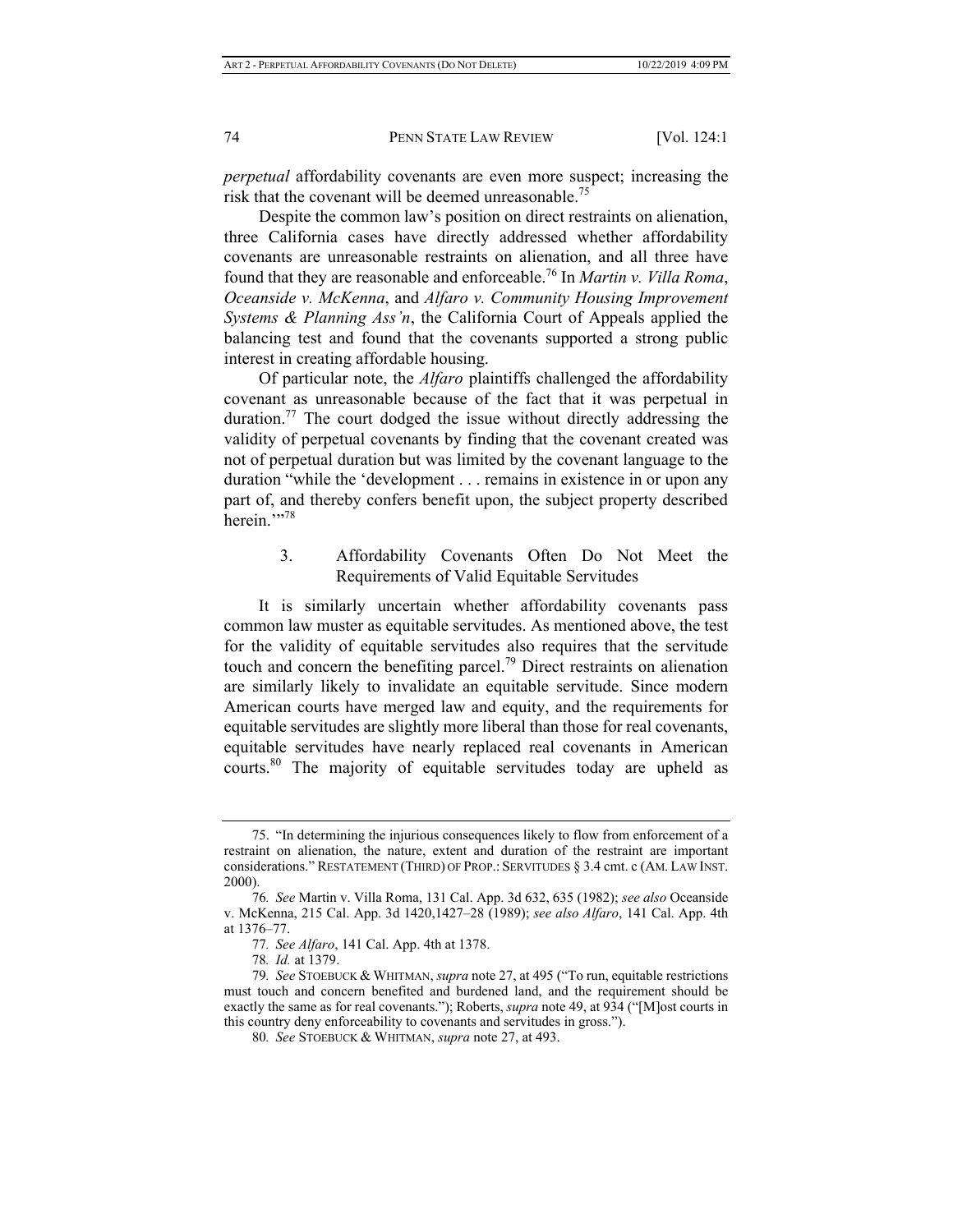neighborhood restrictions in common interest communities.<sup>81</sup> These socalled "reciprocal servitudes" exist when all houses in a neighborhood are bound by the same covenants, conditions, and restrictions declared by the developer of the neighborhood for the benefit of each neighboring house.<sup>82</sup> Often affordability covenants apply to fewer than all of the properties in a common interest community and thus are not reciprocal servitudes. For example, in *Riekse*, the Virginia Circuit Court found that the affordability restriction failed as an equitable servitude because it was not part of a common neighborhood plan imposed by a common grantor. $83$  The Virginia rule, which limits equitable servitudes to only those restrictions applied to an entire subdivision by a common developer or grantor, is unusual. In the majority of jurisdictions, the difference between real covenants and equitable servitudes has been functionally erased.<sup>84</sup>

## 4. Affordability Covenants Fare Much Better Under the Restatement

While affordability covenants may not meet the traditional requirements for real covenants and equitable servitudes at common law, they are by no means the only modern land use restrictions to encounter this problem. The Restatement was published in 2000 as an ambitious effort to not only unify the law of servitudes, but also to modernize the law to better accommodate modern land use restrictions like common interest community covenants, affordability covenants, and conservation easements.<sup>85</sup> The effect of this Restatement, however, continues to unfold.

Private land use restrictions are a notoriously confusing area of traditional property law.<sup>86</sup> The Restatement attempts to modernize and streamline this disjointed, contradictory, and overlapping body of  $law<sup>87</sup>$  by stripping away many of the formalistic eccentricities of real covenants and

<sup>81</sup>*. See id.* at 504–14.

<sup>82</sup>*. See id.* at 505.

<sup>83</sup>*. See* Fairfax Cty. Redevelopment & Hous. Auth. v. Riekse, 78 Va. Cir. 108, 113 (2009) ("By definition, an equitable servitude can only arise when a common grantor imposes a common restriction upon land developed for sale in lots."). However, in most jurisdictions, real covenants and equitable servitudes are functionally merged, so that remedies at law or in equity may be permitted no matter the technical name of the restriction. *See, e.g.*, Oceanside v. McKenna, 215 Cal. App. 3d 1420, 1426 (1989) ("Here, the CC&Rs are covenants running with the land. The Legislature has recognized that 'covenants and restrictions in the [document creating a condominium project] shall be enforceable equitable servitudes, unless unreasonable . . . .'").

<sup>84.</sup> STOEBUCK & WHITMAN, *supra* note 27, at 493.

<sup>85</sup>*. See* RESTATEMENT (THIRD) OF PROP.: SERVITUDES intro. (AM. LAW INST. 2000).

<sup>86.</sup> Professor Susan French describes the law of easements, real covenants, and equitable servitudes as ". . . the most complex and archaic body of American property law remaining in the twentieth century," and includes a bevy of scholarly lamentation. French, *supra* note 36, at 1261 n.1.

<sup>87</sup>*. See* RESTATEMENT (THIRD) OF PROP.: SERVITUDES intro. (AM. LAW INST. 2000).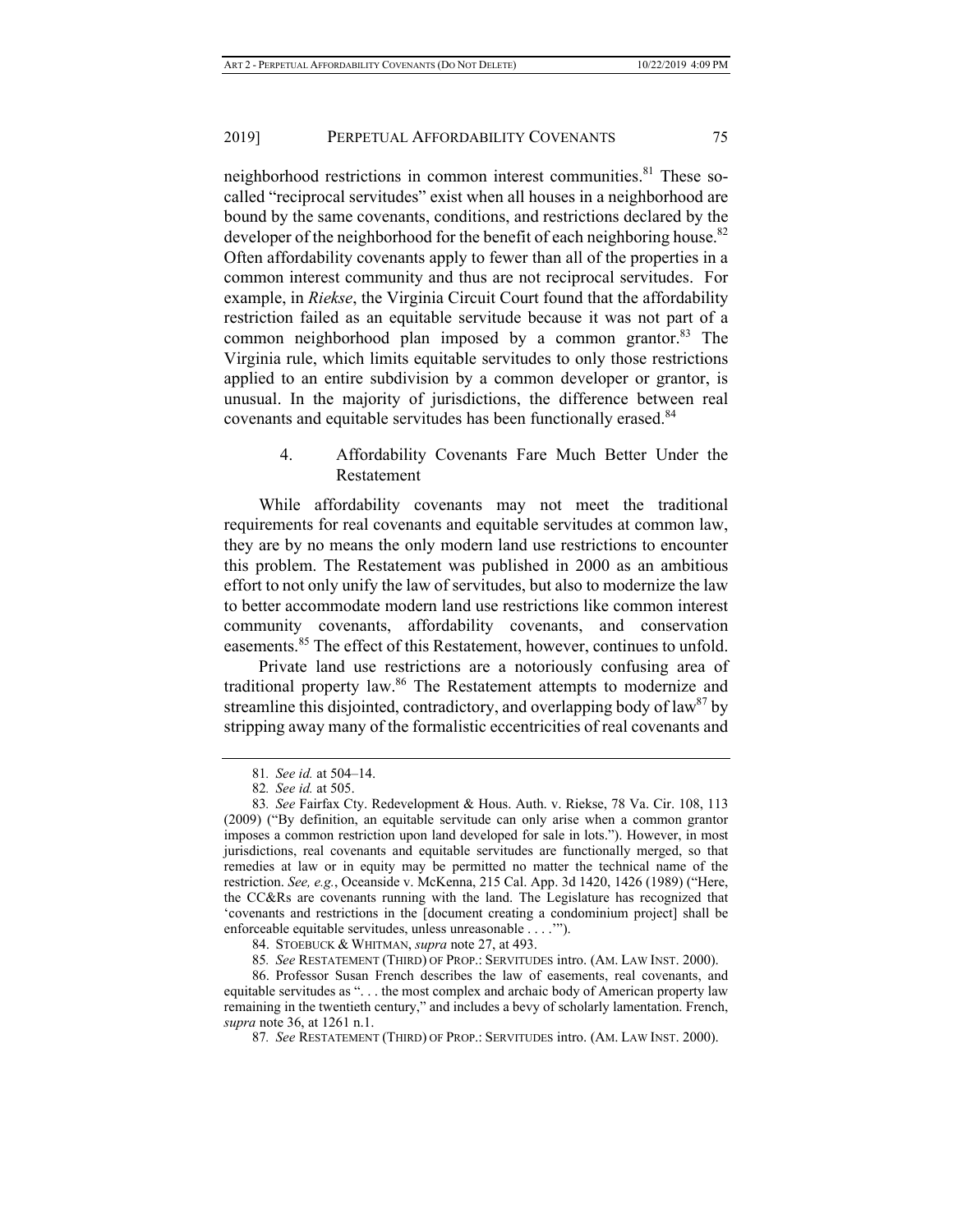equitable servitudes under the single term "covenant that runs with land."<sup>88</sup> As a guiding principal, the Restatement attempts to jettison archaic technical rules that no longer serve a compelling purpose and replace them with unified rules based on freedom of contract, notice, and conformity with public policy.<sup>89</sup> These rules reflect the reality that throughout the twentieth century, the overwhelming majority of covenants and servitudes have been created as restrictions to govern private residential development or "common-interest communities,"90 and have been overwhelmingly enforced as devices to enhance value and marketability of private residential property.<sup>91</sup> The Restatement contains several ambitious and controversial articulations of the law of servitudes,  $92$  but the three that most pertain to the enforceability of perpetual affordability covenants are the Restatement's treatment of the touch and concern doctrine,<sup>93</sup> direct restraints on alienation,  $94$  and the shifting of the burden of proof in establishing the validity of a servitude.<sup>95</sup>

> a. The Restatement's Supersession of the Touch and Concern Doctrine Aids the Enforceability of Affordability Covenants

Arguably, the articulation in the Restatement that has garnered the most criticism by scholars is the section that declares the supersession of the touch and concern doctrine.<sup>96</sup> Section 3.2 of the Restatement states,

Neither the burden nor the benefit of a covenant is required to touch or concern land in order for the covenant to be valid as a servitude. Whether

<sup>88</sup>*. Id.* § 1.4.

<sup>89</sup>*. See* Susan F. French, *Design Proposal for the New Restatement of the Law of Property Servitudes*, 21 U.C. DAVIS L. REV. 1213, 1231 (1988).

<sup>90.</sup> RESTATEMENT (THIRD) OF PROP.: SERVITUDES intro. (AM. LAW INST. 2000). . It has been noted "that the subject of running covenants has become virtually synonymous with covenants in subdivisions and condominiums." *Id.* The Restatement has been praised for "squarely situat[ing] the modern problems with servitudes in the context of the common interest community." *Id.*

<sup>91</sup>*. See* French, *supra* note 89, at 1217–18.

<sup>92.</sup> This Article will not explore the Restatement's extensive treatment of law related specifically to Common-Interest Communities and will only briefly consider the Restatement's attempt to discontinue the terms "real covenants" and "equitable servitudes" under the unified term "covenant that runs with land." RESTATEMENT (THIRD) OF PROP.: SERVITUDES § 1.4. (AM. LAW INST. 2000).

<sup>93</sup>*. See id.* § 3.2.

<sup>94</sup>*. See id.* § 3.4.

<sup>95</sup>*. See id.* § 3.1.

<sup>96</sup>*. See* Note, *Touch and Concern, The Restatement Third of Property: Servitudes, and A Proposal*, 122 HARV. L. REV. 938, 938 (2009); A. Dan Tarlock, *Touch and Concern is Dead, Long Live the Doctrine*, 77 NEB. L. REV. 804, 805 (1998); Stewart Sterk, *Freedom from Freedom of Contract: The Enduring Value of Servitude Restrictions*, 70 IOWA L.REV. 615, 661 (1984).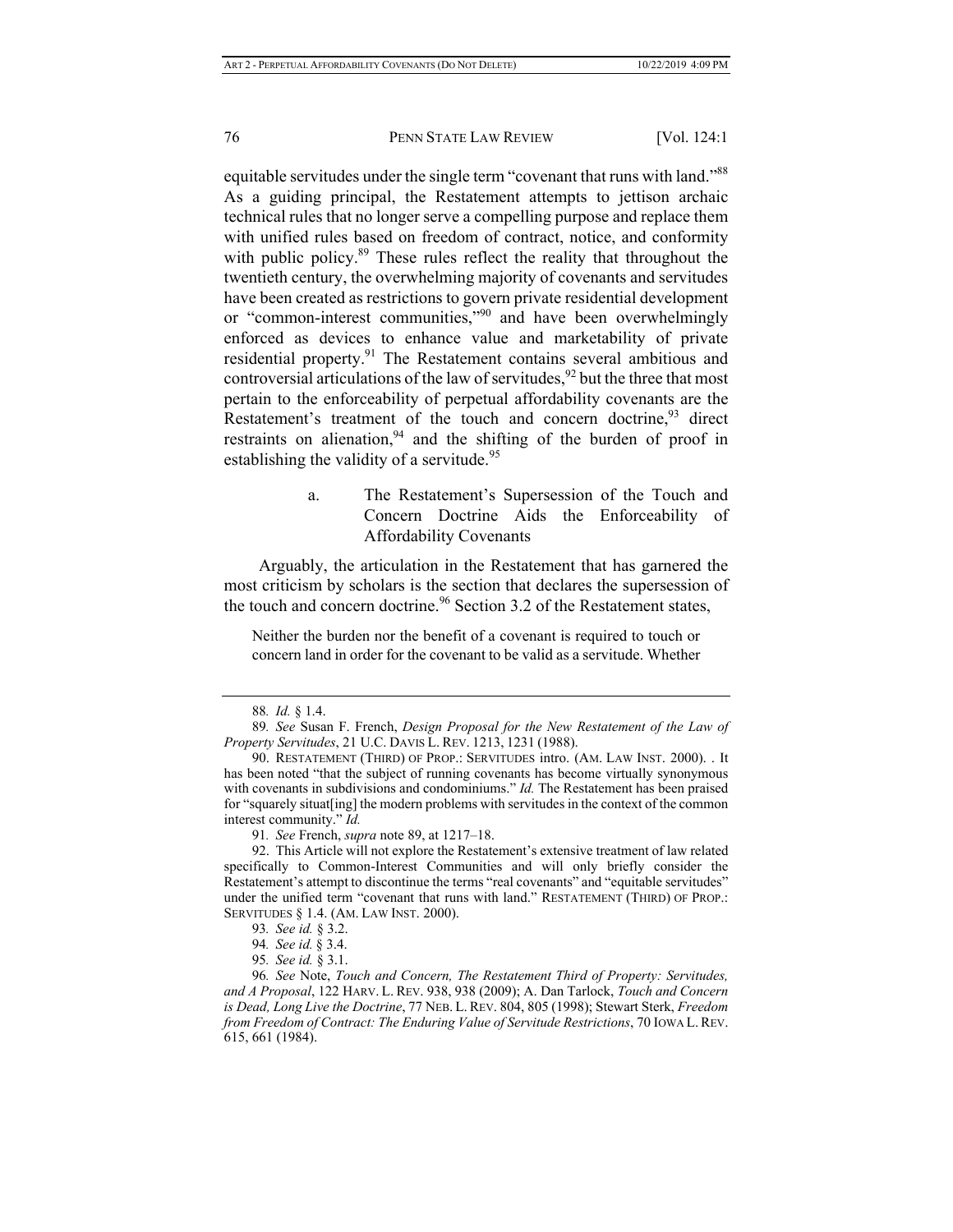a servitude is valid is determined under the general rule stated in §3.1 and the particular rules stated in  $\S$ § 3.4 through 3.7.<sup>97</sup>

There is confusion in the scholarship over whether the Restatement eliminates the doctrine of touch and concern,<sup>98</sup> or retains the doctrine but eschews the label. Restatement Reporter Professor French suggested that the Restatement's intention is not to eliminate the doctrine, but only to discontinue use of what has become a confusing term of art.<sup>99</sup>

Agreeing that the Restatement has this effect, Stoebuck and Whitman trace the continuation of the doctrine through the various sections of the Restatement.<sup>100</sup> They explain that Section 5.2 of the Restatement permits "appurtenant" benefits and burdens to run,<sup>101</sup> and  $\S$  1.5 defines "appurtenant" as meaning "that the rights or obligations of a servitude are tied to ownership or occupancy of a particular unit or parcel of land."102 The comment to § 1.5 explains, "[o]nly appurtenant benefits and burdens run with land  $\ldots$   $\cdot$ <sup>103</sup> However, the Restatement deviates significantly from the common law implications of the touch and concern doctrine by declaring that an appurtenant burden (for example, a perpetual affordability covenant affecting a specific parcel of real estate) can run even if the benefit of the covenant is held in gross (for example, when the beneficiary of an affordability covenant is a municipality).<sup>104</sup>

## b. Affordability Covenants are Not Necessarily Unreasonable Restraints on Alienation

In keeping with the Restatement's goal to uphold servitudes under the rationale of freedom of contract subject to limitations based on illegality, unconstitutionality, or violations of public policy,  $105$  the Restatement allows direct restraints on alienation so long as the restraint is reasonable.<sup>106</sup> In determining whether a direct restraint is reasonable, the Restatement adopts the balancing tests articulated in *Oceanside v.* 

<sup>97.</sup> RESTATEMENT (THIRD) OF PROP.: SERVITUDES § 3.2 (AM. LAW INST. 2000).

<sup>98.</sup> Tarlock, the editor of the Harvard Law Review, and Dukeminier fall into the camp of viewing the Restatement as eliminating the doctrine altogether. Tarlock, *supra* note 96, at 805; Note, *supra* note 96, at 938; DUKEMINIER, ET AL., *supra* note 27, at 918.

<sup>99</sup>*. See* RESTATEMENT (THIRD) OF PROP.: SERVITUDES 3–4 Intro. Note (AM. LAW INST. 2000).

<sup>100</sup>*. See* STOEBUCK & WHITMAN, *supra* note 27, at 480.

<sup>101</sup>*. See* RESTATEMENT (THIRD) OF PROP.: SERVITUDES § 5.2 (AM. LAW INST. 2000).

<sup>102</sup>*. Id.* § 1.5.

<sup>103</sup>*. Id.* § 1.5 cmt. a.

<sup>104</sup>*. See id.* § 2.6 cmt. d ("[B]enefits of affirmative and negative covenants . . . can be held in gross. Benefits in gross are useful in a variety of transactions in which burdens running with the land are desired, are permitted whether the servitude is a covenant, and easement or a profit.").

<sup>105</sup>*. See id.* § 3.1 cmt. a (2000).

<sup>106</sup>*. See id.* § 3.4.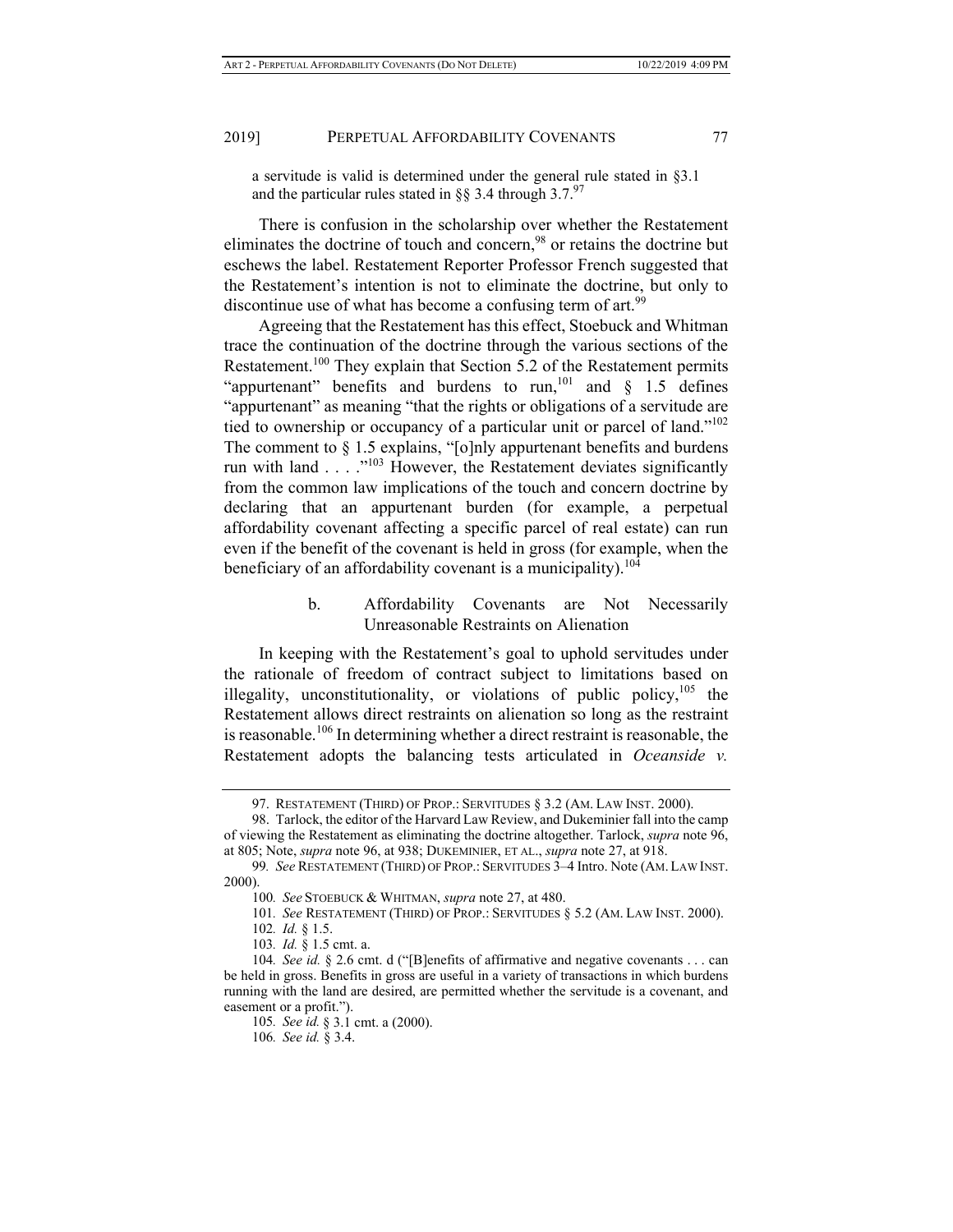*McKenna* and similar cases.<sup>107</sup> In weighing the utility of the restraint, the Restatement mentions servitudes used to preserve affordable housing, $108$ but goes on to state, "[i]n determining the injurious consequences likely to flow from enforcement of restraint on alienation, the nature, extent, and duration of the restraint are important considerations."109 In perhaps the most extensive acknowledgement of affordability covenants in any generalized treatment of servitudes, the Restatement actually contains a comment specifically addressing affordability covenants:

Programs designed to provide affordable housing depend on severe restrictions on alienation to prevent resales at market prices. Such restraints include limitations on the price for which units can be sold, as well as limitations on permissible transferees. They may also include requirements that the owner sell when the owner ceases to be a member the group for whom the housing is provided. Such restraints are reasonable so long as designed to serve a legitimate purpose and so long as they permit a reasonable opportunity for the owner to transfer the unit.<sup>110</sup>

Such direct recognition of affordability covenants offers welcomed clarity in determining whether these direct restraints on alienation should nonetheless be deemed enforceable. By referring to "units" and obligations to sell when "the owner ceases to be a member of the group for whom the housing is provided," it is clear that the comment contemplates affordability covenants in the single-family homeownership context only, not affordability covenants as applied to owners of multifamily rental properties. In the context of perpetual affordability covenants affecting large, multi-family rental properties, the Restatement's reasonableness test for affordability restraints seems anemic. For example, the "reasonable opportunity for the owner to transfer" language in the Restatement seems to be referring to the certification process typically implemented to qualify potential buyers of affordable ownership housing.<sup>111</sup> In contrast, one can imagine various scenarios that regularly arise in the affordable, multi-family, rental housing industry that are beyond the Restatement's guidance, such as the impact of a covenant on a project owner's ability to refinance, recapitalize a project, or re-organize an owner-entity.

However, to the extent that the Restatement intends to shift enforceability determinations regarding servitudes away from archaic

<sup>107</sup>*. See id.*

<sup>108</sup>*. See id.* § 3.4 cmt c.

<sup>109</sup>*. Id.*

<sup>110</sup>*. Id.* § 3.4 cmt. h.

<sup>111</sup>*. Id.*; *see, e*.*g.*, *Land Use Covenants*, *supra* note 14.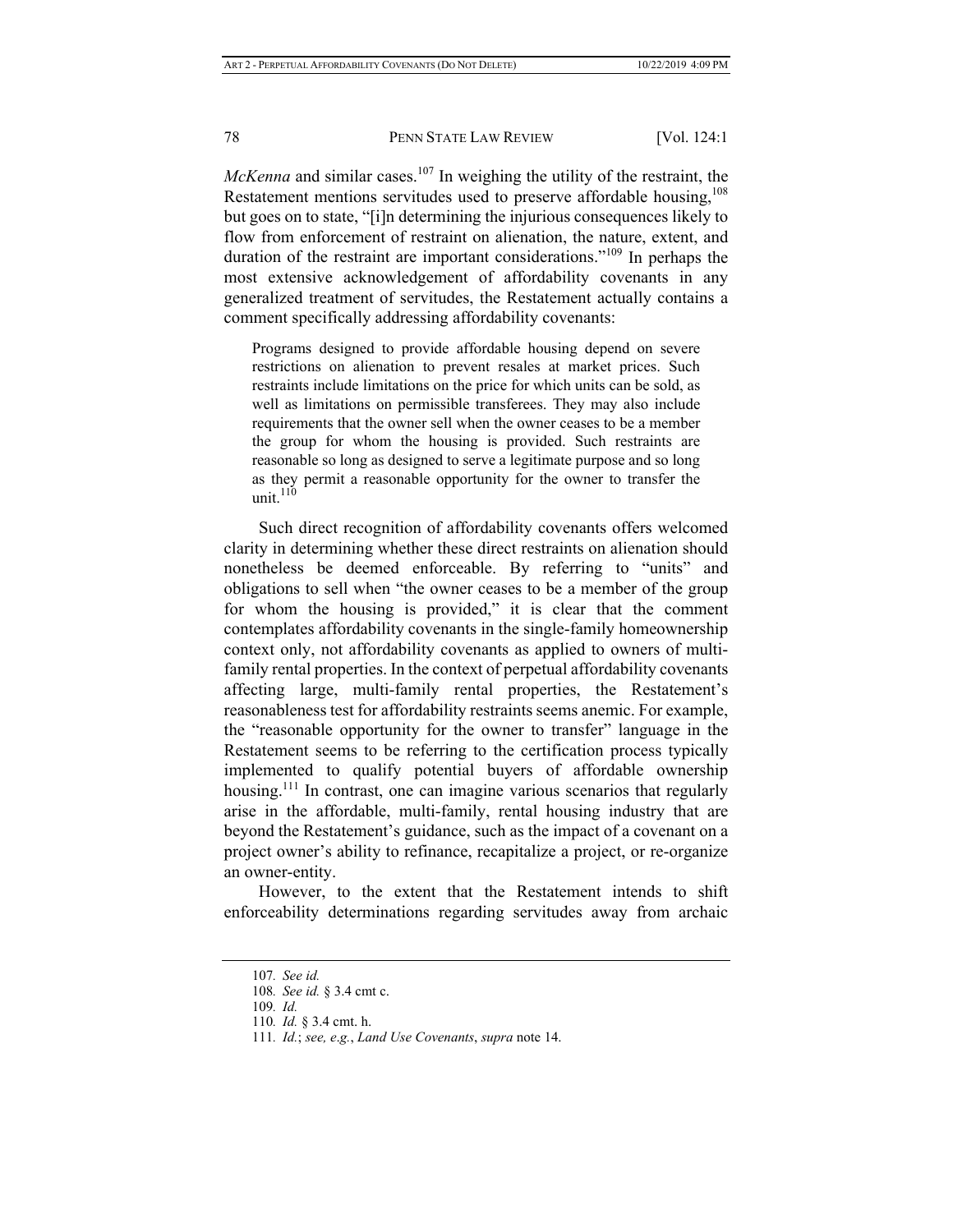black letter law and toward judicial oversight based on reasonableness, 112 the comment regarding affordable housing as reasonable restraints on alienation may be successful.

> c. The Restatement Shifts the Burden of Proof for Servitude Validity

While much ink has been spilt about the Restatement declaration that the touch and concern doctrine is superseded, the greatest seismic shift in the Restatement is definitely in switching the presumption of validity of servitudes.<sup>113</sup> Traditionally, common law has disfavored servitudes as antithetical to fundamental precepts of fee simple ownership.<sup>114</sup> In contrast, the Restatement presumes that servitudes are valid according to modern principles of freedom of contract unless proven otherwise.<sup>115</sup> Perhaps the lack of controversy about section § 3.1 of the Restatement is proof that the Restatement has, indeed, documented well-established changes in the law of servitudes that have occurred over the course of the twentieth century with the advent of common interest communities.<sup>116</sup> As with upholding the validity of covenants in common interest communities and conservation servitudes, the Restatement's shifting of the burden to presume the validity of an affordability covenant greatly strengthens the validity and enforceability of perpetual affordability covenants.

> d. The Restatement and Judicial Treatment Find Affordability Covenants Valid Where Tradition Common Law Suggests They are Not

Taken as a whole, the Restatement categorically improves the enforceability of affordability covenants, including perpetual affordability covenants, as compared to traditional common law. Not only does the

<sup>112.</sup> The Restatement declares this intention to shift the law of servitudes away from archaic black letter law while "preserving the judiciary's traditional role in protecting the public interest in maintaining the social utility of land resources." RESTATEMENT (THIRD) OF PROP.: SERVITUDES 3 Intro. Note (AM. LAW INST. 2000); Tarlock, *supra* note 96, at 821– 22 ("The primary goal of the Restatement (Servitudes) is to articulate a non-constitutional standard of judicial review to address [lifestyle restrictions and restrictions that fail the reasonableness test].").

<sup>113</sup>*. See* RESTATEMENT (THIRD) OF PROP.: SERVITUDES § 3.1 cmt. A (AM. LAW INST. 2000).

<sup>114</sup>*. See id.*; GERALD KORNGOLD, PRIVATE LAND USE ARRANGEMENTS: EASEMENTS, REAL COVENANTS, AND EQUITABLE SERVITUDES § 8.02 (1990).

<sup>115</sup>*. See* RESTATEMENT (THIRD) OF PROP.: SERVITUDES § 3.1 cmt. a (AM. LAW INST. 2000).

<sup>116.</sup> As the Restatement explains, "the view that the wide-spread use and judicial and legislative acceptance of servitudes justifies a position that applies the concept of freedom of contract to creation of servitudes is now generally accepted." *Id. See also* Korngold, *supra* note 114, § 10.01.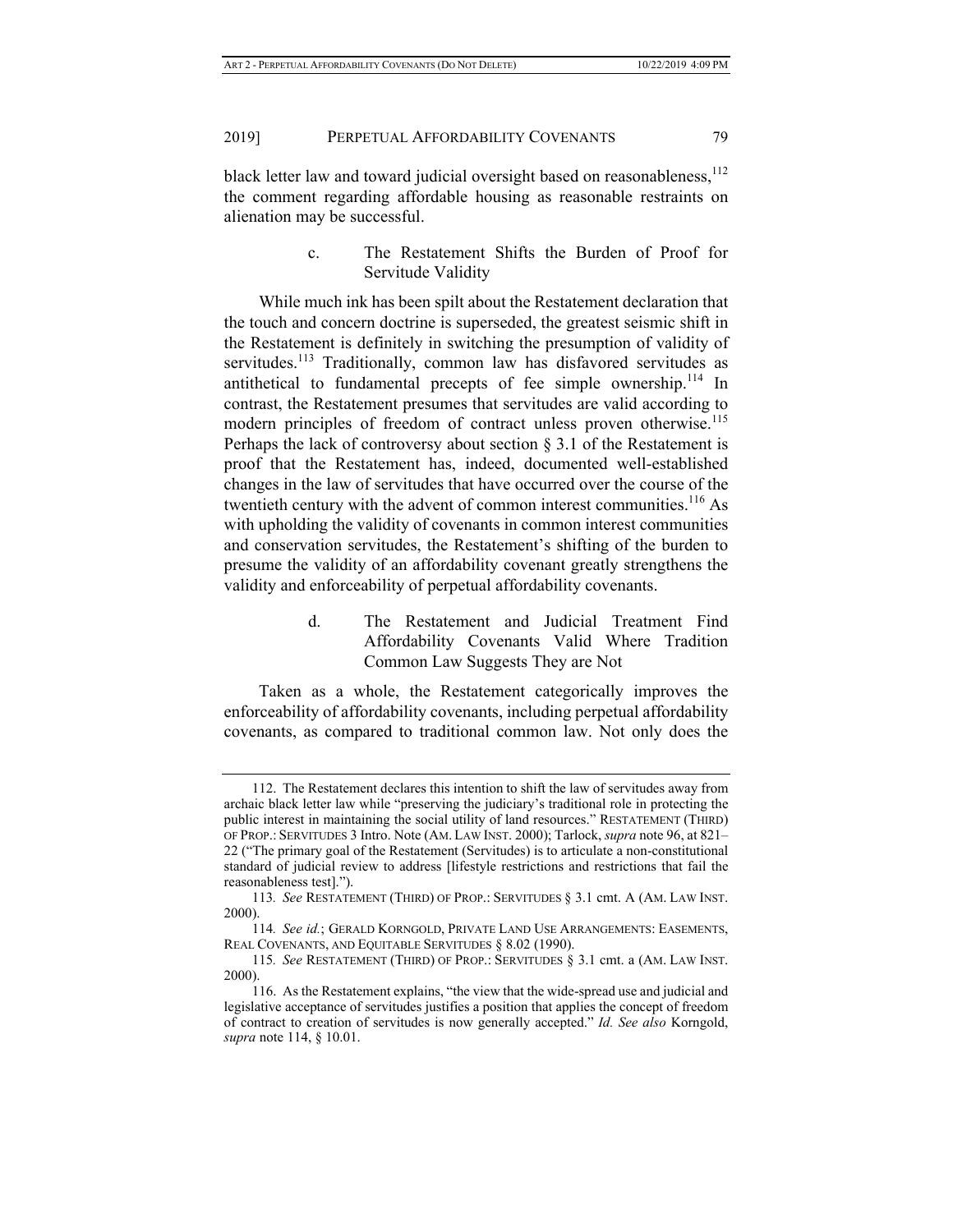Restatement reflect a fundamental shift toward upholding the validity of all servitudes under principles of freedom of contract, $117$  but it also eliminates the potential obstacles of horizontal privity, $118$  the touch and concern doctrine, $119$  and the concern that perpetual affordability covenants will be found invalid as direct restraints on alienation.<sup>120</sup> Unfortunately, judicial reliance on the Restatement has been slow to gain traction.<sup>121</sup> Nonetheless, the common law of servitudes has evolved over nearly five centuries.122 While relatively few cases so far have relied on the Restatement's treatment of the touch and concern doctrine, abolition of horizontal privity, or unification of real covenants and equitable servitudes with a presumption of validity, $123$  numerous courts have discussed or considered the Restatement's description of modern servitude law as it pertains to these topics.<sup>124</sup> Perhaps more significantly, a review of case law

121. Note, *supra* note 96, at 938 ("As of this writing, only one line of cases has used the ALI's new [public policy in lieu of the touch and concern] test."). As of this writing, only the Washington Court of Appeals has cited to the Restatement (Servitudes) § 2.4 in support of the premise that privity is no longer required for the creation of a servitude. Lake Limerick Country Club v. Hunt Mfg. Homes, Inc., 120 Wash. App. 246, 259 (2004). Only courts in California and Texas have sited to the Restatement (Servitudes) § 3.1 in support of the premise that servitudes are valid unless illegal, unconstitutional, or contrary to public policy. Cebular v. Cooper Arms Homeowners Ass'n, 142 Cal. App. 4th 106, 122 (2006); Navasota Resources, L.P. v. First Source Texas, Inc., 249 S.W.3d 526, 538 (Tex. Ct. App. 2008). No courts have cited or quoted the Restatement (Servitudes) § 3.2 to justify a claim that the touch and concern doctrine has been superseded. Six states have relied on Restatement (Servitudes) § 3.4 in determining whether a servitude was invalid as an unreasonable direct restraint on alienation, however, none of the cases involved affordability covenants. *See* Shaffer v. Bellows, 260 P.3d 1064, 1071–72 (Alaska 2011); Dye v. Diamente, 510 S.W.3d 759, 764 (Ark. 2017); Atlantic Richfield Co. v. Whiting Oil and Gas Corp., 320 P.3d 1179, 1185 (Colo. 2014); Cape May Harbor Village & Yacht Club Ass'n, Inc. v. Sbraga, 421 N.J. Super. 56, 71–74 (N.J. Super. Ct. App. Div. 2011); *Navasota Resources*, 249 S.W.3d at 538; SKI, Ltd. v. Mountainside Properties, Inc., 114 A.3d 1169, 1178–79 (Vt. 2015).

122. Most scholars trace the origins of real covenants at English common law to Spencer's Case, 77 Eng. Rep. 72 (1583).

123*. See supra* note 121 and accompanying text.

124. As of this writing, the following courts have discussed or considered the Restatement's position on the following: (1) that horizontal privity is no longer required for a real covenant to run with the land; and (2) that servitudes are presumed valid. No courts have discussed or considered the Restatement's assertion that the touch-or-concern doctrine has been superseded. Horizontal privity: In re Energytec, Inc., 739 F.3d 215, 222– 23 (5th Cir. 2013); Wykeman Rise, L.L.C. v. Federer, 52 A.3d 702, 714–15 (Conn. 2012); Sonoma Dev., Inc. v. Miller, 515 S.E.2d 577, 579 (Va. 1999). Servitudes Presumed Valid: First Unitarian Church of Salt Lake City v. Salt Lake City Corp., 308 F.3d 1114, 1122 (10th Cir. 2002), *cert. denied,* 539 U.S. 941 (2003); Clinger v. Hartshorn, 89 P.3d 462, 468 (Colo. App. 2003), Wykeman Rise, L.L.C. v. Federer, 52 A.3d 702, 714, 715 (Conn. 2012); Grovenburg v. Rustle Meadow Assocs., L.L.C. 165 A.3d 193, 208 (Conn. App. Ct. 2017);

<sup>117</sup>*. See* RESTATEMENT (THIRD) OF PROP.: SERVITUDES § 3.1 (AM. LAW INST. 2000).

<sup>118</sup>*. See id.* § 2.4.

<sup>119</sup>*. See id.* § 3.2.

<sup>120</sup>*. See id.* § 3.4.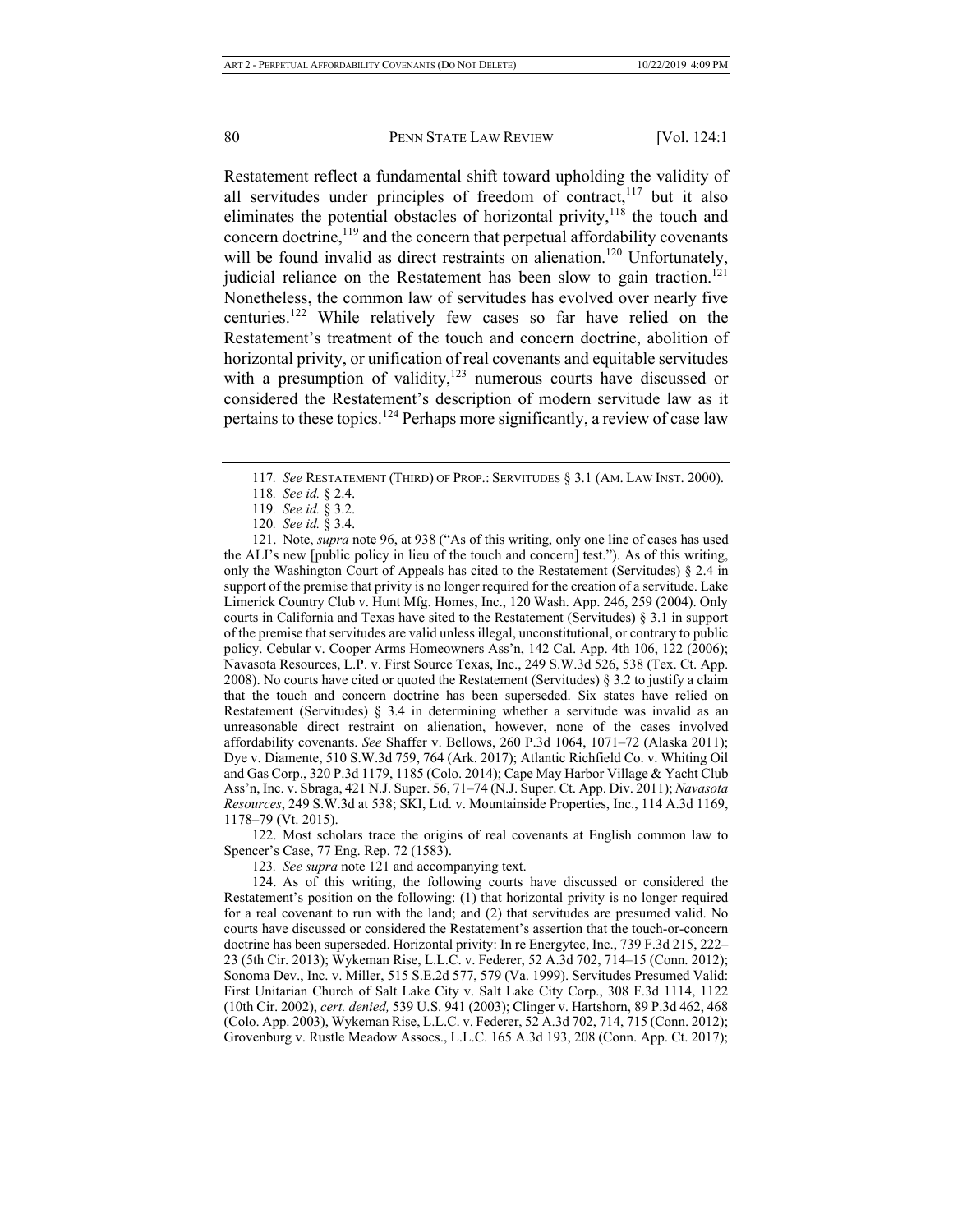related to affordability covenants suggests that courts tend to rule in accordance with the Restatement regardless of whether they rely, discuss, or even mention the Restatement.<sup>125</sup> This suggests that at least as it pertains to affordability covenants, the Restatement's perspective on the state of modern servitude law accurately reflects changing judicial norms about the enforceability of servitudes.  $126$ 

## *B. Affordability Covenants are Public Land Use Restrictions in Function, Not Form*

In the section above, the Article demonstrated how affordability covenants often do not meet all necessary common law requirements to "run with the land." Although the Restatement approach significantly improves the legitimacy of affordability covenants at common law, and modern courts tend to enforce affordability covenants on public policy, contract, or equitable principles, significant risk remains in relying on the

126. In the final words of the *Martin v. Villa Roma* decision, in justifying its decision to uphold the affordability covenant at issue in the case, the California District Court of Appeal stated that "[affordability covenants] are imposed pursuant to federal requirements which, in any event, would take precedence over state law." *Martin*, 131 Cal. App. 3d at 635 (citing McCarty v. McCarty, 453 U.S. 210, 220 (1981)). This off-hand justification for affordability covenants based in federal preemption has not been raised by other courts, legislatures, the Restatement, or other scholarly work, therefore, a thorough analysis of the claim is beyond the scope of this paper. However, it is certainly an intriguing topic worthy of further investigation.

<sup>1515–19</sup> Lakeview Blvd. Condo. Ass'n v. Apartment Sales Corp., 43 P.3d 1233, 1238 (Wash. 2002).

<sup>125.</sup> The Restatement relies on *Martin*, 131 Cal. App. 3d at 632, in §3.4 comment h, explaining that affordability covenants are not unreasonable restraints on alienation so long as they are designed to further a legitimate purpose and the owner has a reasonable ability to convey the restricted unit. ); *see generally* Oceanside v. McKenna, 215 Cal. App. 3d. 1420 (1989) The Restatement also relied on *McKenna*, 215 Cal. App. 3d. at 1420, in its comment h to §3.4, explaining the test for determining whether an affordability covenant is an unreasonable restraint on alienation. *See also* Columbus Park Corp. v. Dep't of Hous. Pres. & Dev., 598 N.E.2d 702, 707 (N.Y. 1992) (relying on contract justifications to uphold multi-family rental housing affordability restrictions); Cannavaro v. Wash. Cmty. Hous., No. CV030091521S, 2005 WL 1433790, at \*4–5 (Conn. Super. Ct. May 23, 2005) (relying on the Restatement in combining real covenants, easements, and equitable servitudes under the single label "servitudes" and finding that servitudes can be validly created for the benefit of third parties appurtenant or in gross); Tivoli Stock L.L.C. v. N.Y.C. Dep't. of Hous. Pres. Cmty. Dev., No. 108052/06, 2006 WL 3751468, at \*6 (N.Y. Sup. Ct. Dec. 12, 2006) (relying on contract and public policy rationales in upholding affordability restrictions); Fairfax Cty. Redevelopment & Hous. Auth. v. Riekse, 78 Va. Cir. 108, 112– 13 (2009) (discussing the court's desire, but lack of authority, to adopt the Restatement's supersession of the touch and concern doctrine, and deeming the doctrine satisfied because of contract and public policy rationales attributed to the appurtenant burden); Nordbye v. BRCP/GM Ellington, 246 Or. App. 209, 225 (2011) (upholding running burden even though the benefit is held in gross by municipality and by third party beneficiaries); 135 Wells Ave., L.L.C. v. Hous. Appeals Comm., 84 N.E.3d. 1257, 1267–68, 358–59 (Mass. 2017) (upholding the validity of an affordability covenant where the benefit was held in gross by the municipality).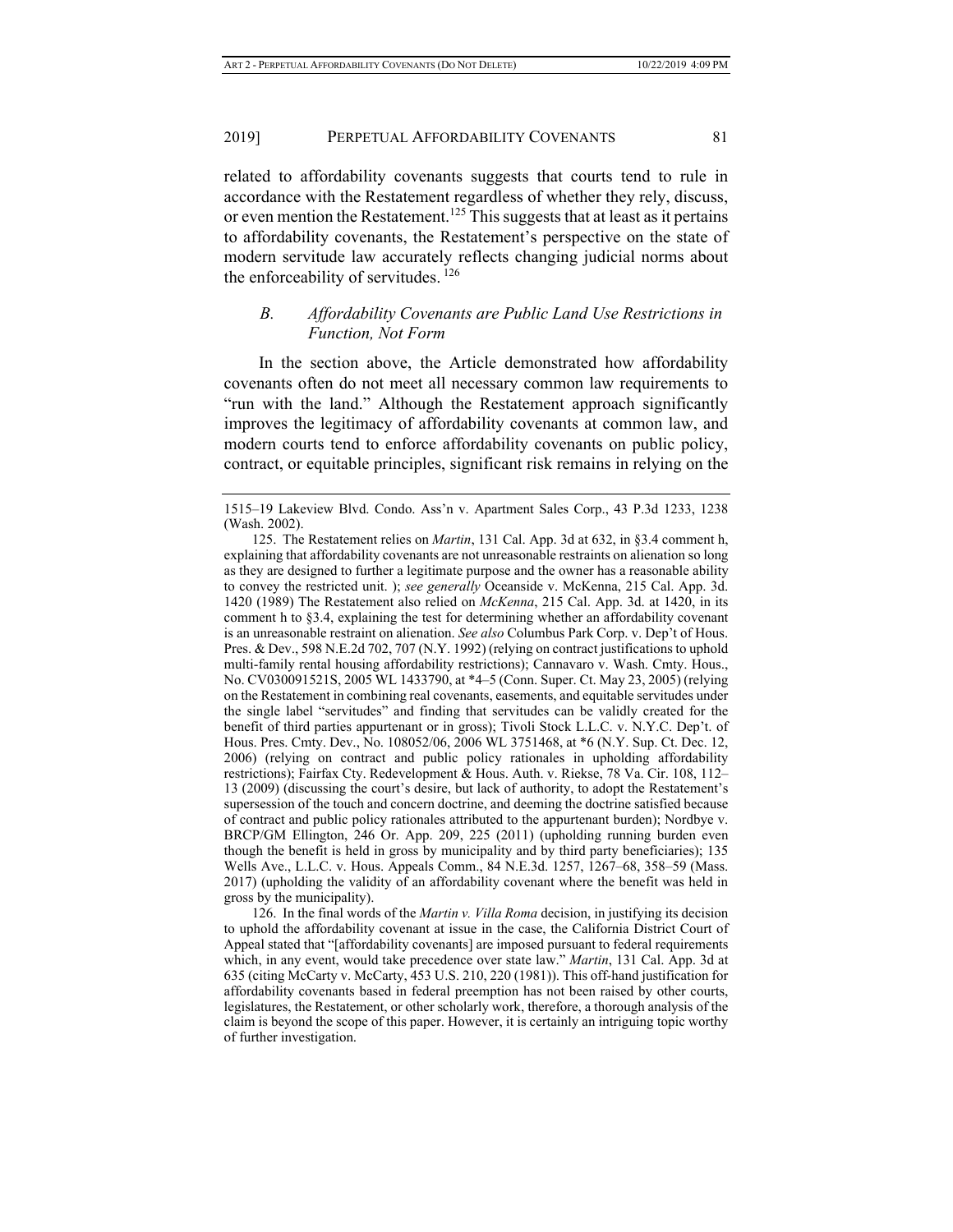common law of property to ensure judicial enforceability of these servitudes. This Article next turns to public land use law as a possible means of shoring the enforcement of affordability covenants and other public/private land use devices.

Zoning is fundamentally a public land use restriction.<sup>127</sup> The Supreme Court defined zoning as "the general plan by which the city's territory is allotted to different uses . . . .<sup>"128</sup> The Court upheld the constitutionality of zoning, generally, as a legitimate exercise of the state police power even though zoning necessarily means restricting the uses and, potentially, the value of privately owned real property.129 In *Euclid v. Ambler Realty Co.*, Ambler Realty challenged the validity of a municipality's zoning ordinance, generally, arguing that any municipal regime that seeks to restrict Ambler's land use rights as a private property was a violation of Ambler's substantive due process rights under the Fifth and Fourteenth Amendments.<sup>130</sup> In upholding the municipality's zoning ordinance, which created exclusive, single family residential zones and other, more inclusive zones, the Court concluded that the municipality's exercise of the police power in generally creating the zoning ordinance was not arbitrary or unreasonable.<sup>131</sup> However, the Court left open the possibility of finding a specific zoning ordinance arbitrary or unreasonable when weighed against a specific harm to an individual landowner.<sup>132</sup>

Since the early twentieth century more than 97% of cities with 5,000 or more residents have enacted zoning ordinances.<sup>133</sup> To protect against further constitutional challenges, states and municipalities typically adhere to relatively uniform procedural safeguards.<sup>134</sup> For example, all 50 states have passed zoning enabling legislation that empowers municipalities within the state to implement a zoning regime.<sup>135</sup> The vast majority of state enabling legislation is based on the Standard State Zoning Enabling

<sup>127.</sup> STOEBUCK & WHITMAN, *supra* note 27, at 517–21.

<sup>128.</sup> Euclid v. Ambler Realty Co., 272 U.S. 365, 392 (1926).

<sup>129</sup>*. Id*. at 395.

<sup>130</sup>*. See id.* at 383–84.

<sup>131</sup>*. See id.* at 392, 395.

<sup>132</sup>*. See id.* at 395–96.

<sup>133</sup>*. See* Robert C. Ellickson, *Alt. to Zoning: Covenants, Nuisance Rules and Fines as Land Use Controls*, 40 U. CHI. L. REV. 681, 692 (1973); BARLOW BURKE, UNDERSTANDING THE LAW OF ZONING AND LAND USE CONTROLS 87 (2d ed. 2009).

<sup>134</sup>*. See* BURKE, *supra* note 133, at 85.

<sup>135</sup>*. See* DUKEMINIER, ET AL., *supra* note 27, at 982–83; *see* Ellickson, *supra* note 133, at 691–92; BURKE, *supra* note 133, at 87. In addition, according to the drafters of the Standard State Zoning Enabling Act, "[a] general State enabling act is always advisable, and while the power to zone may, in some States, be derived from constitutional as distinguished from statutory home rule, still it is seldom that the home-rule power will cover all the necessary provisions for successful zoning." STANDARD STATE ZONING ENABLING ACT (1928) (*reprinted in* AM. LAW INST., MODEL LAND DEV. CODE 210 Tentative Draft No. 1, 1968) https://bit.ly/2kJm2eQ.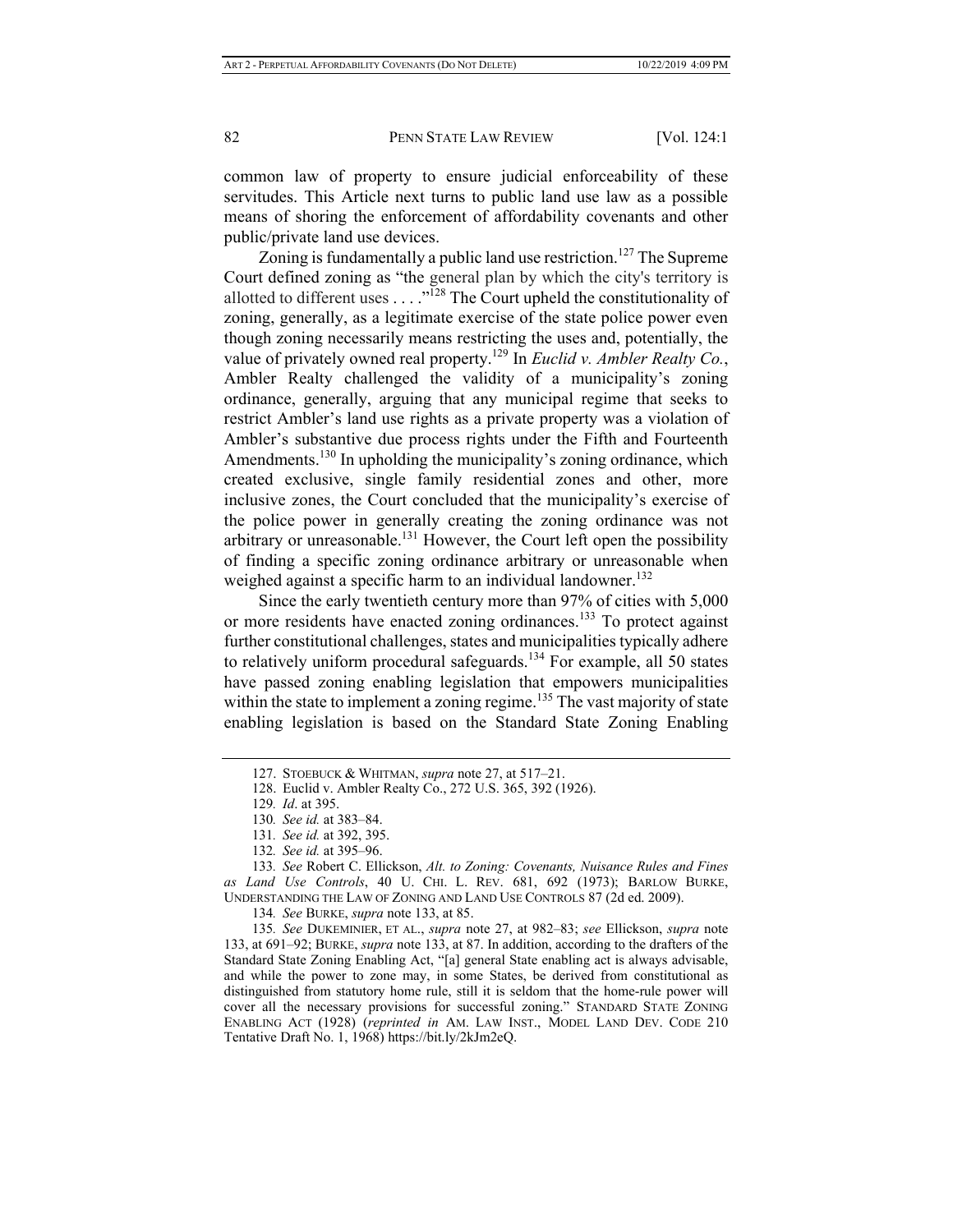Legislation, which was first published as a suggestion for states by the United States Department of Commerce in 1924.136 These state enabling statutes not only authorize municipalities to create zoning ordinances that segregate land according to use and area restrictions,  $137$  but they also establish a uniform regulatory framework to be carried out by two regulatory bodies, a zoning commission<sup>138</sup> and a board of zoning adjustment, $139$  to ensure that due process is protected in the municipal exercise of the zoning power. $140$  Both the ordinance enactment and proceedings of the administrative bodies are usually subject to additional administrative procedures to safeguard the constitutionality of the municipal action. For example, passage or amendment of the zoning ordinance may be subject to public notice and comment or hearings.<sup>141</sup> Additionally, hearings held by the zoning commission and the board of zoning adjustment are typically subject to procedural due process requirements such as the right to notice, the right to cross examine witnesses, and the right to appeal.<sup>142</sup>

## 1. Formalistic Differences Between Affordability Covenants and Zoning

At first blush, perpetual affordability covenants and zoning seem to be quite dissimilar enterprises.<sup>143</sup> This stems from their formalistic differences.<sup>144</sup> After all, perpetual affordability covenants arise under contract, by mutual consent of the contracting parties, as a private agreement to restrict the use of a specific piece of real estate. In contrast, zoning is a public legislative and administrative process that sets

144*. See id*.

<sup>136.</sup> DUKEMINIER, ET AL., *supra* note 27, at 982–83; *see* STANDARD STATE ZONING ENABLING ACT (1928) (*reprinted in* AM. LAW INST., MODEL LAND DEV. CODE 210 Tentative Draft No. 1, 1968)

<sup>137.</sup> For example, in the Standard State Zoning Enabling Act, "[t]he legislative body of [municipalities] is hereby empowered to regulate and restrict the height, number of stories, and size of buildings and other structures, the percent of lot that may be occupied, the size of yards, courts and other open spaces, the density of population, and the location and use of buildings, structures, and land for trade, industry, residence, or other purposes . . . ." *Id.*. . . ." STANDARD STATE ZONING ENABLING ACT (1928) (*reprinted in* AM. LAW INST., MODEL LAND DEV. CODE 210 Tentative Draft No. 1, 1968)

<sup>138.</sup> The legislative body appoints a zoning commission "to recommend boundaries of the various original districts and appropriate regulations to be enforced therein." *Id*. at 217.

<sup>139.</sup> The board of adjustment may, in appropriate cases and subject to appropriate conditions and safeguards, make special exceptions to the terms of the zoning ordinance. *Id*. at 218.

<sup>140</sup>*. See* BURKE, *supra* note 133, at 76.

<sup>141</sup>*. See id.* at 85.

<sup>142</sup>*. See id.* at 157.

<sup>143</sup>*. See* 5 RATHKOPF'S THE LAW OF ZONING AND PLANNING §82.2 (4th ed. (2019)).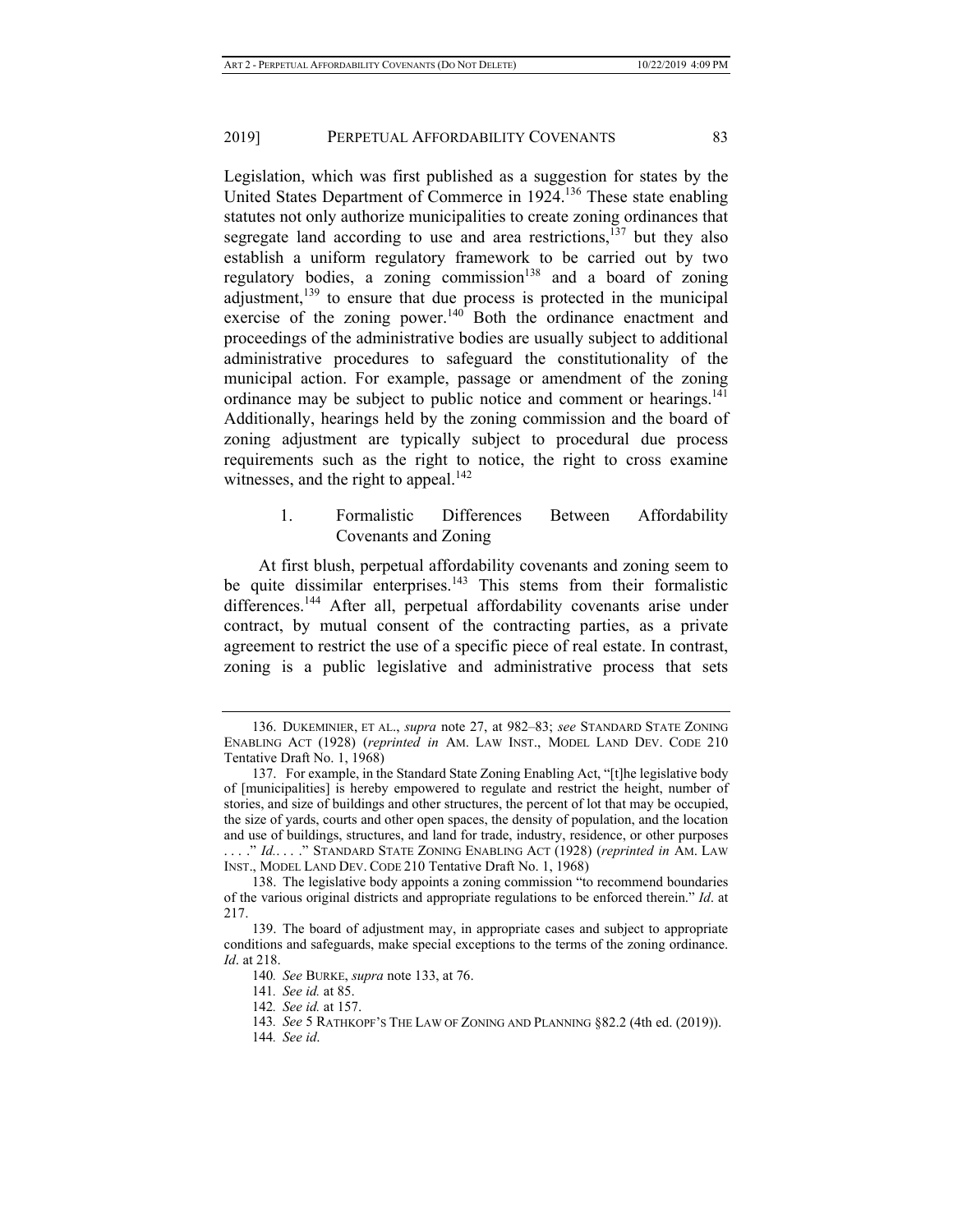parameters for land uses across an entire municipality in accordance with an overarching comprehensive plan intended to serve the long-term public interest of the jurisdiction.<sup>145</sup>

Beginning in the latter half of the twentieth century, however, zoning innovations have begun to look more like private land use arrangements in form.146 For example, zoning regulations for overlay districts are "often equally as detailed as the private covenants seen in suburban subdivisions."<sup>147</sup> Zoning for specific projects, as in Planned Unit Development approvals and conditional zoning, are often negotiated like private contracts.<sup>148</sup> These types of innovative, non-Euclidean, zones are intended to give zoning administrators both more flexibility and control over permitted uses on discreet parcels of land.<sup>149</sup> For example, mandatory Inclusionary Zoning laws typically require developers to set aside a portion of their developments as affordable housing and in exchange provide the developments with economic benefits like density bonuses or tax exemptions.<sup>150</sup>

At the same time, affordability covenants are beginning to look a bit more like public land use restrictions in that they are often required by statute or regulation and are based on templates provided by the municipality with little room for negotiation.<sup>151</sup> Similarly, many affordable housing "deals" which give rise to affordability covenants are imbued with a certain halo of procedural due process in that developers of subsidized housing often compete for public subsidy and are selected by a public body in accordance with published selection criteria and a jurisdictional plan.<sup>152</sup> In addition to obtaining zoning entitlements by a zoning commission, to win competitions for public resources, affordable housing developments must often show compatibility with other types of municipal planning, such as an agency affordable housing plan, a smart growth plan, or a comprehensive plan.<sup>153</sup>

<sup>145</sup>*. See* STOEBUCK & WHITMAN, *supra* note 27, at 517–21.

<sup>146</sup>*. See* Noah Kazis, *Public Actors, Private Law: Local Governments' Use of Covenants to Regulate Land Use*, 124 YALE L.J. 1790, 1801 (2015).

<sup>147.</sup> Hannah Wiseman, *Public Communities, Private Rules*, 98 GEO. L.J. 697, 719 (2010).

<sup>148</sup>*. See* STOEBUCK & WHITMAN, *supra* note 27, at 625–27.

<sup>149</sup>*. See* BURKE, ET AL., FUNDAMENTALS OF PROP. LAW 785 (2015).

<sup>150</sup>*. See* Myron Orfield, *Land Use and Housing Policies to Reduce Concentrated Poverty and Racial Segregation*, 33 FORDHAM URB. L.J. 877, 906 (2006).

<sup>151</sup>*. See, e.g.*, New Jersey's Model Affordability Covenant, N.J.A.C. 5:80-26 App. A (2004).

<sup>152</sup>*. See, e.g.*, CONN. GEN. STAT. ANN. § 8-30(g) (West 2017).

<sup>153</sup>*. See, e.g.*, CITY OF N.Y, DEP'T. OF HOUS. PRES. & DEV., 2018 LOW INCOME HOUS. TAX CREDIT QUALIFIED ALLOCATION PLAN 20 (2018); KATHLEEN PATTERSON, LOW-RANKED PROJECTS SECURE AFFORDABLE HOUSING FUNDS, A REPORT BY THE DISTRICT OF COLUMBIA AUDITOR (May 30, 2019), https://bit.ly/2kz6DOk (criticizing the lack of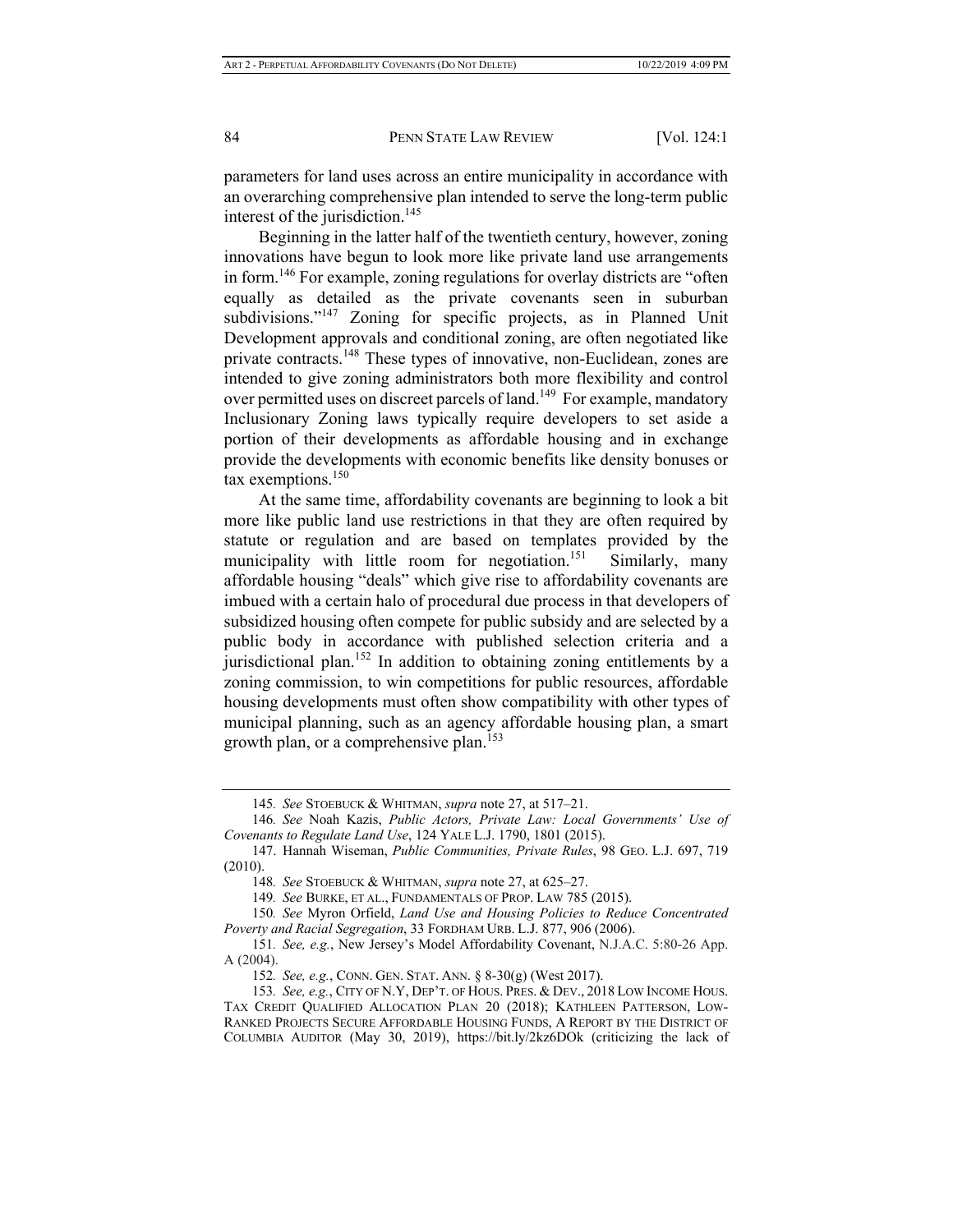2. Functional Similarities Between Affordability Covenants and Zoning

The formalistic differences between affordability covenants and zoning may obscure the more important functional similarities. When a public body sets about assembling a privately-owned stock of perpetually affordable housing, the public body is implementing a system of public land use control. The municipality is allocating public resources for the purpose of creating a public benefit – a durable stock of affordable housing. As discussed above, the courts that have enforced affordability covenants have occasionally grappled with the ill-fitting requirements for real covenants and equitable servitudes, $154$  but have typically relied, implicitly or explicitly, on the legitimate public purpose the covenant is intended to further. 155 One of the clearest articulations of this public policy justification can be found in the California Supreme Court's rationale for upholding the City of San Jose's Inclusionary Zoning ordinance where the Court drew a parallel between the broad police power of a jurisdiction to engage in zoning and the broad police power of a jurisdiction to impose affordability restrictions through an Inclusionary Zoning ordinance.<sup>156</sup> Notably, the case is argued and decided in the headier plane of deciding whether the ordinance is a valid exercise of the police power or a regulatory taking; there is no discussion of the functional validity of the servitudes required by the ordinance to secure the on-going affordability of subject units.157

In the rare instances where courts have considered the functional validity of affordability covenants, some courts have nevertheless resorted to public policy rationales for finding the covenants enforceable rather than applying the common law tests for running covenants or equitable servitudes. For example, in *Martin v. Villa Roma* and *Oceanside v. McKenna,* the California Court of Appeals concluded that affordability covenants are not void as unreasonable restraints on alienation because "they support rather than offend the policies of [California]."158 In *Reikse*,

155*. See supra* note 24 and accompanying text.

156. Cal. Bldg. Indus. Ass'n. v. City of San Jose, 351 P.3d 974, 1000 (Cal. 2015), *cert. denied*, 136 S. Ct. 928 (2016).

157*. Id.* 

transparency in awarding funds to affordable housing developers without a transparent process).

<sup>154.</sup> Oceanside v. McKenna, 215 Cal. App. 3d 1420, 1426 (1989); Columbus Park Corp. v. Dep't of Hous. Pres. & Dev., 598 N.E.2d 702, 706 (N.Y. 1992); Cannavaro v. Wash. Cmty. Hous., No. CV030091521S, 2005 WL 1433790, at \*4–5 (Conn. Super. Ct. May 23, 2005); *Tivoli Stock L.L.C.*, 2006 WL 3751468, at \*6; *Riekse,* 78 Va. Cir. at 110– 14; Nordbye v. BRCP/GM Ellington, 246 Or. App. 209, 225 (2011).; *135 Wells Ave., L.L.C.*, 84 N.E.3d. at 1268–69.

<sup>158.</sup> Martin v. Villa Roma, Inc., 131 Cal. App. 3d 632, 635 (1982); *McKenna*, 215 Cal. App. 3d at 1428.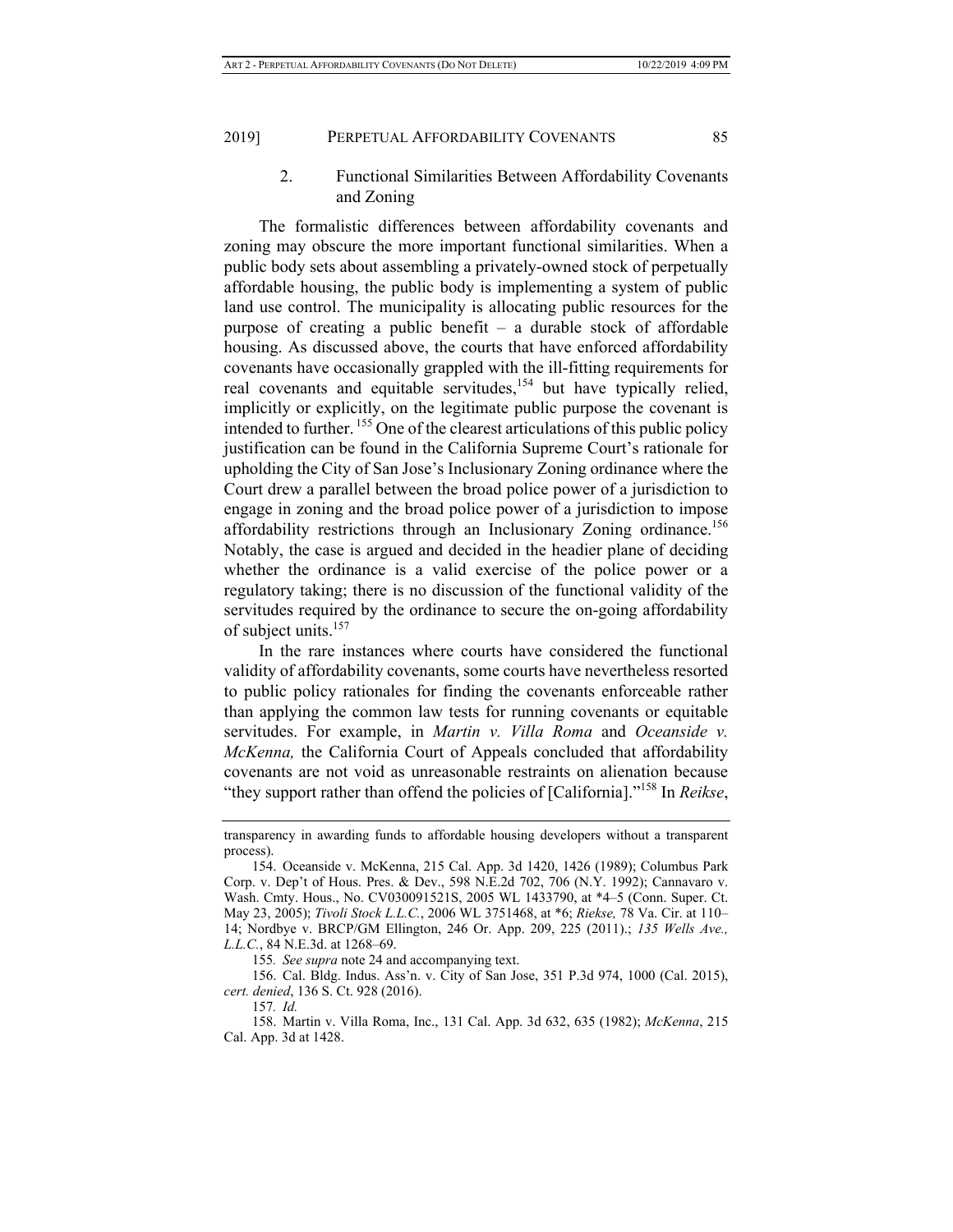the court grappled with the specific requirements for real covenants and equitable servitudes at common law.159 After lamenting its lack of authority to adopt the Restatement's position superseding the "touch and concern" requirement for real covenants, the court went on to pointedly interpret the touch and concern requirement broadly enough to encompass an affordability restriction to which the county housing development agency is a party.160 The *Reikse* court explained that a narrow interpretation of the touch and concern requirement would have resulted in frustrating the legislative intent of the state's affordable housing statute.161 As discussed above, in *California Building Industry Ass'n,* the court upheld an Inclusionary Zoning ordinance as a valid exercise of the police power without analyzing the validity of the tools intended to secure the affordability of individual units. The court in *Tivoli Stock L.L.C. v. N.Y.C Department of Housing and Community Devevelopment*, makes it clear that an agency's decision regarding the release of a specific covenant is also action pursuant to the police power, subject to rational basis review like other quasi-legislative actions related to zoning.<sup>162</sup> Of course, ensuring the provision of decent, safe, and affordable housing has been recognized as a legitimate public policy objective for governmental agencies since 1934.163 However, courts have not yet directly and decisively addressed the fundamental legitimacy of a public land use control system based on affordability covenants.

## *C. Affordability Covenants Belong Among a Set of New, "Hybrid" Public/Private Land Use Controls*

The sections above showed that affordability covenants are neither real covenants nor public land use controls. Instead, they are some kind of hybrid. In this subsection, the Article reviews the literature related to other "hybrid" public/private land use devices such as conservation servitudes, conditional zoning, and development agreements to better understand this unconventional set of devices.

When a municipality uses private, negotiated agreements, such as covenants, to allocate public resources or to issue conditional zoning or permitting approvals, it can be difficult to ascertain whether the municipality is exercising its contracting power or its police power.<sup>164</sup>

<sup>159</sup>*. See Riekse,* 78 Va. Cir. at 109–11. (2009).

<sup>160</sup>*. Id.* at 112–13.

<sup>161</sup>*. Id.* 

<sup>162.</sup> Tivoli Stock L.L.C. v. N.Y.C. Dep't of Hous. Pres. & Dev., No. 108052/06, 2006 WL 3751468, at \*6 (N.Y. Sup. Ct. Dec. 12, 2006).

<sup>163.</sup> National Housing Act of 1943, 48 Stat. 1246 (1934); United States Housing Act of 1937, 50 Stat. 888 (1937); s*ee, e.g.*, 2910 Ga. Ave. L.L.C. v. District of Columbia et al., 234 F. Supp. 3d 281, 312 (2017).

<sup>164</sup>*. See* Wegner, *supra* note 28, at 958.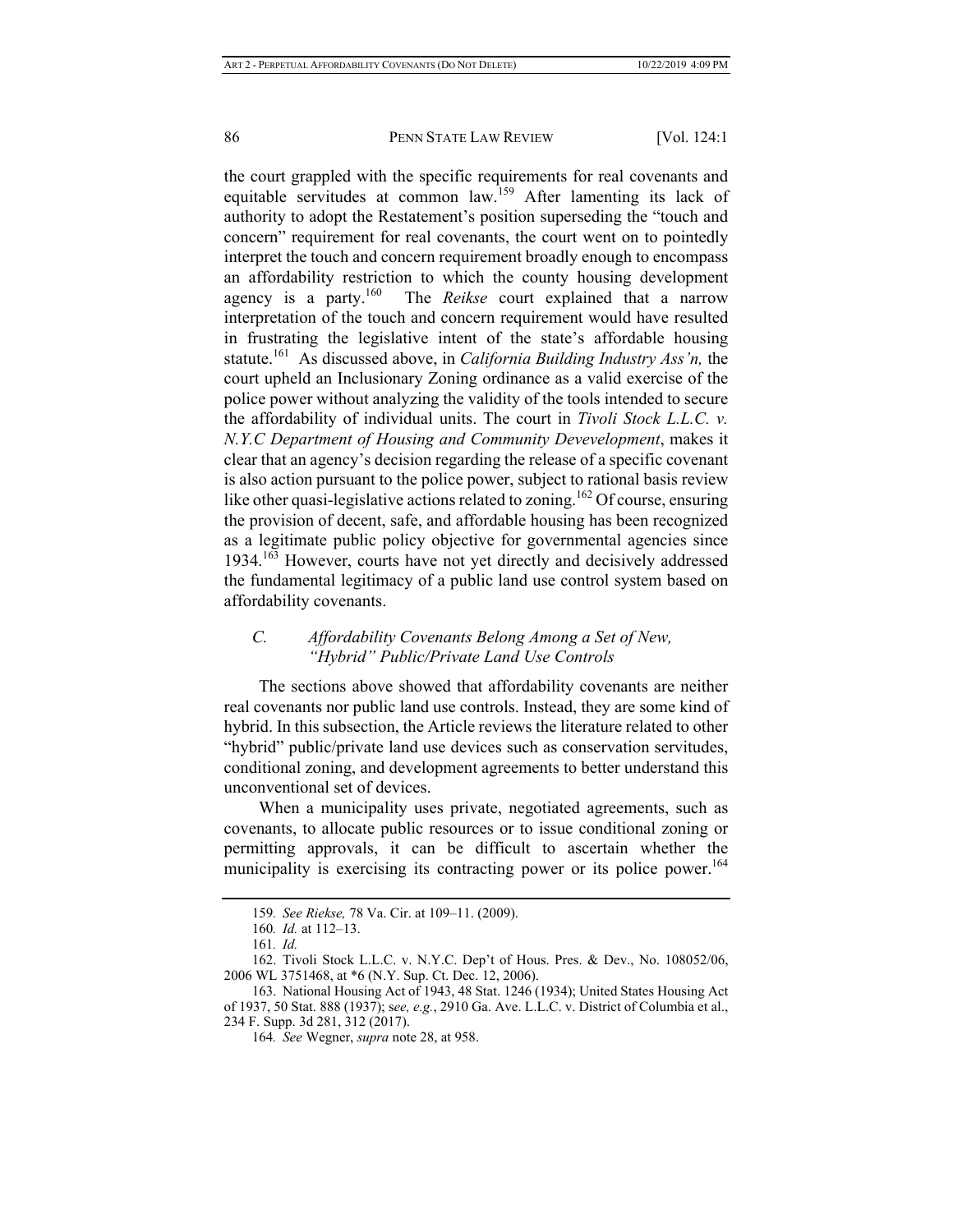Depending on how state contract and police powers are blended, municipal action can be "basically legitimate or fundamentally flawed."<sup>165</sup>

Property and land use law scholar, Professor Judith Welch Wegner, examines this question in two contexts. First, she addresses the use of contingent zoning, where a jurisdiction agrees to rezone a parcel of land contingent upon the landowner's entering into agreements or covenants with other parties to develop the land in a specific way. Second, she examines, the use of development agreements, where a public body agrees to provide public benefits, such as land, financing, or tax relief, to a developer in exchange for the developer's promises related to a development project or off-site improvements.<sup>166</sup> Professor Wegner concludes that crucial to the success of these "hybrid" land use devices is the articulation of substantive standards, codified in state legislation and local ordinances, about when and how the tools are to be used,<sup>167</sup> and procedural standards including public participation and judicial oversight.<sup>168</sup>

Conservation servitudes have also been described as "hybrid" land use devices. <sup>169</sup> Environmental law scholar Professor Jessica Owley has described conservation servitudes as "hybrids of property law, contract law and zoning."<sup>170</sup> Environmental science scholars Mary Ann King and Professor Sally Fairfax have described conservation easements as "blurred mosaics of public and private land ownership and management priorities."<sup>171</sup> Conservation easements have much in common with affordability covenants. Like affordability covenants, conservation servitudes are a later-twentieth century innovation that do not satisfy common law requirements for real covenants or equitable servitudes because the benefit of the servitude is held in-gross and they are often of

<sup>165</sup>*. Id.* at 965.

<sup>166</sup>*. See id.* at 961–62.

<sup>167</sup>*. See id.* at 1014.

<sup>168</sup>*. See id.* at 986–88.

<sup>169.</sup> Conservation servitudes are also sometimes called conservation easements or restrictions. As explained by Gerald Korngold, these private land use restrictions in-gross most closely resemble the traditional definition of servitudes, so that is what they are called throughout this paper. *See Privately Held Conservation Servitudes*, *supra* note 23, at 436– 37. Notably, the drafters of the Uniform Conservation Easement Act ("UCEA"), adopted by 23 states, the U.S. Virgin Islands, and the District of Columbia, explicitly rejects this approach and maintains that they are easements, not real covenants or equitable servitudes. *See* UNIF. CONSERVATION EASEMENT ACT, prefatory note (UNIF. LAW COMM'N 1980) (amended 2007).

<sup>170.</sup> Owley, *supra* note 23, at 137.

<sup>171.</sup> Mary Ann King & Sally Fairfax, *Public Accountability and Conservation Easements: Learning from the Uniform Conservation Easement Act Debates*, 46 NAT. RESOURCES J. 65, 69 (2006).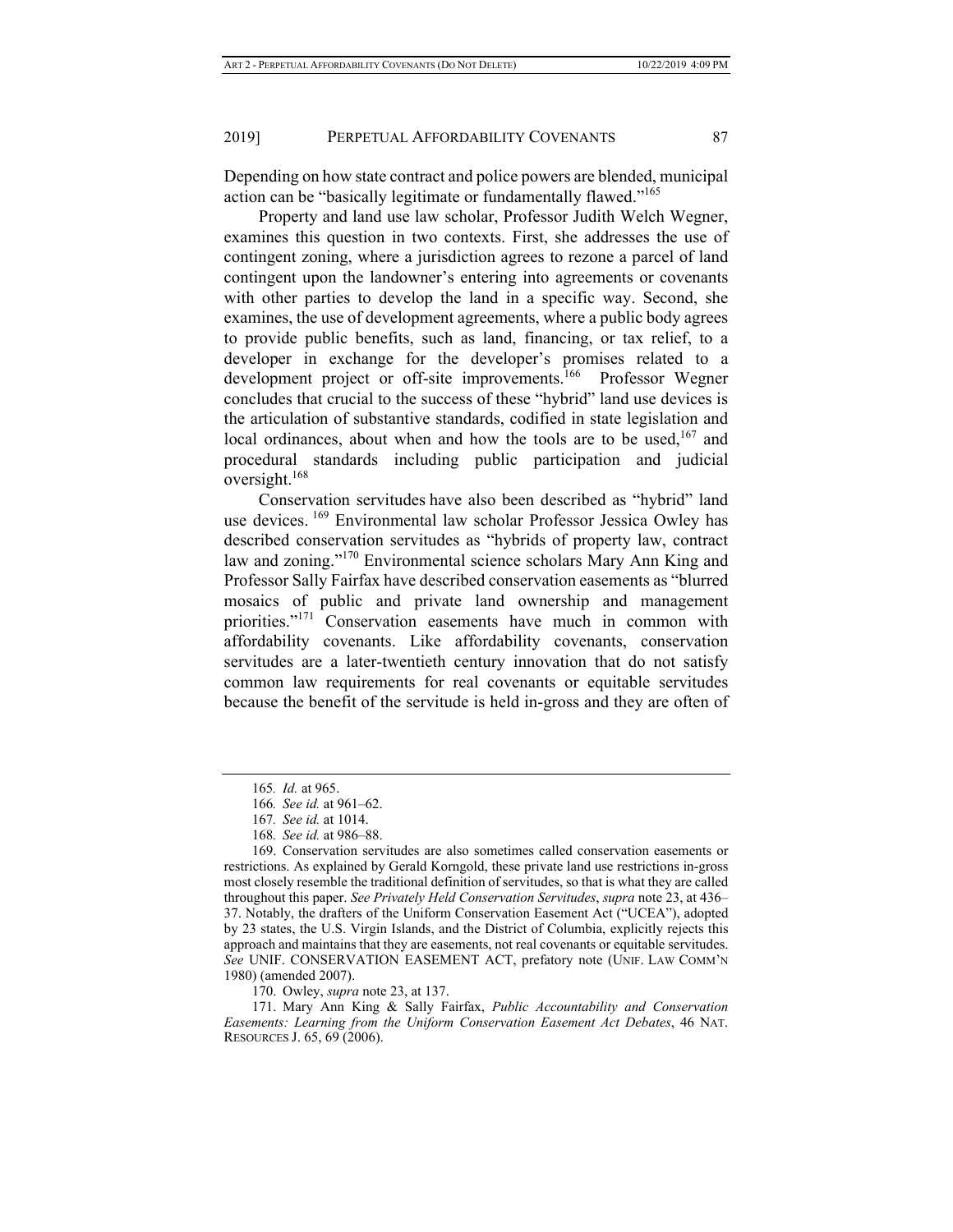perpetual duration.<sup>172</sup> Moreover, their creation is encouraged by federal law,  $173$  and they appear to put unreasonable restraints on alienation.<sup>174</sup> Unlike affordability covenants, scholars have been quite concerned with ensuring the enforceability of conservation servitudes since the early 1980s.<sup>175</sup> This scholarly attention may be due, in part, to the significant amount of litigation involving conservation servitudes and their enforcement.<sup>176</sup>

As environmental law scholar Peter Morrisette explains:

Because the common law of servitudes does not provide for negative easements or servitudes held in gross that run with the land in perpetuity, states have enacted enabling statutes that provide for conservation easements. These statutes eliminate many of the common law impediments to conservation easements—such as the restriction against negative easements held in gross, as well as privity, and touch and concern requirements.<sup>177</sup>

Indeed, to ensure the validity of conservation servitudes, given their shortcomings in meeting common law servitude requirements, at least 37 states have passed conservation easement statutes, $178$  25 of them based on the Uniform Conservation Easement Act ("UCEA").<sup>179</sup>

The UCEA is short and simple.<sup>180</sup> Its purpose is limited to "sweeping away certain common law impediments that might otherwise undermine a conservation easement's validity."181 The drafters of the UCEA intended that states would insert the act into their property laws as enabling legislation.<sup>182</sup> Indeed, 23 states, the U.S. Virgin Islands, and the District of

175*. See Privately Held Conservation Servitudes*, *supra* note 23, at 433; *see also* Owley, *supra* note 23, at 121; King & Fairfax, *supra* note 171, at 65.

<sup>172.</sup> To receive federal income tax benefits, a conservation easement must be perpetual. 26 U.S.C. §170(h)(5)(A) (2019).

<sup>173.</sup> The federal tax code creates a tax benefit for land subject to perpetual conservation easements. *See* 26 U.S.C. § 170(h) (2019).

<sup>174</sup>*. Privately Held Conservation Servitudes, supra* note 23, at 455. As with Affordability Covenants, the Restatement creates a specific exemption for conservation servitudes in its rule related to unreasonable restraints on alienation. *See* RESTATEMENT (THIRD) OF PROP.: SERVITUDES § 3.4 cmt. i (AM. LAW INST. 2000).

<sup>176.</sup> As an illustration, Massachusetts has a single enabling statute for conservation, preservation, and affordable housing restrictions that run with the land. 184 MASS. GEN. LAWS § 32 (2019). Of the 35 cases related to this statute as of the date of writing this article, 26 related to conservation restrictions, 9 related to agricultural preservation restrictions, and only 1 related tangentially to affordable housing restrictions. *Id.*

<sup>177.</sup> Morrisette, *supra* note 23, at 384.

<sup>178</sup>*. Privately Held Conservation Servitudes*, *supra* note 23, at 438.

<sup>179.</sup> UNIF. CONSERVATION EASEMENT ACT (UNIF. LAW COMM'N 1980) (amended 2007).

<sup>180</sup>*. Id.*

<sup>181</sup>*. Id.* § 3.

<sup>182</sup>*. Id*.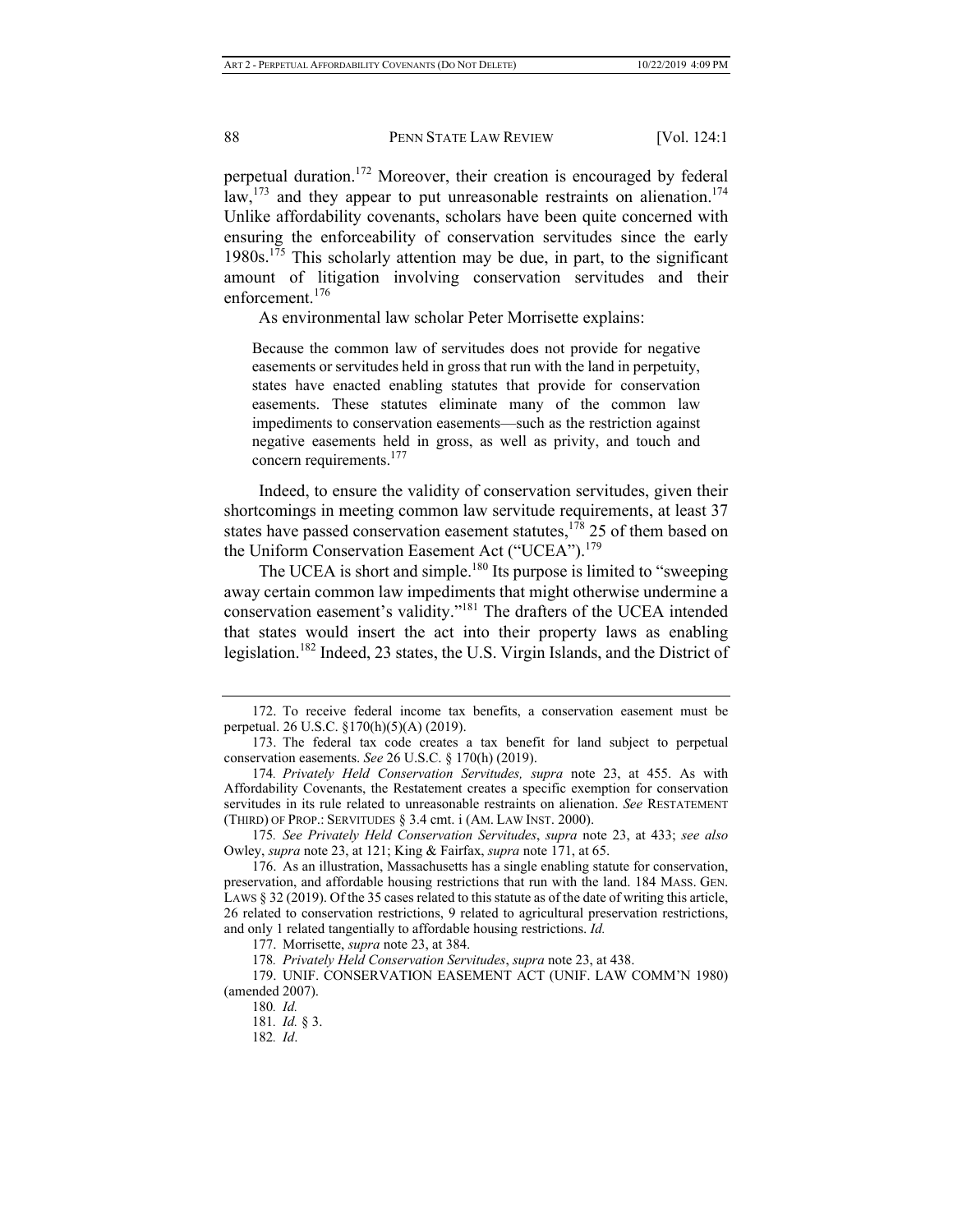Columbia have done just that.<sup>183</sup> The other 27 states have enacted their own conservation easement enabling legislation.<sup>184</sup> In contrast, only 6 states have passed similar statutes intended to ensure the validity of affordable housing covenants, there is no uniform or model act.<sup>185</sup>

In sum, long-term affordability covenants are "hybrid" public/private land use devices similar to the contingent zoning, development agreements, and conservation servitudes. However, in these other "hybrid" forms, concern about common law validity has led to significant progress in enacting state enabling legislation. While all jurisdictions require the use of affordability covenants as conditions for receipt of public subsidy, only 6 states have passed legislation explicitly authorizing affordability covenants as a valid device regardless of common law obstacles to their enforceability described above.

#### *D. Summary and Segue from Law to Policy*

As Professor Gerald Korngold has explained, public ownership of land is significantly more expensive than public restriction of that land through private, opt-in land use controls like servitudes.<sup>186</sup> Federal affordable housing policy has embraced this shift to privately owned, privately restricted housing since the Johnson administration<sup>187</sup> by capping the growth of publicly owned public housing programs and pivoting to

<sup>183</sup>*. Id.* 

<sup>184.</sup> CAL.CIV. CODE § 815 (West, Westlaw through 2019 Reg. Sess. Ch. 161); COLO. REV. STAT. § 38-30.5-101 (2018); DEL. CODE ANN. tit. 7 § 6902 (2019); FLA. STAT. ANN. § 704.05 (West, Westlaw through 2019 Reg. Sess.); GA. CODE ANN. § 44-10-1 (2019); HAW. REV. STAT. ANN. §198-1 (2019); 525 ILL. COMP. STAT. ANN. 33/1 (West, Westlaw through P.A. 101-65); IOWA CODE ANN. § 457A (West, Westlaw through 2019 Reg. Sess.); LA. STAT. ANN. § 9:1271 (1987);2018); MD. CODE ANN., REAL PROPERTY § 2-118 (amended 2019); NEB. REV. STAT. ANN. § 76-2,111 (West, Westlaw through 2019 Reg. Sess.); MASS. GEN. LAWS. ANN. ch. 184, §§ 31–32 (West, Westlaw through ch. 64 except ch. 47 of the 2019 Annual Sess.); MICH. COMP. LAW ANN. § 324.8204 (West, Westlaw through 2019 Reg. Sess. No. 47); MO. ANN. STAT. §442.014 (West, Westlaw through 2019 Reg. Sess.); MONT. CODE ANN. § 76-6-201 (West, Westlaw through 2019 Sess); N.H.REV. STAT. ANN. § 477:45 (West, Westlaw through 2019 Reg. Sess. Ch. 175); N.J. ADMIN.CODE § 5:80-26.1 (2019); N.Y. ENVIR. CONSER. LAW § 49-0301 (2019); N.C. GEN. STAT. ANN. § 113A-230 (West, Westlaw through S.L. 2018-145 of the 2018 Reg. Sess.); N.D. CENT. CODE ANN. § 61-15-04 (West, Westlaw through 2019 Reg. Sess.); OHIO REV. CODE ANN. § 5301.63 (2019); OKLA. STAT. ANN. tit. 60, §49.1 (2019); 34 R.I. GEN. LAWS ANN. §§ 34- 39.1 et seq. (West, Westlaw through 2019 Reg. Sess. Ch. 310); TENN. CODE ANN. § 66-9- 301 (2019); UTAH CODE ANN. § 57-18-1 (West, Westlaw through 2019 Gen. Sess.); VT. STAT. ANN. tit. 27 § 610 (West, Westlaw through 2019 Gen. Sess.); WASH. REV. CODE ANN. §§ 64.4.130 & 76.09.040 (West, Westlaw through 2019 Reg. Sess.).

<sup>185</sup>*. See supra* note 21 and accompanying text.

<sup>186</sup>*. Privately Held Conservation Servitudes*, *supra* note 23, at 461.

<sup>187</sup>*. See generally* Alexander von Hoffman, *History Lessons for Today's Housing Policy: The Political Process of Making Low-Income Housing Policy* 26 (Joint Center for Housing Studies, Harvard Univ. 2012).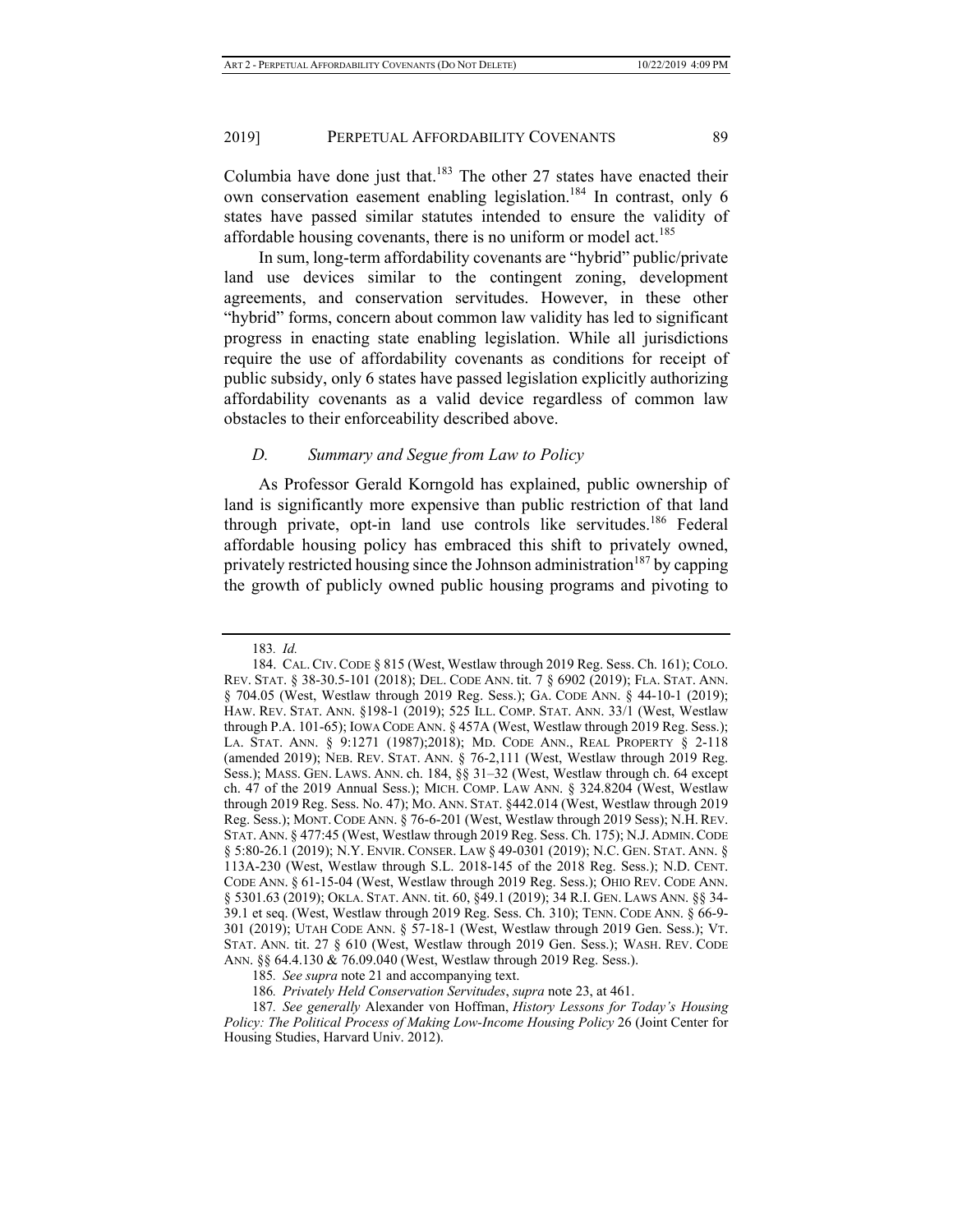publicly subsidized but privately owned housing.<sup>188</sup> While affordability covenants are generally used as private land use control devices to secure public investment, they oftentimes fail to satisfy the requirements for enforceability according to common law property rules. The limited case law on the enforceability of these covenants suggests that courts are inclined to overlook these common law deficiencies and enforce the covenants on public policy grounds, at least for the time being.

Indeed, the valid public purpose and furtherance of public policy objectives belie a formal characterization of these covenants as private land use restrictions. They are better characterized as a hybrid of public and private land use restrictions, like environmental servitudes, contingent zoning, and development agreements. State legislatures and localities often overcome the shortcoming of conservation easements, contingent zoning, and development agreements as *private* land use devices by bolstering the instruments as *public* land use devices. In other words, legislatures and localities legitimize the exercise of state police and contract power through specific enabling legislation and regulations intended to institute substantive and procedural due process safeguards. Such bolstering of affordability covenants as public land use devices is uncommon; without it, covenants intended to secure billions of dollars of public investment may be found unenforceable. The next part of this Article analyzes the six existing affordability covenant enabling statutes, together with the UCEA, to address some of the basic substantive concerns that an affordability covenant enabling statute should address.

III. ENABLING LEGISLATION IS ESSENTIAL TO SECURE THE VALIDITY OF AFFORDABILITY COVENANTS

Part II of this Article takes a critical look at what enabling legislation, as a tool of public land use restriction, must do to achieve its purpose in creating valid and enforceable perpetual affordability covenants. It begins with an analysis of the six existing affordability covenant enabling statutes and the UCEA. This Article concludes that although the existing affordability covenant enabling acts are certainly better than nothing, mere codification may defer (but not resolve) the legitimate problems that affordability covenants create as private land use restrictions. Rather, enabling legislation should first distinguish the state contract and police power being implemented and then provide procedural and substantive due process to support the valid use of these state powers. The parameters of these powers are first sketched by looking to zoning and regulatory takings jurisprudence. Finally, this Article considers two different fundamental policy goals within the parameters of enforceability that

<sup>188</sup>*. Id.* at 46.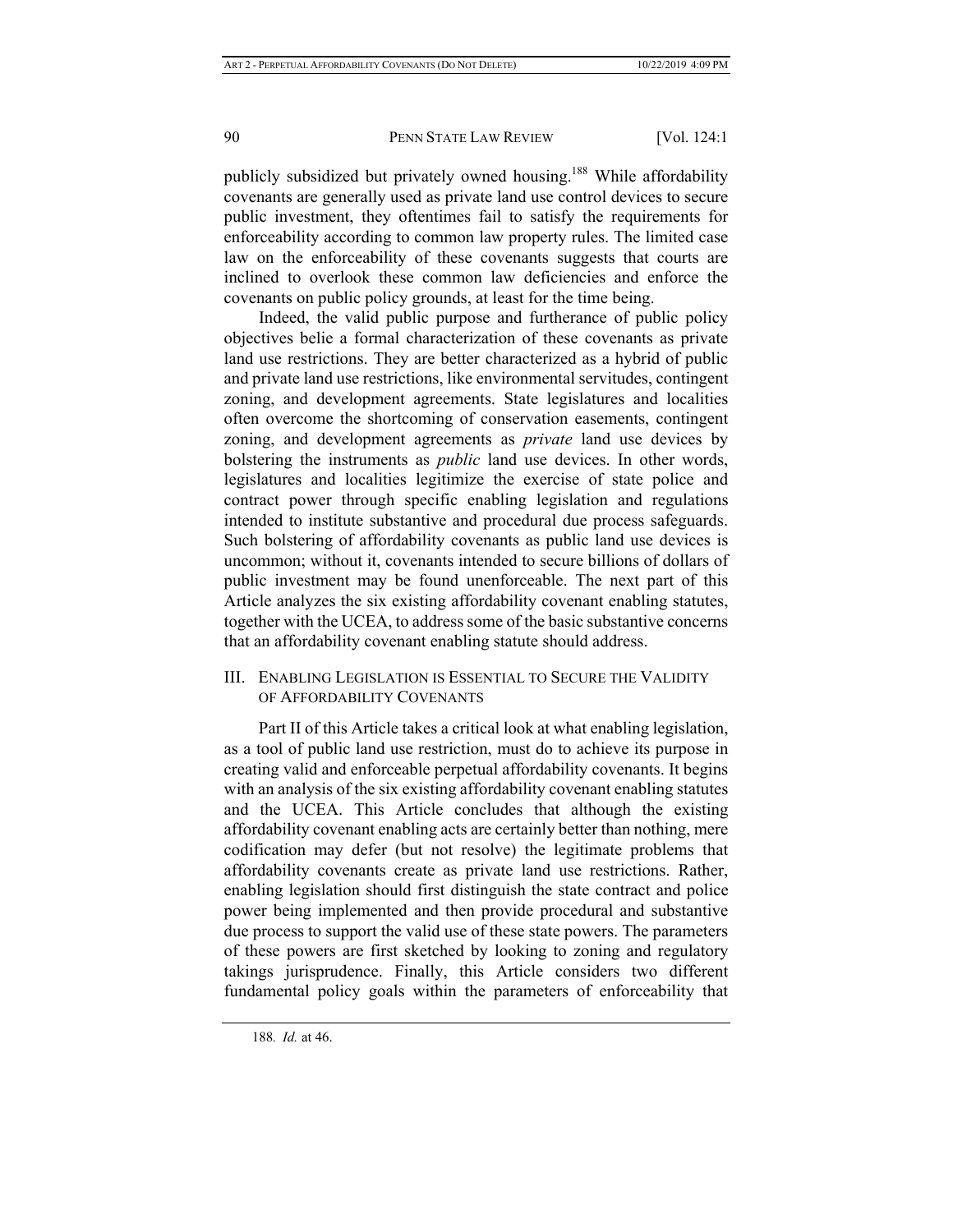policymakers should choose between. One goal is aimed at suppressing the value of affordability-covenant-restricted properties to essentially remove those properties from the mainstream real estate market. The other goal is to not necessarily remove affordability covenant restricted properties from the mainstream market, but instead to carve off and capture the market value of the covenant for the benefit of the municipality.

## *A. The UCEA Provides a Framework for Affordability Covenant Enabling Statutes*

The UCEA has been enormously influential in educating and mobilizing states about the need for state enabling statutes to ensure the enforceability of conservation easements. It has been so successful, in fact, that at least one state has looked to the UCEA as a model for affordability covenant enabling legislation.<sup>189</sup> The UCEA provides some useful guidance to states and localities in legitimizing the public land use aspect of hybrid land use devices, first and foremost, by confronting the fact that these hybrid devices are vulnerable to judicial findings of invalidity at common law and remedying that problem with enabling legislation.<sup>190</sup> In attempting to design a model statute that can be easily adopted by all states, the UCEA drafters followed several guiding principles. First, they limited the act to achieving one limited, but most essential,  $\text{goal}^{191}$  (namely curing deficiencies of conservation easements at common law via enabling legislation). Second, the uniform act is short and simple. The first principle makes the second principle possible. Everything in the UCEA is necessary to achieve the first principle but goes no further.<sup>192</sup> Third, to the extent that the uniform act must define terms, it does so only in furtherance of the first principle. The intent behind the second and third principles is to encourage states to adopt the law with few revision and to insert it, specifically, into the state's property laws<sup>193</sup> so that there is uniformity between state laws and, hopefully, greater interstate judicial conformity of interpretation.<sup>194</sup>

<sup>189</sup>*. See* M.R.S. 33 §§ 121–26 (1991).

<sup>190</sup>*. See* UNIF. CONSERVATION EASEMENT ACT, prefatory note (UNIF. LAW COMM'N 1980) (amended 2007).

<sup>191</sup>*. Id.* ("The Act has the relatively narrow purpose of sweeping away certain common law impediments which might otherwise undermine the easements' validity, particularly those held in gross.")

<sup>192</sup>*. Id.* ("The Act does not address a number of issues which, though of conceded importance, are considered extraneous to its primary objective of enabling private parties to enter into consensual arrangements with charitable organizations or governmental bodies to protect land and buildings without the encumbrance of certain potential common law impediments.")

<sup>193</sup>*. Id.* § 3. ("[T]he Act is intended to be placed in the real property law of adopting states  $\dots$ .")

<sup>194</sup>*. Id.* § 6.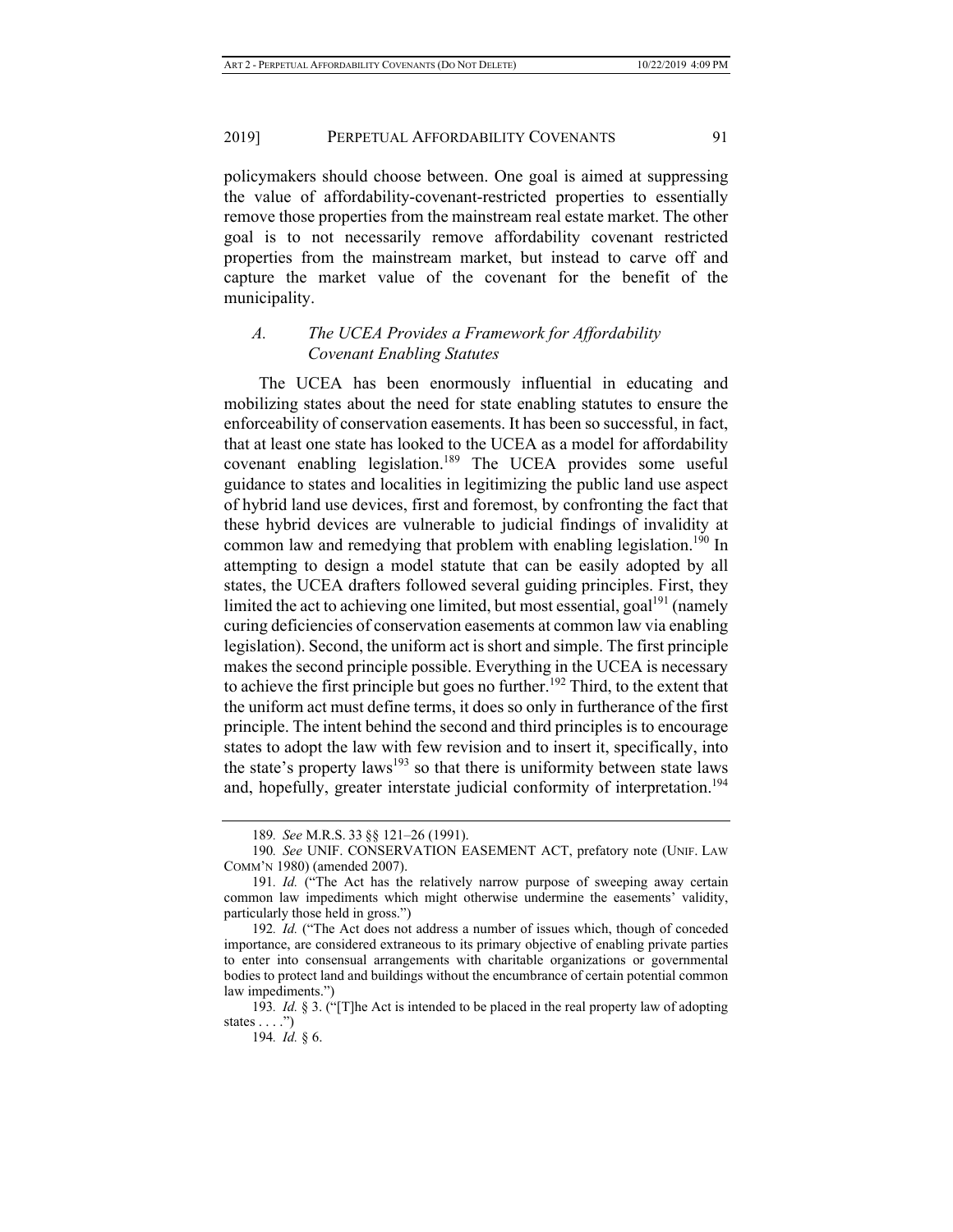The UCEA does not explicitly address the public land use aspects of conservation easements, but treats conservation easements as private agreements where the holder of the covenant happens to be limited to charitable organizations and governmental bodies who must consent to any obligations or duties related to the benefit of the easement.<sup>195</sup>

In commentary, the drafters of the UCEA explained that a public process was intentionally omitted so as not to create a chilling effect on the creation of conservation easements through a mandated governmental approval process.<sup>196</sup> The drafters rationalized their decision and explained that any eligible beneficiary of a conservation easement would likely have an administrative process related to accepting obligations contained in an easement.<sup>197</sup> Nevertheless, the drafters of the UCEA implicitly assumed that the justification for the validity of these easements was to serve the public interest.198

Though conservation easements and affordability covenants both seem to fit into the new constellation of hybrid public/private land use devices, there are some notable differences between the tools. For example, the drafters of the UCEA were concerned that a public process would have a chilling effect on the creation of conservation servitudes.<sup>199</sup> In contrast, affordability covenants are created as a precondition to something a developer seeks from a public body (land, financing, zoning or permitting approval) in accordance with a public processes pre-existing the affordability covenants. The concern that a public process related to the affordability covenant would have a chilling effect on the creation of affordability covenants is unfounded. However, precisely because affordability covenants are a product of the public contract and police powers, they may be more likely attacked as regulatory takings or as unconscionable.

At least two jurisdictions, Maine and Massachusetts, are aware of the similarities between conservation servitudes and affordability covenants. Maine's affordability covenant statute closely tracks the UCEA and appears to have used the UCEA as its template.<sup>200</sup> For example, the statute has a mere six sections that match the titles of the UCEA sections,  $201$  it is located in Maine's property law,  $202$  it is limited in scope to defining certain

<sup>195</sup>*. Id.* § 2(b).

<sup>196</sup>*. Id.* at prefatory note.

<sup>197</sup>*. Id.*

<sup>198</sup>*. Id.* § 2 ("[E]asements may be created only for certain purposes intended to serve the public interest  $\dots$ .")

<sup>199</sup>*. Id.* at prefatory note.

<sup>200</sup>*. See* M.R.S. 33 §§ 121–26 (1991); UNIF. CONSERVATION EASEMENT ACT, prefatory note (UNIF. LAW COMM'N 1980) (amended 2007).

<sup>201.</sup> M.R.S. 33 §§ 121–26 (1991).

<sup>202</sup>*. Id.*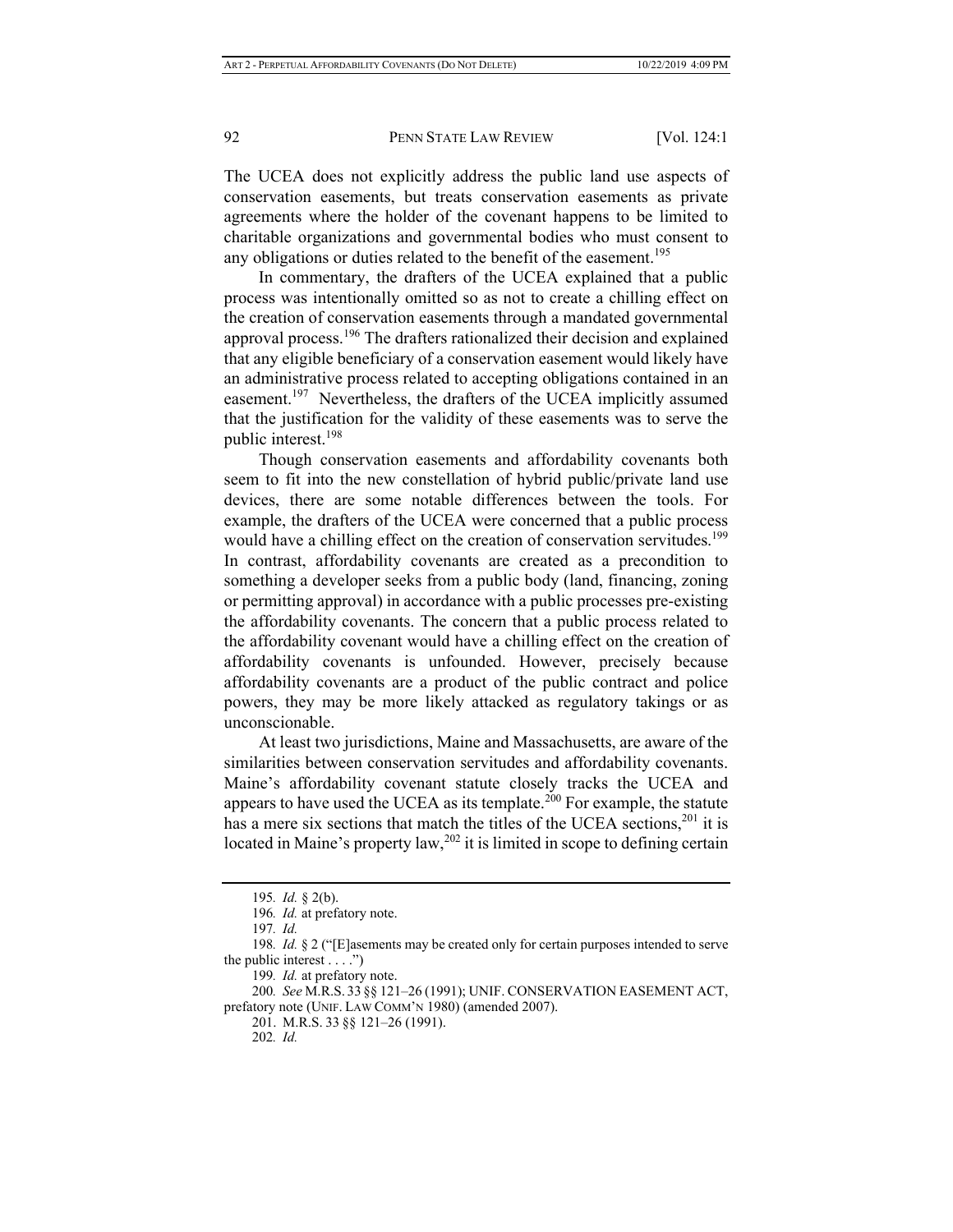key terms and to enabling affordability covenants by overriding common law impediments to enforcement,<sup>203</sup> and it limits "qualified holders" of the benefit of a covenant to certain kinds of governmental bodies and nonprofit organizations.204 Likewise, Massachusetts acknowledges the similarities between affordability covenants and conservation, preservation, and agricultural servitudes by defining them together in the same statute as "restrictions."<sup>205</sup> Massachusetts has also exempted them from the validity requirements of more traditional servitudes,  $206$  legislated over common law impediments to enforcement, $207$  instituted due process safeguards to protect the public interest, $208$  and created a combined recording index for these public interest restrictions.<sup>209</sup>

Other jurisdictions with affordability covenant enabling legislation also seem to have recognized the similarities between these covenants and the UCEA. For example, when the Oregon legislature passed its affordability covenant enabling act in 2007, it recognized that although affordability covenants are being implemented in the state, without specific enabling legislation, the covenants were vulnerable to judicial challenge.<sup>210</sup> The Oregon statute, along with Rhode Island's affordability covenant enabling act, seems to be modeled after the UCEA. Specifically, the Oregon and Rhode Island acts are inserted in the state housing laws,<sup>211</sup> define affordability covenants,<sup>212</sup> address who has standing to enforce affordability covenants, $2^{13}$  and specifically declare affordability covenants valid despite inconsistences with common law requirements.<sup>214</sup>

California's affordability covenant enabling act is tied to the creation of its Low and Moderate Income Housing Trust Fund<sup>215</sup> and simply makes the affordability covenants required in the section binding on the covenanter and all successors "[n]otwithstanding any other law."<sup>216</sup> Vermont's enabling act is almost as simple as California's. It is located in

<sup>203</sup>*. See* ME. STAT. tit. 33, §§ 121, 122, 124 (1991).

<sup>204</sup>*. See* ME. STAT. tit. 33, § 121(3) (1991).

<sup>205.</sup> MASS. GEN. LAWS ANN. ch. 184, § 31 (West 1990).

<sup>206.</sup> MASS. GEN. LAWS ANN. ch. 184, § 26 (West 1990).

<sup>207.</sup> MASS. GEN. LAWS ANN. ch. 184, § 32 (West 1990).

<sup>208</sup>*. See id.*

<sup>209</sup>*. See* MASS. GEN. LAWS ANN. ch. 184, § 33 (West 1990).

<sup>210</sup>*. See* H.R. 3485c, 74th Leg. Assemb., Reg. Sess. (Or. 2007).

<sup>211</sup>*. See* OR. REV. STAT. ANN. §§ 456.270–.295 (West 2010); 34 R.I. GEN. LAWS ANN. § 34-39.1-1 *et seq.* (West 1991).

<sup>212</sup>*. See* OR. REV. STAT. ANN. § 456.270 (West 2010); 34 R.I. GEN. LAWS ANN. § 34- 39.1-3 (West 1991).

<sup>213</sup>*. See* OR. REV. STAT. ANN. § 456.280–285 (West 2010); 34 R.I. GEN. LAWS ANN. § 34-39.1-3 (West 2006).

<sup>214</sup>*. See* OR. REV. STAT. ANN. § 456.290 (West 2010); 34 R.I. GEN. LAWS ANN. § 34- 39.1-4 (West 2006).

<sup>215</sup>*. See* CAL. GOV'T CODE § 62101(f).

<sup>216.</sup> CAL. GOV'T CODE § 62101(f)(7).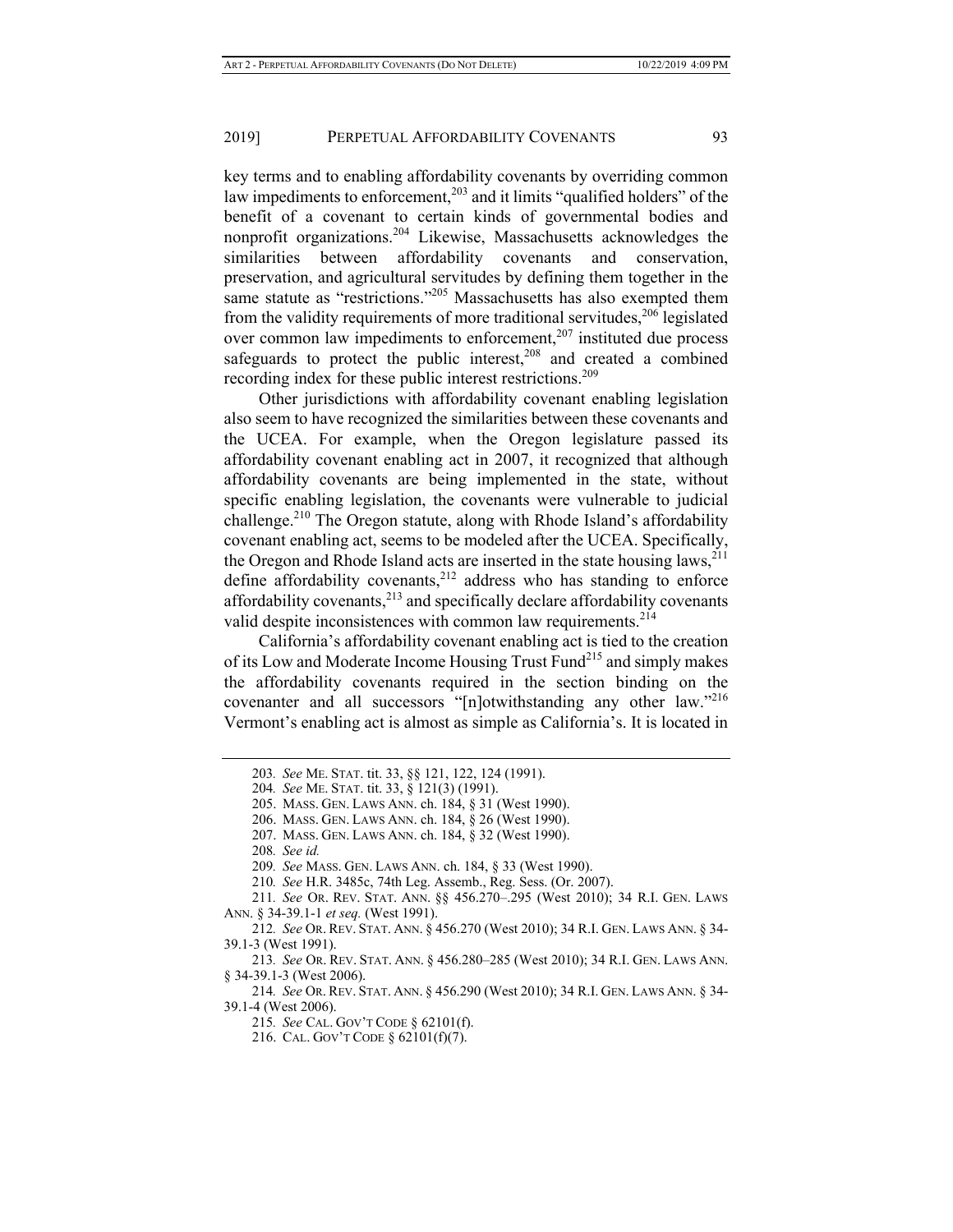Vermont's marketable title act.<sup>217</sup> After defining what an affordability covenant is, $2^{18}$  it simply states that the covenant shall be enforceable according to its terms.<sup>219</sup>

Unquestionably, the six states that have passed affordability covenant enabling legislation have taken a significant step in shoring the enforceability of their states' affordability covenants. Interestingly, there has been virtually no litigation involving these six enabling acts.<sup>220</sup> While two of the enabling acts include legislative findings or purpose sections to establish the public purpose that justifies the use of the state police power in creating the  $act<sub>221</sub>$  only one jurisdiction seems to have followed the example of the UCEA in eschewing creation of a public processes in their enabling acts and treating these enabling acts as essentially legislative inoculation for private land use agreements.<sup>222</sup>

The fear of chilling the creation of conservation easements, the reason the UCEA drafters avoided discussion of a public process as discussed above, is inapplicable to affordability covenants where participation in a public process antecedes the covenant. Public land use jurisprudence suggests that rather than ignoring the public process involved in the creation of affordability covenants, jurisdictions should articulate a public process that establishes substantive and procedural due process safeguards to assist the judiciary in upholding the acts should they be challenged in court.  $223$ 

#### *B. Parameters of the Public Police and Contract Powers*

In her excellent essay, "Moving Toward the Bargaining Table: Contract Zoning, Development Agreements, and the Theoretical Foundations of Government Land Use Deals," Professor Wegner takes her readers on a deep dive into the theoretical underpinnings of public/private land use arrangements.<sup>224</sup> Professor Wegner considers two kinds of public/private land use arrangements, or "deals," contingent zoning, and

223*. See* Board of Cty. Comm'rs of Brevard Cty. v. Snyder, 627 So.2d 469, 474–75 (Fla. 1993).

<sup>217</sup>*. See* VT. STAT. ANN. tit. 27, § 610 (West 1995).

<sup>218</sup>*. See id.* § 610(a).

<sup>219</sup>*. See id.* § 610(e).

<sup>220.</sup> There are two Vermont cases related to property tax assessed values of restricted properties. *See generally* Franks v. Town of Essex, 87 A.3d 418 (Vt. 2013); Laterre House Ltd. v. Town of Wilmington, No. 2001–341, 2002 WL 34423628, at \*1 (Vt. 2002). Of the 35 cases related to Massachusetts's restriction enabling statute, only one is tangentially related to affordability covenants. *See* City of Boston v. Roxbury Action Program, Inc., 862 N.E.2d 763, 766–67 n. 8, 9 (Mass. App. Ct. 2007).

<sup>221.</sup> OR. REV. STAT. ANN. § 456.275 (West 2010); 34 R.I. GEN. LAWS ANN. § 34- 39.1-2 (West 2006).

<sup>222.</sup> OR. REV. STAT. ANN. § 456.275 (West 2010)

<sup>224</sup>*. See* Wegner, *supra* note 28, at 957.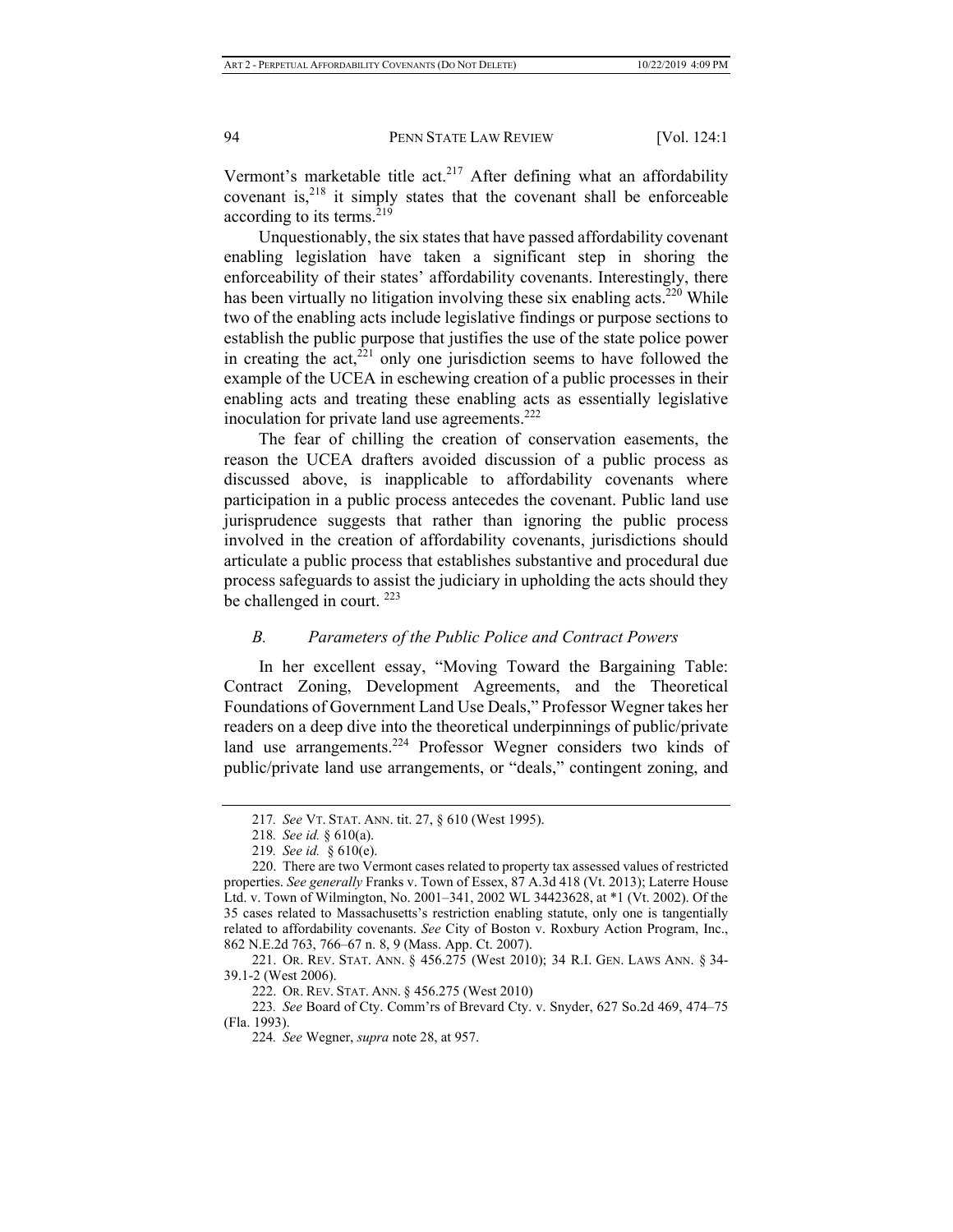development agreements.<sup>225</sup> She insightfully notes that in entering into these public/private deals, jurisdictions are exercising a blend of contract power and police power.<sup>226</sup> Professor Wegner looks to the reserved powers doctrine of the Contracts Clause of the United States Constitution to define the parameters of legitimate state contract/police action in land use deals.227 She notes that where state action is found to violate the reserved powers doctrine, there is (1) the absence of reasonably clear government authority, (2) marginal or unwarranted private expectations (for example, about the role of the public body and its regulatory duties or authority to contract), and (3) a strong, circumstance- and time-dependent public interest that has been affected adversely.228 In parsing judicial reception of contingent zoning and development agreements, Professor Wegner finds that when these public/private deals have been upheld, they have satisfied the test outlined above with procedural and substantive safeguards. For example, procedural safeguards for contingent zoning and development agreements include procedures defined by statutes or ordinances, notice and hearing requirements, super-majority voting, recordation, and an independent legislative body.<sup>229</sup> Substantive safeguards include conformity with a comprehensive plan and other legitimate public land use goals.<sup>230</sup>

 Professor Wegner's delineation of the parameters of the legitimate exercise of the public contract and police powers in public/private land use deals is further informed by the United States Supreme Court development exactions cases of the late 1980s and early 1990s, *Nollan v. California Coastal Commission,*231 and *Dolan v. City of Tigard*. <sup>232</sup> *Nollan* and *Dolan* are both cases where property owners were asked by local permitting authorities to give up an interest in their land in exchange for building permit approval.233 In holding the easement requirement in *Nollan* an unconstitutional taking, the Supreme Court explained that there must be a nexus between the condition or property interest sought by the government authority and the problem caused by the proposed development that must

233. The Nollans were asked to grant a public easement along their private beachfront parallel with the ocean as a condition to getting a residential building permit. *Nollan*, 483 U.S. at 828. Similarly, Ms. Dolan was asked to dedicate part of her land to the city for flood control and a public bike path as a condition to getting a commercial building permit. *Dolan*, 512 U.S. at 379–80.

<sup>225</sup>*. Id.* 

<sup>226</sup>*. See id.* at 965.

<sup>227</sup>*. See id.* at 965–68.

<sup>228</sup>*. See id.* at 967.

<sup>229</sup>*. See id.* at 986–88, 1009.

<sup>230</sup>*. See* Wegner, *supra* note 28, at 989.

<sup>231</sup>*. See generally* Nollan v. Cal. Coastal Comm'n, 483 U.S. 825 (1987).

<sup>232</sup>*. See generally* Dolan v. City of Tigard, 512 U.S. 374 (1994).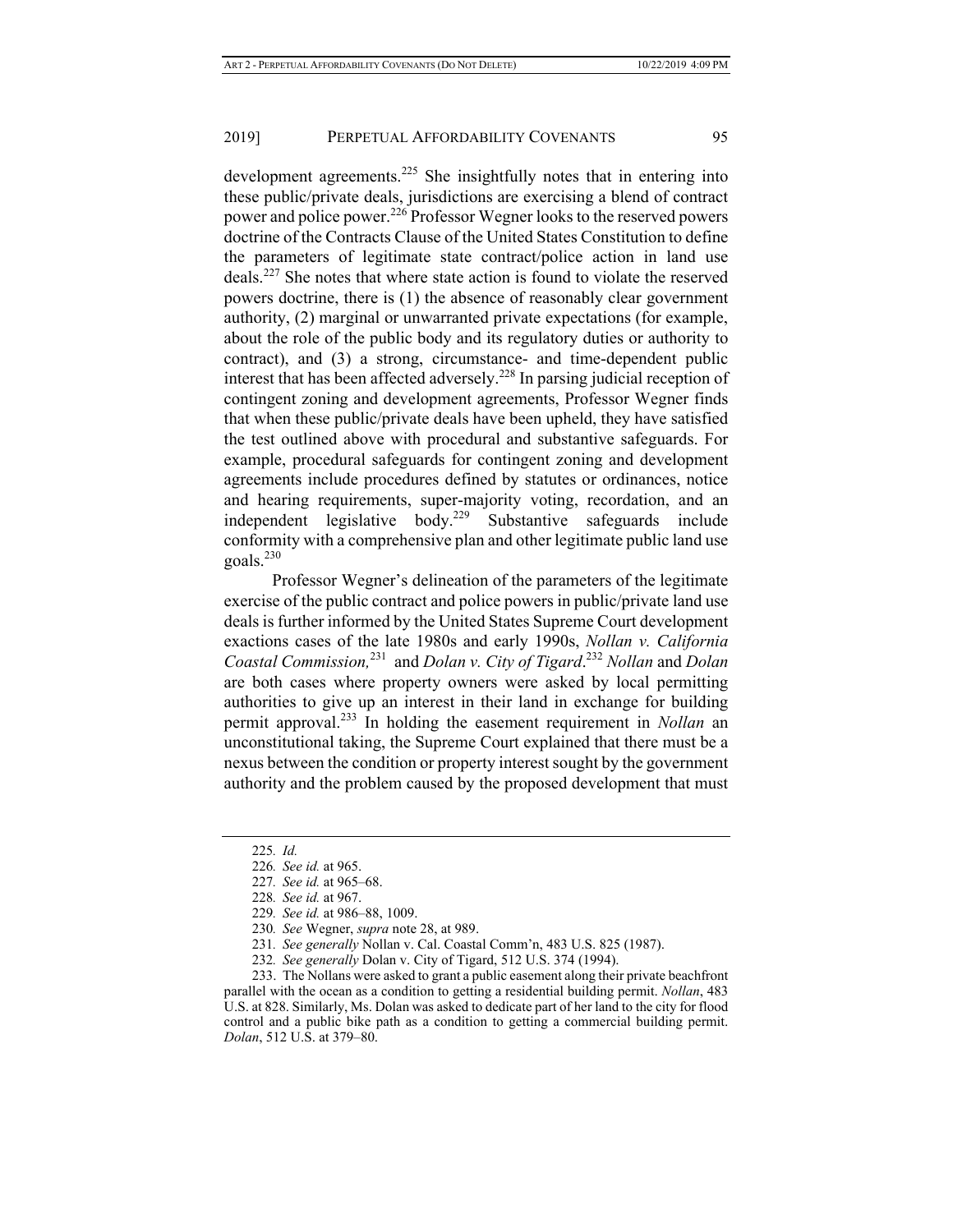be alleviated.<sup>234</sup> *Dolan* extends *Nollan* one more logical step—not only must there be a qualitative relationship between the condition sought by the governmental body and the problem caused by the proposed development that must be alleviated, but there must be a quantitative nexus, or "rough proportionality," between the condition sought and the harm created by the development.235 For example, in *Dolan,* the Supreme Court found the city failed to demonstrate that the public greenway it demanded from Dolan in exchange for a building permit would proportionally off-set or alleviate the amount of increased traffic that Dolan's development was projected to cause.<sup>236</sup>

The existing affordability covenant enabling acts accurately describe the covenants as interests in land granted to either governmental bodies or certain non-profit housing organizations in exchange for zoning or permitting approval or public funds. In addition to Professor Wegner's observation that public/private land deals should be supported by procedural and substantive safeguards, affordability covenant enabling legislation should also include safeguards to ensure that the conditions and restrictions imposed by affordability covenants are qualitatively and quantitatively justifiable in relation to the impact of the development. Although courts have rejected the assertion that mandated production of deed-restricted affordable housing pursuant to an Inclusionary Zoning statute is subject to *Nollan/Dolan* analysis,<sup>237</sup> Justice Thomas has made clear his dissatisfaction with what he considers an arbitrary distinction between legislative action and executive action in classifying takings.<sup>238</sup>

After considering how enabling legislation should legitimize the combined public contracting and police powers at play in affordability covenants, the final sections of this Article explore two different fundamental policy goals for creating a perpetual affordability covenant land use regime.

## *C. Affordability Covenant Enabling Statutes Face a Unique Question Regarding Their Essential Policy Goal*

For conservation easements, the essential goal underlying the creation of this public/private land use tool is to enable the creation of a stock of privately owned, permanently restricted parcels of real estate that

<sup>234</sup>*. See Nollan,* 483 U.S. at 837.

<sup>235</sup>*. Dolan*, 512 U.S. at 395–96.

<sup>236</sup>*. See id.* at 395.

<sup>237. 2910</sup> Ga. Ave., L.L.C*.* v. District of Columbia et al., 234 F. Supp. 3d 281, 299, 305 (D.D.C. 2017); Cal. Bldg. Indus*.* Ass*'*n. v. City of San Jose, 351 P.3d 974, 991 (Cal. 2015), *cert. denied,* 136 S. Ct. 928 (2016).

<sup>238</sup>*. See Cal. Bldg. Indus. Ass'n.*, 136 S. Ct. at 928–29.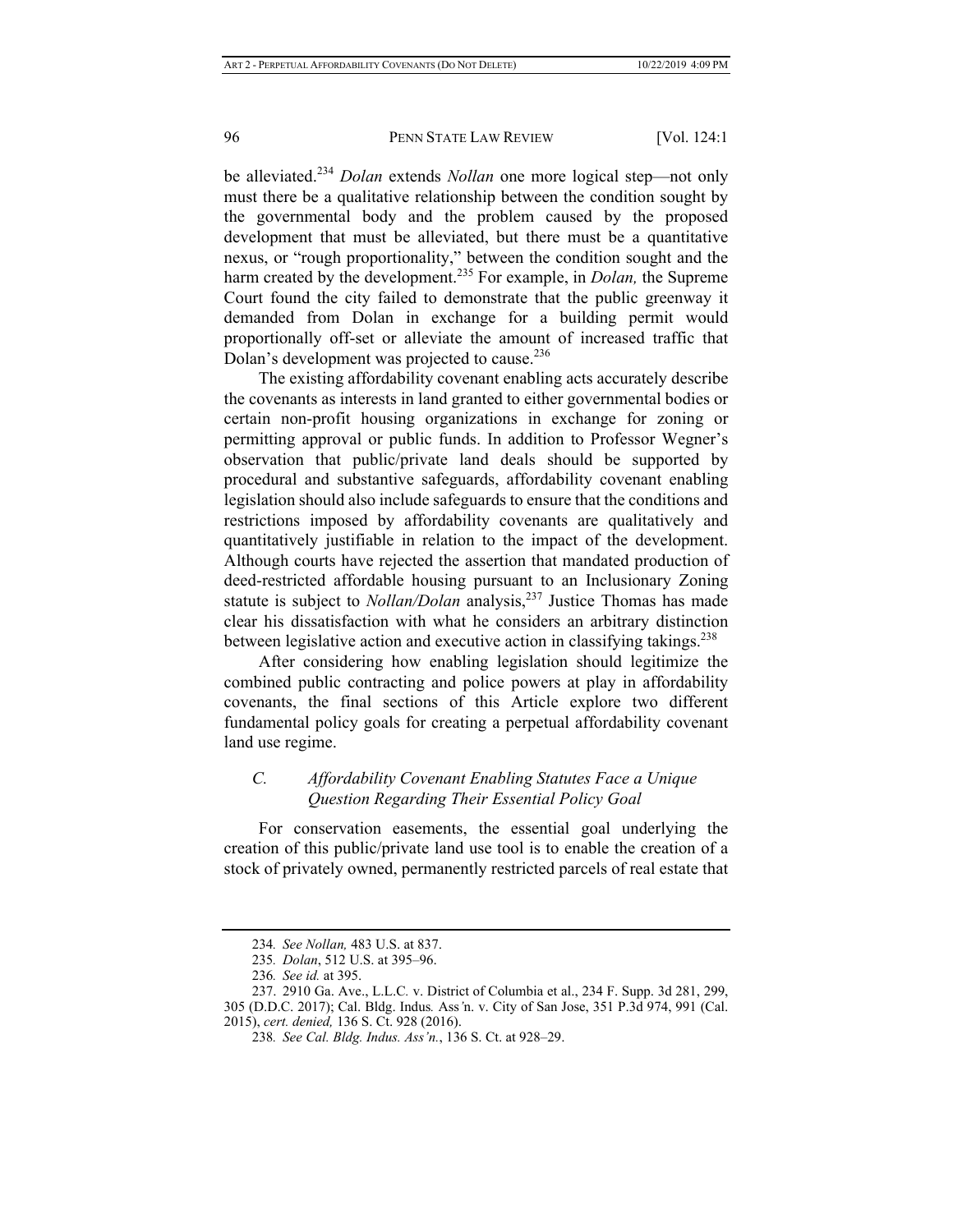preserves open green space or natural habitat in perpetuity.239 This "real estate stock" approach is baked into federal tax incentives, which only apply to lands subject to perpetual conservation easements.<sup>240</sup> It is also baked into the UCEA, which assumes that a conservation easement is "unlimited in duration" unless otherwise specified.<sup>241</sup> For the handful of jurisdictions currently imposing permanent affordability covenants on privately owned but publicly subsidized affordable housing property, the underlying purpose seems similarly oriented toward creating a permanent stock of real estate that will be limited to use as affordable housing forever.<sup>242</sup> Under this view, the jurisdiction's goal is long-term suppression of the value of the property subject to the covenant.<sup>243</sup> This Article will refer to this as the "value suppression approach." However, there is another essential policy goal that can serve as the foundation for perpetual affordability restrictions. That is, creating a portfolio of fungible interests in land to be owned by the municipality as capital assets.<sup>244</sup> This Article will refer to this second approach as the "value capture approach." This section explores the benefits and drawbacks of each essential policy goal and their ramifications for enabling statutes.

1. Value Suppression Approach

#### a. Benefits of the Value Suppression Approach

There are many benefits associated with the value suppression approach to perpetual affordability covenants. By effectively removing a piece of real estate from the general market, a jurisdiction need not

<sup>239.</sup> There are legal scholars who question the wisdom of allowing conservation easements in perpetuity. *See* Owley, *supra* note 23, at 121. However, the clear trend is that conservation easements are created with perpetual terms to qualify for the federal tax deduction.

<sup>240.</sup> I.R.C. § 170(h)(5)(A) (2017).

<sup>241.</sup> UNIF. CONSERVATION EASEMENT ACT, § 2(c) (UNIF. LAW COMM'N 1980) (amended 2007).

<sup>242</sup>*. See* COAL. FOR SMARTER GROWTH, LONG-TERM HOUSING AFFORDABILITY FOR THE DISTRICT OF COLUMBIA 4–10 (2017), https://bit.ly/2QEVg2X (discussing Boston's long-term capital reinvestment approach to its perpetually restricted, privately owned affordable housing stock); *see also* Stephanie Sosa, *HPD Takes An Important Step Forward for "Permanent Affordability*,*"* ASS'N FOR NEIGHBORHOOD & HOUS. DEV., INC. (Nov. 1, 2017), https://bit.ly/2JOwVHf; *see also* PHIL MENDELSON, REPORT ON PR21-125, "965 FLORIDA AVE., N.W., DISPOSITION APPROVAL RESOLUTION OF 2015," P.R. Doc. No. 21–125, at 6–7 (2015), https://bit.ly/2Wce62i.

<sup>243</sup>*. See Permanent Affordability: Practical Solutions*, ASS'N FOR NEIGHBORHOOD & HOUS. DEV., INC. WHITE PAPER 8 (2015), https://bit.ly/2IficSv ("[U]p to 30% of . . . subsidy is spent on preserving the affordability of existing projects. And much of this subsidy is ... put toward compensating the property owners for the increased property values, in order to compete with the private market.").

<sup>244</sup>*. See* MASS. GEN. LAWS ANN. ch. 184, § 32 (West, Westlaw through 2019 Sess.); *see also* OR. REV. STAT. ANN. § 456.280(6) (West, Westlaw through 2018 Sess.).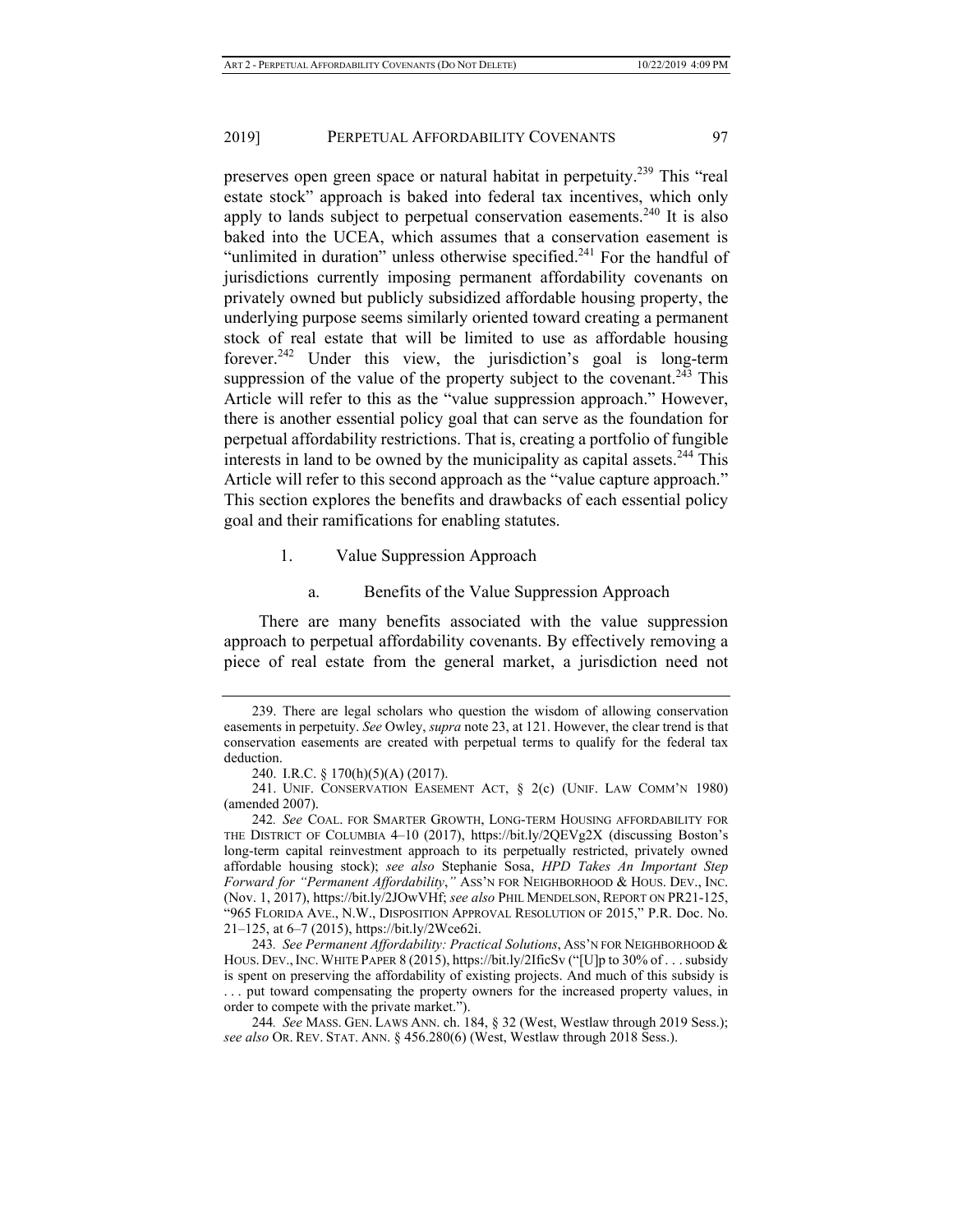compete in a gentrifying market merely to preserve existing housing stock.<sup>245</sup> The Chinatown preservation conundrum at the beginning of this Article is averted. $246$  By locking in specific pieces of real estate as perpetually affordable, maintaining housing for low-income residents in perpetuity, economic and (potentially) cultural diversity is preserved.

A perpetual affordability covenant's effectiveness at suppressing market value of the burdened real estate will be dependent upon the likelihood of release of the covenant. At common law, covenants are released upon merger, formal release, expiration, laches, estoppel, abandonment, acquiescence, prescription, unclean hands, or upon a finding of changed conditions.<sup>247</sup> A covenant may also be terminated due to a marketable title act.<sup>248</sup> Creating an affordability covenant with a perpetual term obviously eliminates the possibility of termination by expiration of term. Legislation enabling perpetual affordability covenants should seek to limit these common law and statutory methods of releasing to the greatest extent practicable. For example, the UCEA and the Maine Affordable Housing Covenant Act, which is based on the UCEA, both provide that the easement or covenant enabled by the act can be terminated in the same ways as other easements or covenants, $249$  and that courts are empowered to modify or terminate covenants in accordance with the principles of law and equity.<sup>250</sup> This language preserves the ability for covenants to be terminated in all ways except expiration of term.

A jurisdiction adopting a value suppression model should design its statute to make covenant termination difficult. This can be done directly, by eliminating accidental forms of termination, such as prescription and laches, and by placing high procedural hurdles on termination by release. For example, in Massachusetts, an affordability covenant can only be released by the Department of Housing following a public hearing, a determination of the public interest and accordance with the comprehensive plan, and payment by the burdened party to repurchase the property interest created by the covenant.<sup>251</sup>

<sup>245</sup>*. See Permanent Affordability: Practical Solutions*, *supra* note 243, at 8.

<sup>246</sup>*. See* Phil Mendelson, *supra* note 242, at 6–7.

<sup>247</sup>*. See* DUKEMINIER ET AL., *supra* note 27, at 927.

<sup>248</sup>*. See* STOEBUCK & WHITMAN, *supra* note 27, at 900 (eighteen states have "marketable record title" acts that simply make void any recorded document older than a statutorily defined number of years, typically between 20 and 40 years).

<sup>249.</sup> UNIF. CONSERVATION EASEMENT ACT, § 2(a) (UNIF. LAW COMM'N 1980) (amended 2007). ; ME.REV. STAT. ANN. tit. 33, §122.1 (West, Westlaw through 2018 Sess.)

<sup>250.</sup> UNIF. CONSERVATION EASEMENT ACT, §3(b) (UNIF. LAW COMM'N 1980) (amended 2007); ME. REV. STAT. ANN. tit. 33, § 123.3 (West, Westlaw through 2018).

<sup>251.</sup> MASS. GEN. LAWS ANN. ch. 184, § 32 (West, Westlaw through 2019 Sess.).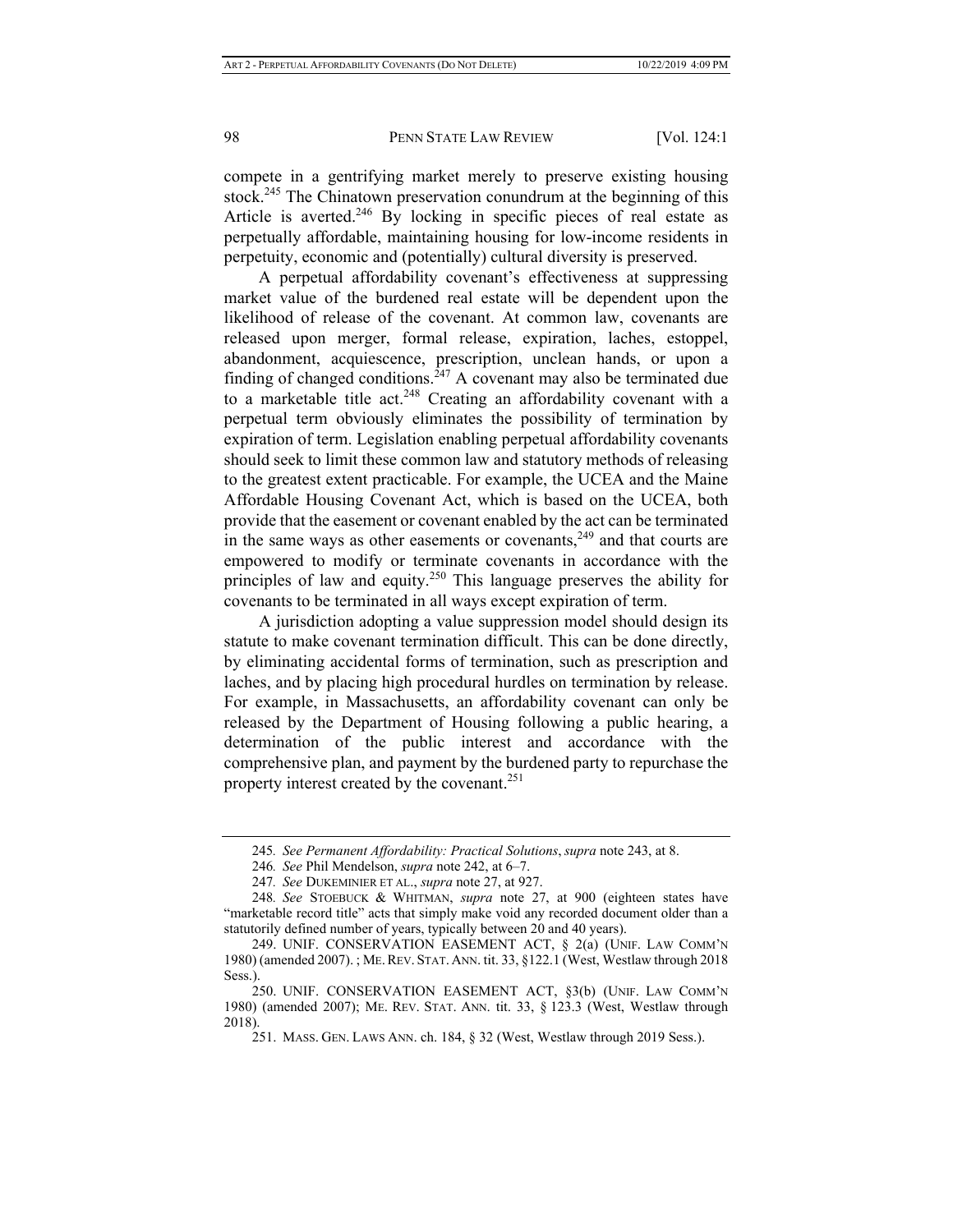Termination of a covenant can also be made more difficult indirectly by granting broad standing for enforcement. For example, in *Nordbye v. BRCP/GM Ellington*, the local housing agency and all past, present, and future tenants of the housing complex who met income criteria for residency in the affordable housing complex had standing to enforce the affordability restrictions applicable to the housing complex.<sup>252</sup> The court concluded that the housing agency's written consent to release the affordability covenant did not prevent income eligible past, present, or future tenants from enforcing the covenant.<sup>253</sup>

#### b. Value Suppression Approach Drawbacks

There are numerous costs or potential problems associated with the value suppression approach. The first problem is potentially chilling private investment. The shift from publicly owned to privately owned affordable housing in the latter half of the twentieth century sprung from a desire to encourage private financing as much as possible so that public funds merely leverage private investment and fill funding gaps between project costs and what private financial institutions are willing to finance.<sup>254</sup> Today, most private financing of affordable housing is privately underwritten assuming that unrestricted, market rate rents, or resale values will be available upon foreclosure or certain other extraordinary scenarios.<sup>255</sup> If permanent affordability covenants are intended to permanently move real estate into a separate, value restricted class of property, the amount of private funding available per project may reflect this change and result in the need for greater public subsidy. Indeed, advocates for perpetual restrictions and affordable housing providers in Boston have confirmed that perpetual covenants reduce the amount of private financing available for initial construction as well as capital replacements–requiring greater public subsidy at initial construction and throughout the life of the project.<sup>256</sup> This results in the creation and preservation of fewer units of affordable housing in the jurisdiction, overall.

<sup>252.</sup> Nordbye v. BRCP/GM Ellington, 246 Or. App. 209, 215–16 (2011).

<sup>253</sup>*. Id.* at 222.

<sup>254</sup>*. A Brief Historical Overview of Affordable Rental Housing*, NAT'L LOW INCOME HOUS. COAL. 1–6 (2015), https://bit.ly/2JPFWQe.

<sup>255.</sup> The affordability restrictions imposed by the federal Low-Income Housing Tax Credit Program terminate upon foreclosure or, in lieu of foreclosure, deed. 26 U.S.C.A.  $\S 42$ ; I.R.C.  $\S 42(h)(6)(E)(i)(I)$ . Federal regulation authorizes states to allow termination of HOME Program affordability covenants upon foreclosure as well. 24 C.F.R.  $§ 92.252(e)(1)(ii).$ 

<sup>256</sup>*. See* COAL. FOR SMARTER GROWTH, *supra* note 242, at 9; *see also Permanent Affordability: Practical Solutions, supra* note 243, at 11–14.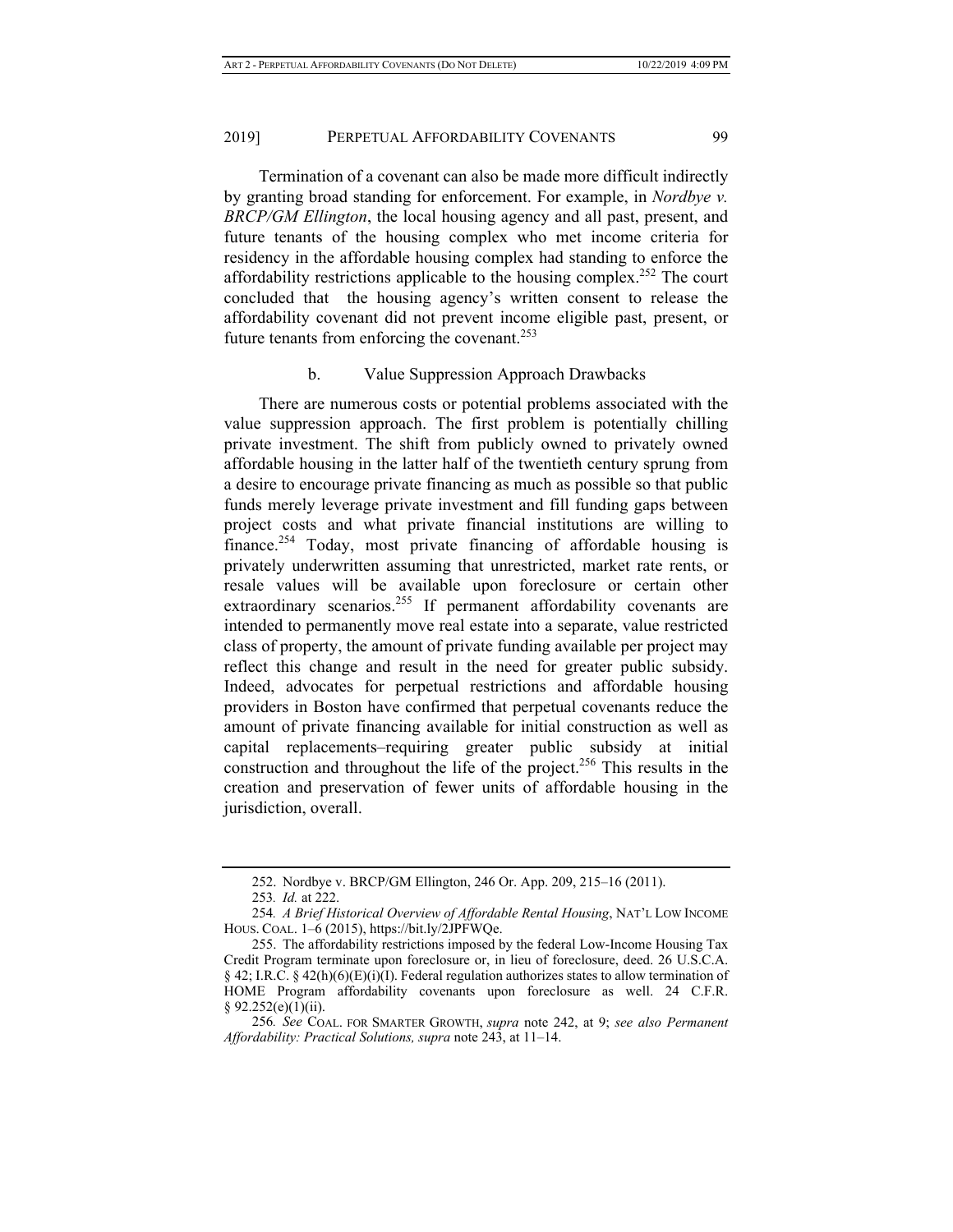The availability of private, permanent financing may be particularly affected for perpetually restricted affordable housing because the covenant restricts the value of the property as collateral for the loan. To address this problem, jurisdictions should consider increasing public loan amounts, committing to capital improvement loans at some future date, making guarantees or other forms of credit enhancement, or releasing the affordability covenant under certain circumstances.<sup>257</sup> The value limiting approach of perpetual affordability covenants eliminates the possibility of funding capital improvements by converting to market rate and increasing income. Federal, state, and local anti-deficiency statutes that prevent governmental agencies from creating financial obligations in excess of actual or budgeted funds available eliminates the possibility of long-term public funding commitments.<sup>258</sup>

Thus, in taking the value suppression approach to perpetual affordability covenants, a jurisdiction must anticipate that the amount of initial and on-going public subsidy needed per unit will be greater than in jurisdictions aiming to maximize private investment in affordable housing. Legislators might look to rent control statutes—which limit a landlord's ability to charge rents less than market rate and therefore, like affordability covenants, suppress the market value of the real estate as a capital asset for ideas in ameliorating this problem. Rental properties subject to rent control sometimes have similar challenges in obtaining loans for capital improvements.259 Some rent control statutes contain conditions and parameters for offering relief to landlords in need of private financing without releasing the rent controls altogether. For example, in the District of Columbia, the owner of a rent-controlled property can petition the District Housing Administrator for a temporary rent increase of up to 20% per unit, spread out over a certain number of years to pay for certain capital

<sup>257</sup>*. See* COAL. FOR SMARTER GROWTH, *supra* note 242, at 13–14; *see Permanent*  Affordability: Practical Solutions, supra note 243, at 11.

<sup>258.</sup> For example, the federal government, at least six states, and many county, city, and local governments have anti-deficiency statutes. *See* Limitations on Expending and Obligating Amounts, 31 U.S.C. § 1341 (2019), ALA.CODE § 11-43C-67 (1975), ALA.CODE § 11-44C-67 (1975), DEL. CODE ANN. tit. 29, § 6519 (West 2005), MICH. CONST. srt. V § 18 (West, Westlaw through Nov. 2018 amendments), MICH. COMP. LAWS ANN. § 18.1371 (West 2007), MISS. CODE ANN. § 21-35-15 (West 1950), MISS. CODE ANN. § 19-11-15 (West 1950), OKLA. STAT. ANN. tit. 11, § 17-211 (West 2019), OKLA. STAT. ANN. tit. 19 § 1416 (West 2019), R.I. GEN. LAWS ANN. § 35-16-1 (West 2019), D.C. CODE ANN. §§ 47- 355.01 (West 2019).

<sup>259.</sup> Housing units subject to affordability covenants remain limited in value whether they are rental or homeownership units. *See* 24 CFR  $\S 92.254(a)(4) - (6)$ ; 24 CFR §92.252(e)(1); *see also* District of Columbia Dep't of Hous. & Comty. Dev. Template, Affordable Hous. Covenant, https://bit.ly/2kL7Y4p. (last visited Aug. 30, 2019).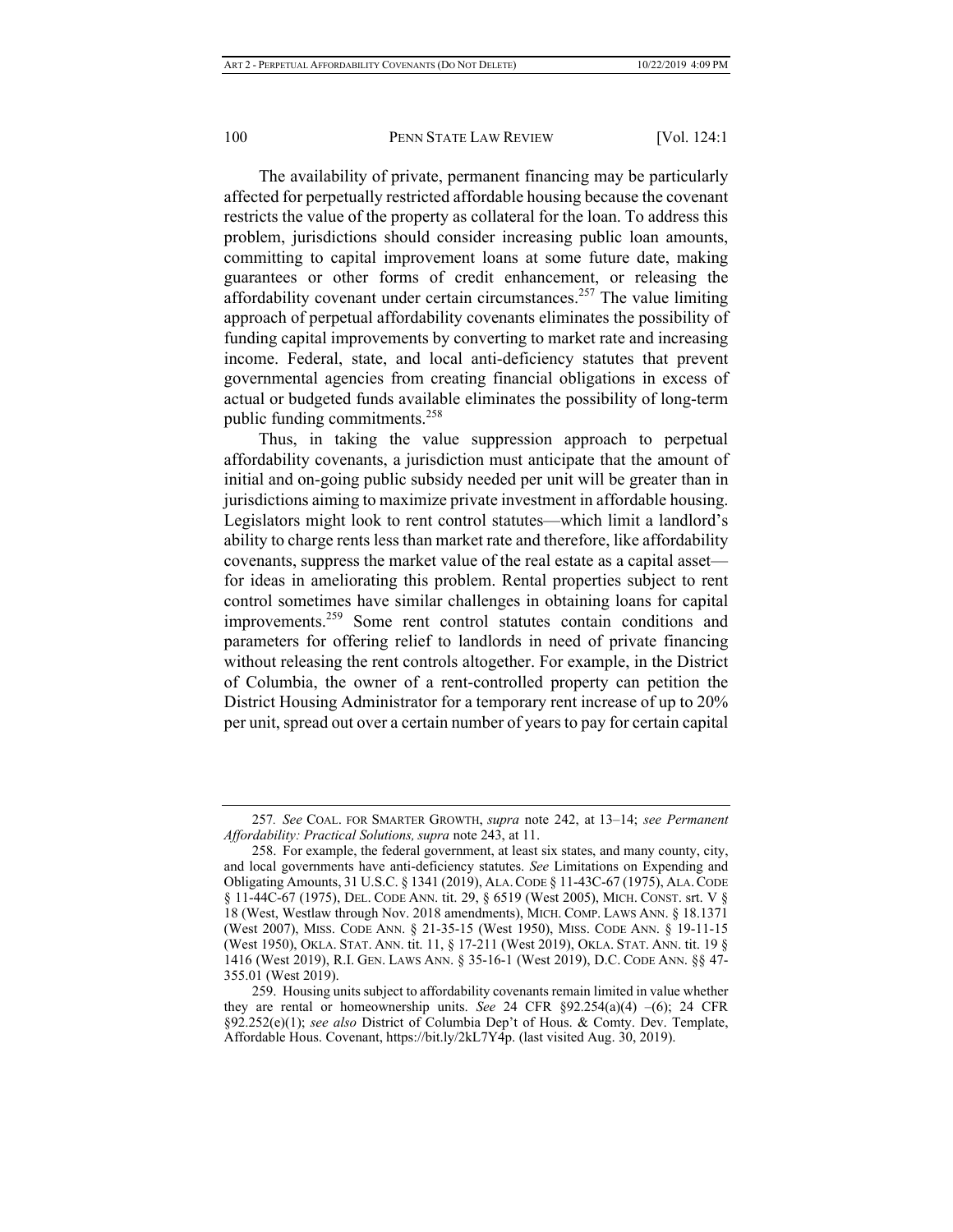improvements or repairs.<sup>260</sup> At the end of the specified time period, rents return to pre-petition levels. $^{261}$ 

As mentioned above, one reason a covenant can be released at common law is the so-called changed condition doctrine.<sup>262</sup> At common law, this means that conditions surrounding the burdened or benefited property have changed to such a degree that the purpose of the covenant is defeated.<sup>263</sup> A jurisdiction pursuing the value suppression approach to perpetual affordability covenants should limit the availability of the changed conditions doctrine while remaining cognizant of shifting state and federal initiatives and priorities. For example, the United States Department of Housing and Urban Development ("HUD") requires all construction, acquisition, and siting projects funded by public housing authorities to undergo site and neighborhood review and environmental iustice review.<sup>264</sup> These reviews evaluate several criteria to ensure that HUD-funded affordable housing projects are not further concentrating poverty or minority residents and that projects are not located in places that are less environmentally healthy than unsubsidized housing.265 Not only do demographics and area land uses change over time, but HUD requirements do as well. For example, at times, HUD has favored locating affordable housing in inner-city areas with the highest need for decent, safe, affordable housing.<sup>266</sup> More recently, there has been a push toward smart growth and transit oriented design, intended to ensure that residents of subsidized housing have access to public transportation, jobs, retail, and community amenities.<sup>267</sup> A jurisdiction adopting a value suppression model of perpetual affordability covenant should anticipate the possibility of a parcel falling out of sync with HUD location requirements and should have a plan for how to manage the problem.

Another consideration for jurisdictions pursuing the value suppression approach is the risk that a court will recast the perpetual covenant as a taking without just compensation or an unconscionable loan. For example, the Supreme Court has found that when a permit approval is

<sup>260.</sup> D.C. CODE ANN. § 42-3502.10 (West 2011).

<sup>261</sup>*. Id.*

<sup>262.</sup> DUKEMINIER ET AL., *supra* note 27, at 927.

<sup>263.</sup> STOEBUCK & WHITMAN, *supra* note 27, at 488.

<sup>264</sup>*. See Guidance on Non-discrimination and Equal Opportunity Requirements for PHAs*, U.S. DEP'T OF HOUS. & URB. DEV., FAIR HOUS.AND EQUAL OPPORTUNITY & PUB. & INDIAN HOUS. 10–15 (2011), https://bit.ly/2HORHUQ.

<sup>265</sup>*. See id*.

<sup>266</sup>*. See* von Hoffman, *supra* note 187, at 7–10.

<sup>267.</sup> From 2011 to 2015, HUD sponsored the Sustainable Communities Initiative, which included the Community Challenge Grant Program, which is a grant program designed to promote mixed-use, mixed-income (including affordable housing), transit oriented, higher density community planning, and development. *See Community Challenge Grants*, HUD, https://bit.ly/2HOkpFj (last visited Aug. 28, 2019)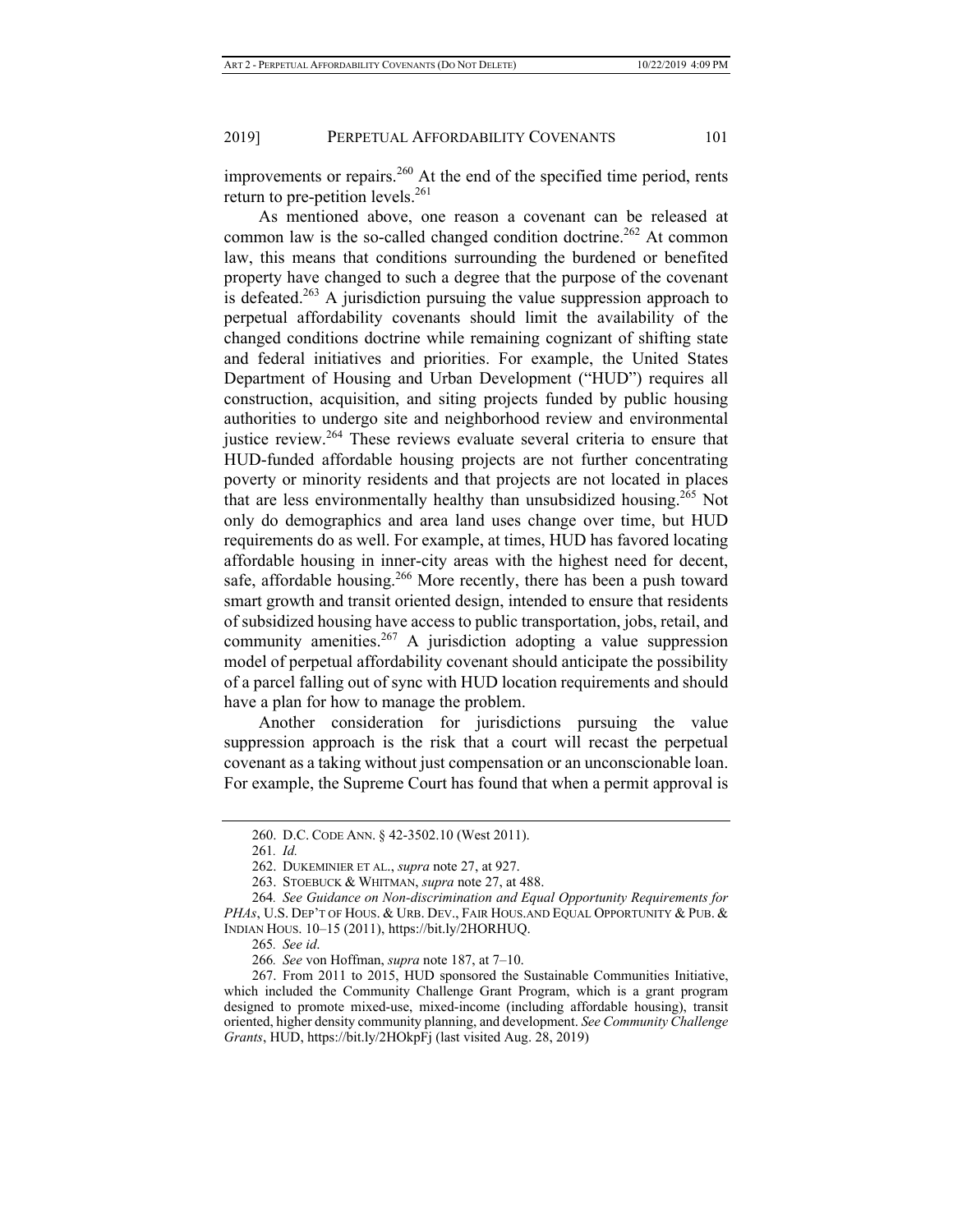conditioned on an exaction,  $268$  there must be rough proportionality between the impact of the development and the exaction demanded.<sup>269</sup> When affordability covenants are imposed as part of a zoning or permitting requirement, for example, as a part of a Planned Unit Development approval, a jurisdiction should be cognizant of *Dolan* jurisprudence and the rough proportionality test.<sup>270</sup> At least with regard to Inclusionary Zoning statutes, case law suggests courts' disinclination to find long-term affordability requirements takings. In *2910 Georgia Avenue v. District of Columbia*, where a developer challenged the District of Columbia's Inclusionary Zoning statute as a regulatory taking, the federal district court found that the statute did not constitute a regulatory taking because only two of 22 units in the development were affected and the economic impact of the regulation did not deprive the owner of a reasonable rate of return.<sup>271</sup> Furthermore, the California Supreme Court has held that long-term, deedrestricted affordable housing units required pursuant to a city's Inclusionary Zoning statute are not exactions to be evaluated under the *Nollan/Dolan* unconstitutional conditions test, but rather are merely land use restrictions within a jurisdiction's general police power and are entitled to deferential treatment.<sup>272</sup>

## c. Drafting Legislation for the Value Suppression Approach

In drafting legislation to enable the creation of a portfolio of value suppressed real estate permanently dedicated to use as affordable housing via perpetual affordability covenants, a jurisdiction will want to first broadly define affordability covenants so that all covenants required by state and local programs will be covered by the statute. Second, drafters should include a validation statute modeled on the UCEA and expressly intended to validate affordability covenants despite inconsistencies with common law requirements.<sup>273</sup> Third, jurisdictions should ensure due process but limit the means of terminating the covenant to the greatest extent possible by granting expansive standing to enforce as well as third

<sup>268</sup>*. Land-use Exaction*, BLACK'S LAW DICTIONARY (11th ed. 2019) ("A requirement imposed by a local government that a developer dedicate real property for a public facility or pay a fee to mitigate the impacts of the project, as a condition of receiving a discretionary land-use approval.").

<sup>269.</sup> Dolan v. City of Tigard, 512 U.S. 374, 391 (1994).

<sup>270.</sup> For discussion of *Dolan*, *see* Section III.B.

<sup>271. 2910</sup> Ga. Ave., L.L.C*.* v. District of Columbia et al., 234 F. Supp. 3d 281, 299 (D.D.C. 2017).

<sup>272</sup>*. Cal. Bldg. Indus. Ass'n.*, 351 P.3d at 991.

<sup>273.</sup> UNIF. CONSERVATION ACT § 3(b) (UNIF. LAW COMM'N 1980) (amended 2007); ME. REV. STAT. ANN. tit. 33, § 123(3) (1991).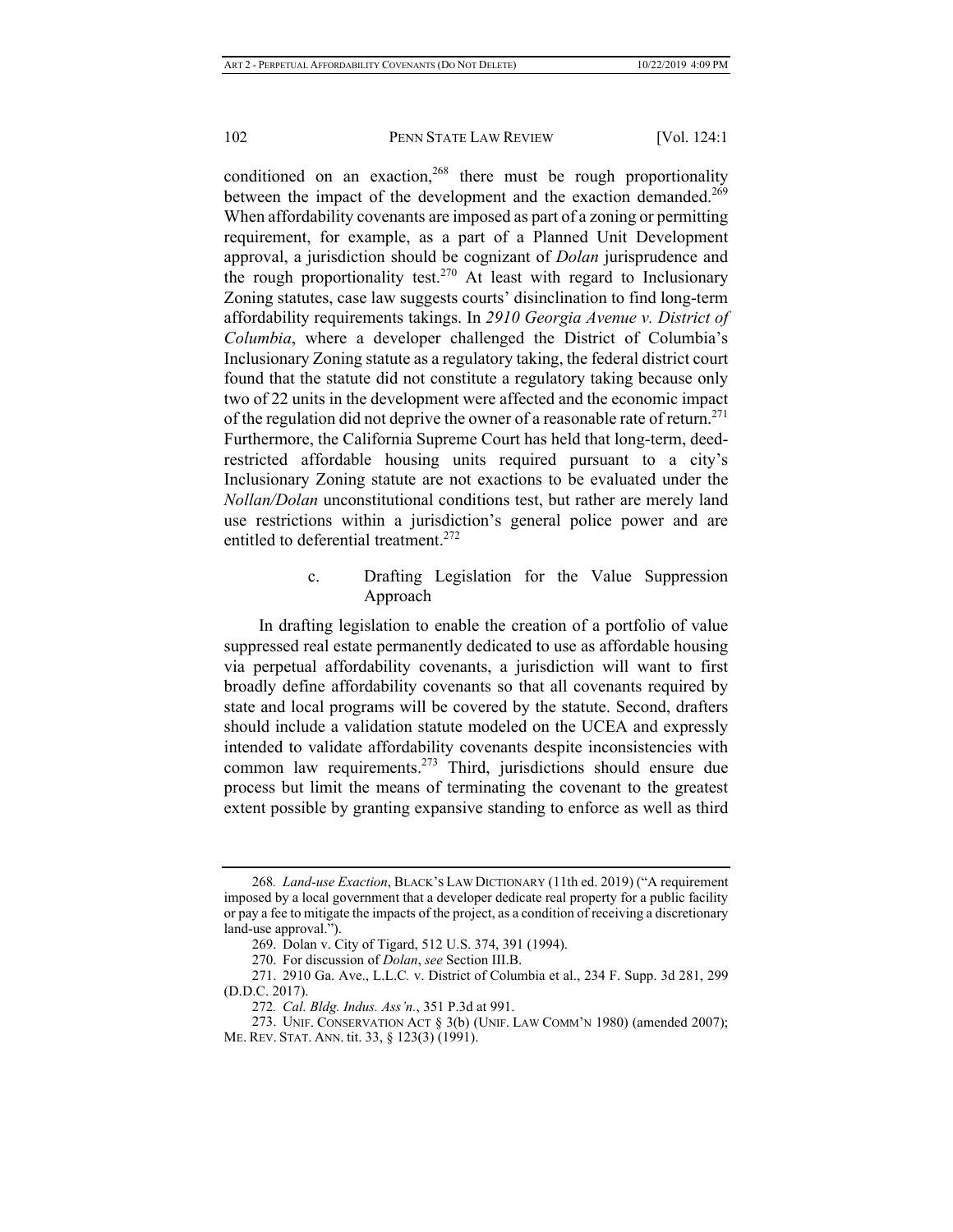party beneficiary status.<sup>274</sup> Finally, jurisdictions pursuing the value suppression approach should be careful to satisfy substantive and procedural due process requirements of public land use law by first clearly articulating the public need and interest served by the legislation,  $275$ making decisions related to affordability covenants in accordance with a comprehensive plan,<sup>276</sup> and making available to landlords methods of case-by-case assistance short of release.

## 2. Value Capture Approach

An alternative paradigm for understanding perpetual affordability covenants is to view the covenants themselves as the assets to be managed by the municipality. In this view, the jurisdiction does not aim to suppress the value of real estate, rather, it attempts to capture the difference between the real estate as use-restricted and at market rate and exclusively control when to release a covenant and for what consideration. To illustrate the difference between the value suppression and the value capture models, assume that the Chinatown low-income senior housing building from the hypothetical in the introduction was subject to a perpetual affordability covenant. The appraised value of the property, assuming its use is perpetually limited to providing low-income housing to seniors, based on the limited income-stream from rents, is valued at \$65 million. The appraised value of the property without restricting its use to affordable residential housing is \$265 million. In the value suppression approach, the municipality would essentially ignore the unrestricted value of the property and attempt to limit means of terminating the covenant as much as possible. Under the value capture approach, the jurisdiction would recognize \$200 million as the value of the covenant and would put in place parameters and procedures for deciding when, whether, and for what consideration the jurisdiction would agree to terminate the covenant.

#### a. Benefits of Value Capture Approach

In some senses, the benefits and shortcomings of the value capture approach to perpetual affordability covenants are the inverse of the value suppression approach. For example, in the value capture model, it is possible for everyone—the jurisdiction, the jurisdiction's consumers of affordable housing, the landlord and the prospective buyer—to benefit financially from the unsuppressed value of real estate restricted by a

<sup>274</sup>*. E.g.*, CAL. GOV'T CODE § 62101(f)(7) (West 2016) (granting enforcement authority to various public bodies; qualified past, present, and future tenants; and the tenants association).

<sup>275.</sup> OR. REV. STAT. ANN. § 456.275 (West 2010).

<sup>276.</sup> MASS. GEN. LAWS ANN. ch. 184, § 32 (West 2009).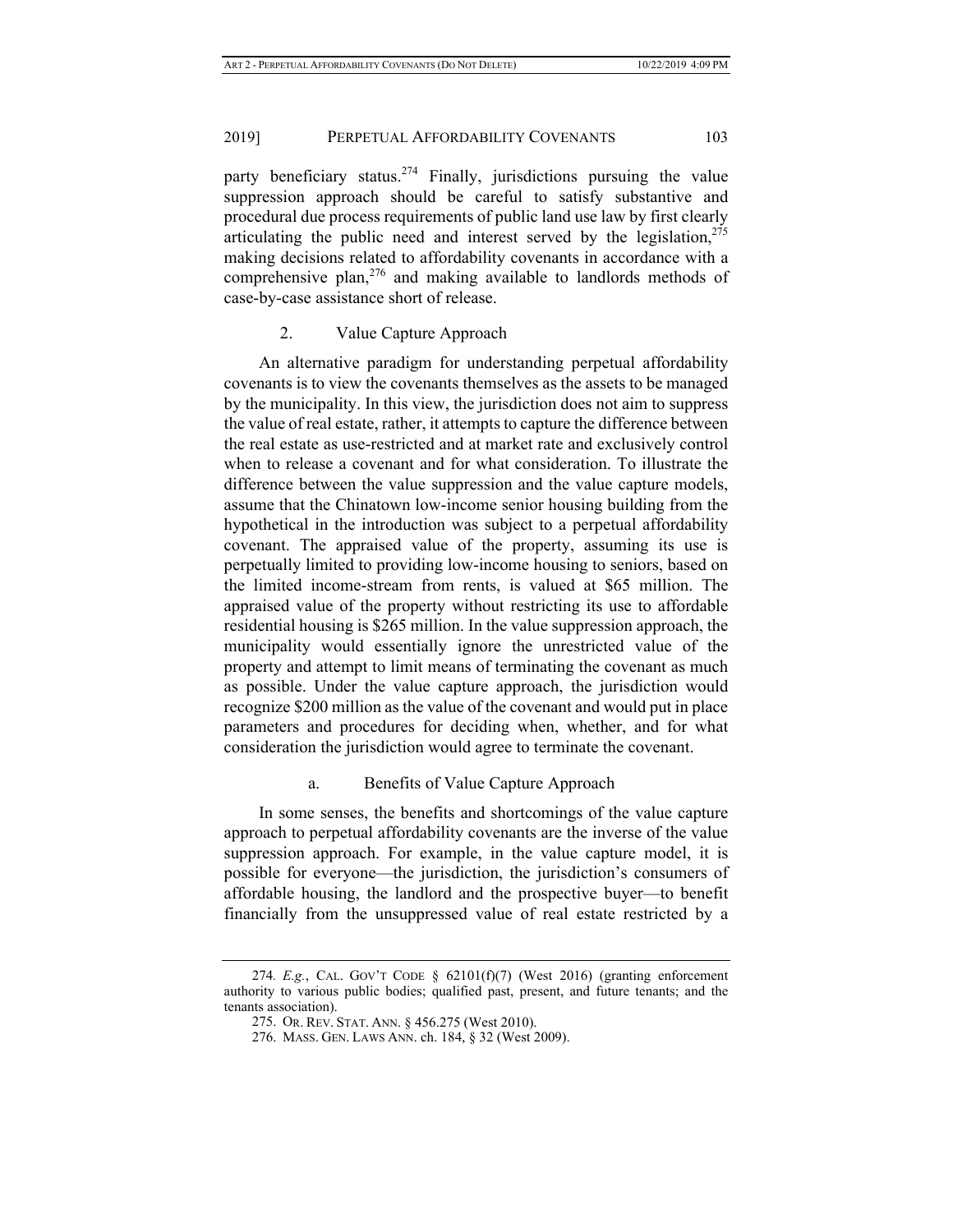perpetual affordability covenant. The jurisdiction and affordable housing consumers of rental housing benefit in at least two ways. First, if a covenant's term is viewed not as permanent, but rather as indeterminate, conditional, or subject to release in the jurisdiction's reasonable discretion, there is less cause for a chill on private investment in affordable housing. The more leverage each subsidy dollar is able to secure in private financing, the more affordable housing the jurisdiction will be able to produce. Second, if a jurisdiction agrees to release a covenant in exchange for the market rate value of the covenant,<sup>277</sup> or some value rough equivalent of value, the jurisdiction may be able to replace the same number or even more units elsewhere by reinvesting the proceeds from the released covenant into new affordable housing transactions subject to new covenants. In addition to more liquid assets, by not having permanently fixed affordable housing stock tied to specific pieces of real estate, a jurisdiction may be better able to change its affordable housing priorities in accordance with market factors, the comprehensive plan, or HUD requirements. For example, if a jurisdiction notes an increase in demand for housing near transit hubs, the jurisdiction may decide to release a covenant on valuable, downtown property in exchange for three times the number of affordable units being restricted in buildings near transit stations in less expensive neighborhoods.

#### b. Drawbacks of the Value Capture Approach

As is apparent in the hypothetical above, the obvious downsides of the value capture model are that it does not necessarily preserve specific pieces of real estate for affordable housing use. When an affordability covenant is terminated or released, there is a reasonable chance that the residents who live in the building will have to move, disrupting personal and community stability.<sup>278</sup> Additionally, as with zoning amendments,

<sup>277.</sup> The Massachusetts and Oregon affordability covenant enabling acts require, as a precondition of release, that the burdened landowner repurchase the covenant for a price equal to the difference between the restricted and unrestricted value of the burdened property. *See* MASS. GEN. LAWS ANN. ch. 184, § 32 (West 2009); OR. REV. STAT. ANN. § 456.280(6) (West 2010).

<sup>278.</sup> When affordability covenants are terminated because a property opts out of the project-based Section 8 program or prepays its HUD-subsidized Section 236 or  $221(d)(3)$ mortgage, residents of the property are issued enhanced tenant protection vouchers. These vouchers are intended to enable the tenant to afford market rate rents in the building, depending on whether the property will continue to be a rental property and on the cost of the market-rate rents. *See Guidance on Eligibility for Tenant Protection Vouchers Following Certain Housing Conversion Actions,* U.S. DEP'T OF HOUS. & URB. DEV.(2012), https://bit.ly/2JQEq0d. When restrictions under the LIHTC and HOME programs terminate, state and local law will determine whether and how quickly rents can be raised to market rate and what, if any, assistance is available to low income property residents. Additionally, the tax code provides tenants in LIHTC properties a three-year buffer after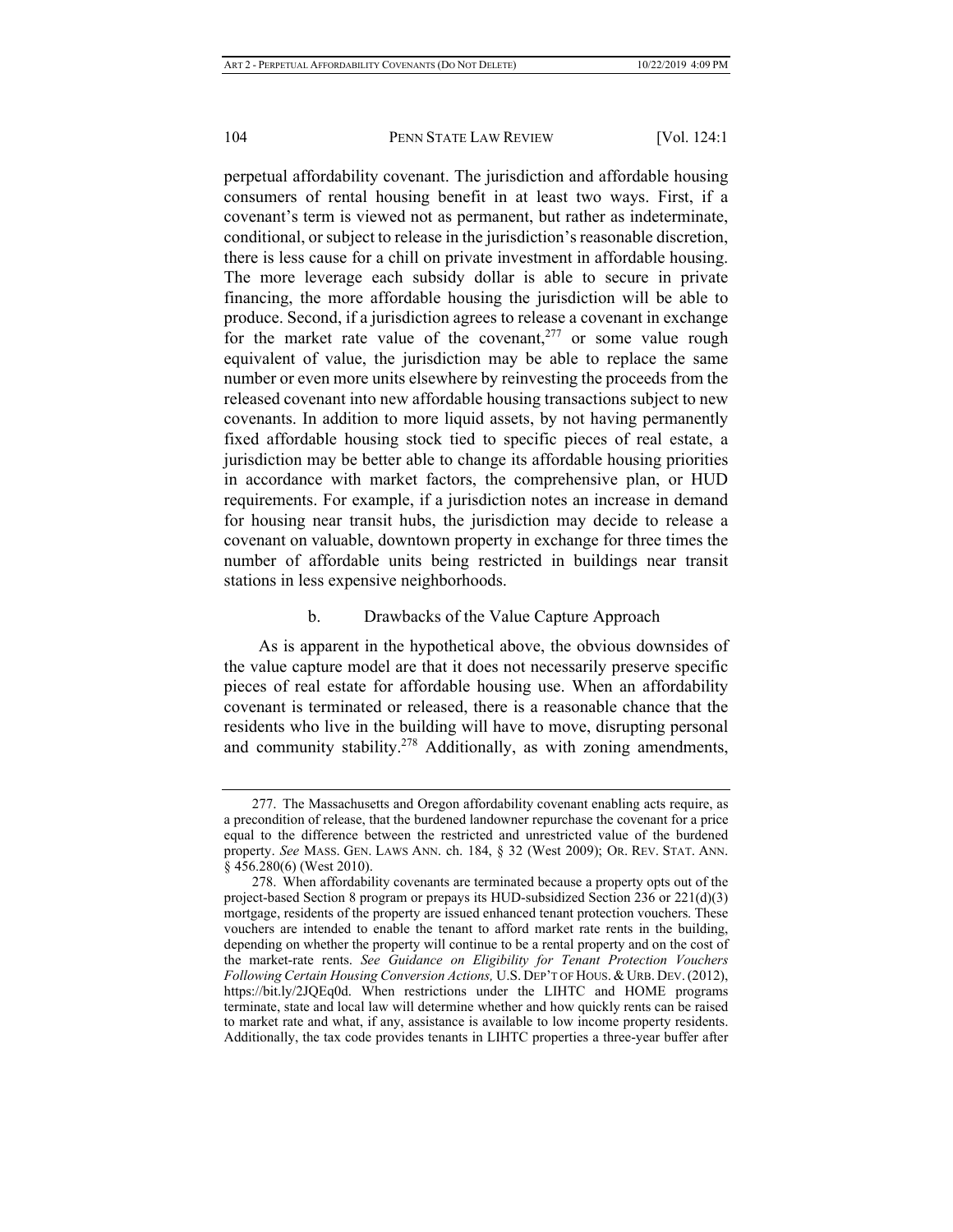when the door is opened for a locality to release covenants or make individualized zoning amendments, there is great potential for corruption and bias. Legislation enabling the use of perpetual affordability covenants for the value capture approach affords the government body the discretion and authority to make "deals" regarding the release of covenants while simultaneously providing sufficient procedural safeguards to ensure transparency and decisions that are truly in the public interest. For example, Massachusetts's affordability covenant enabling act allows only the governmental body or nonprofit entity who holds the benefit of the covenant to release the covenant. Prior to releasing a covenant, however, (1) the department of housing must hold a public hearing, (2) the department of housing must find that releasing the covenant is in accordance with the comprehensive plan, and (3) if the covenant was initially imposed in exchange for a public loan or grant, the burdened land owner must pay the difference between the value of the land as restricted and the value of the land unrestricted to purchase the property interest represented by the covenant.279

#### c. Drafting Legislation for the Value Capture Approach

As with the value suppression model, the most important tasks for affordability covenant enabling legislation in furtherance of the value capture model is to define affordability covenants broadly enough to capture all varieties of affordability covenants in use in the jurisdiction and validate these covenants despite their shortcomings at common law. Enabling legislation for affordability covenants pursuing the value capture model must also seek to control the circumstances of covenant termination as much as possible, ideally so that termination decisions are in the sole discretion of a governmental body. As with the value suppression model this means directly invalidating prescription, laches, estoppel, and acquiescence as means of terminating a covenant. The legislature should also limit beneficiary status and standing to enforce the covenant to a single governmental body, to the greatest extent possible. A jurisdiction's decision whether to release a perpetual affordability covenant will likely be controversial and enabling legislation may secure the jurisdictions authority and discretion in making this decision. However, jurisdictions must be mindful of federal law in attempting to secure their own discretion. For example, under the federal tax code, not only the municipality but also all income qualifying *former, current, and future* 

the termination of the covenant, during which time rents for existing tenants cannot be raised by an amount more than would be allowed under the LIHTC program. Further, existing tenants in LIHTC properties cannot be evicted except for cause. 26 U.S.C.A.  $§42(h)(6)(E)(ii)$  (West 2018).

<sup>279.</sup> MASS. GEN. LAWS ANN. ch. 184, § 32 (West 2009).